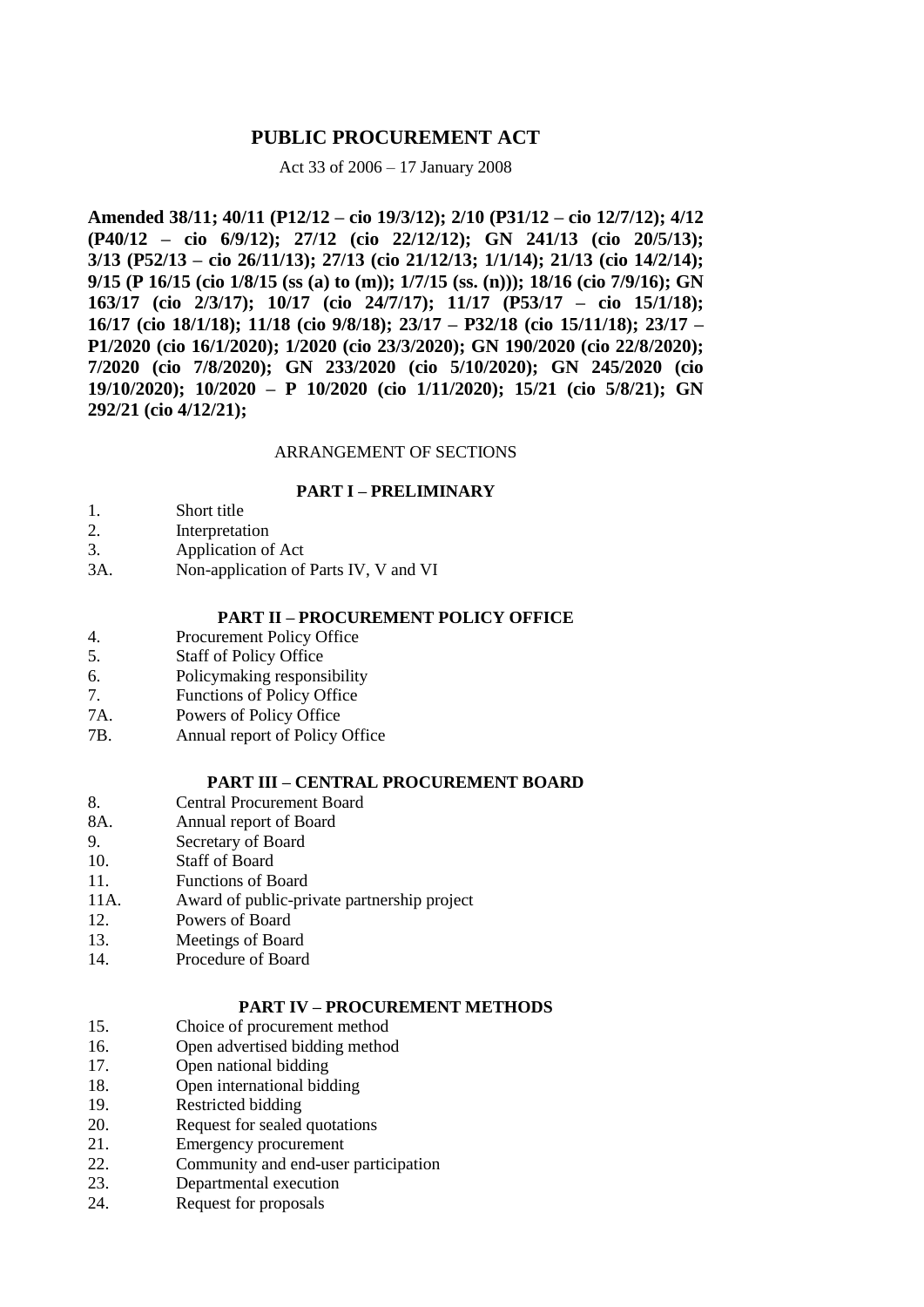- 25. Direct procurement
- 25A. Sandbox for innovative technologies
- 25B. Competitive negotiations
- 25C. Electronic Reverse Auction

## **PART V – THE BIDDING PROCESS**

- 26. Application of Part V 26A. Electronic bidding process<br>26B. Reservation Reservation 27. Prequalification proceedings 28. Bidding documents 29. Two-stage bidding 29A. Procurement under framework agreement 30. Bid security<br>31. Submission 31. Submission of bids<br>32. Deadline for submi Deadline for submission of bids 33. Withdrawal and modification of bids 34. Bid validity period 35. Disqualification of bidders and suppliers 36. Opening of bids 37. Examination and evaluation of bids 38. Post-qualification<br>39. Cancellation of bi-Cancellation of bidding process 40. Award of procurement contracts 41. Debriefing of unsuccessful bidders
- 42. Auditor's certificate

## **PART VI – CHALLENGE AND APPEAL**

- 43. Challenge
- 44. Independent Review Panel<br>45. Right of review
- Right of review

## **PART VII – PROCUREMENT CONTRACTS**

- 46. Contents of contracts
- 47. Payment
- 48. Termination and breach

# **PART VIII – PROCUREMENT INTEGRITY**

- 49. Artificial division
- 50. Duties of public bodies
- 51. Conduct of public officials
- 52. Conduct of bidders and suppliers
- 53. Suspension, debarment and disqualification of bidders and suppliers

## **PART IX – MISCELLANEOUS**

- 54. Oath of office
- 55. Disclosure of interest
- 56. Declaration of assets
- 57. Funds
- 58. Undue influence
- 59. Protection from liability
- 60. Offences
- 61. Regulations
- $62. 63.$
- 64. Transitional provisions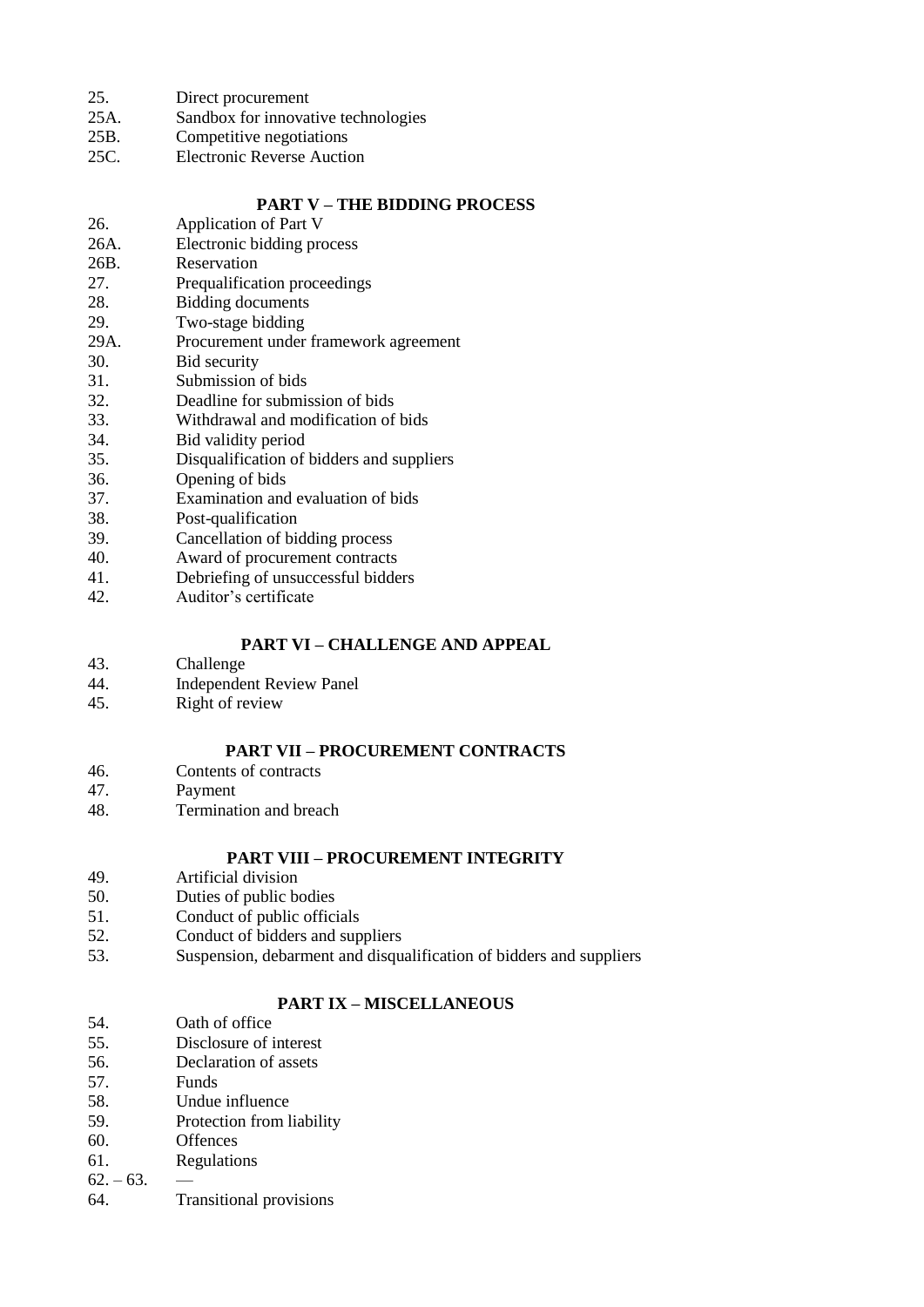## **PUBLIC PROCUREMENT ACT**

### **PART I – PRELIMINARY**

#### a. **Short title**

This Act may be cited as the Public Procurement Act.

## **2. Interpretation**

In this Act—

"bid" includes a proposal submitted in response to a request issued pursuant to section 24;

"bidder" means a participant or potential participant in procurement proceedings;

"bidding document"—

- (a) means any document issued by a public body on the basis of which bidders prepare bids; and
- (b) includes any document which contains instructions to bidders, specification, maps, designs, terms of reference, work schedules, evaluation criteria, bills of quantities, conditions of contract or other similar items;

"bid security" means the security instrument required to ensure that a bid will remain valid during the period stated in the bidding document;

"Board" means the Central Procurement Board established under section 8;

"Chairperson" means the Chairperson of the Board or of the Review Panel, as the case may be;

"challenge" means a challenge made pursuant to section 24, 40 or 43;

"Chief Executive" means the person referred to in section 9(1);

[Inserted 9/15 (cio 15/8/15).]

"chief executive officer" means the administrative head of a public body;

[Inserted 9/15 (cio 15/8/15).]

"consultancy services" means services of an intellectual and advisory nature, not incidental to the supply of goods or to the execution of works, such as design, supervision, training, analysis, auditing, software development, and similar services;

"consultant" means a person under contract to provide consultancy services to a public body in relation to a procurement contract;

"contractor" means a person who has entered into a procurement contract with a public body;

"control" has the same meaning as in the Public Debt Management Act; [Inserted 10/17 (cio 24/7/17).]

"donor organisation" means an organisation based outside Mauritius which provides, or joins in providing, grants, credits or loans to Government or its agencies;

"exempt organisation" means a body which is, by regulations, excluded from the application of this Act;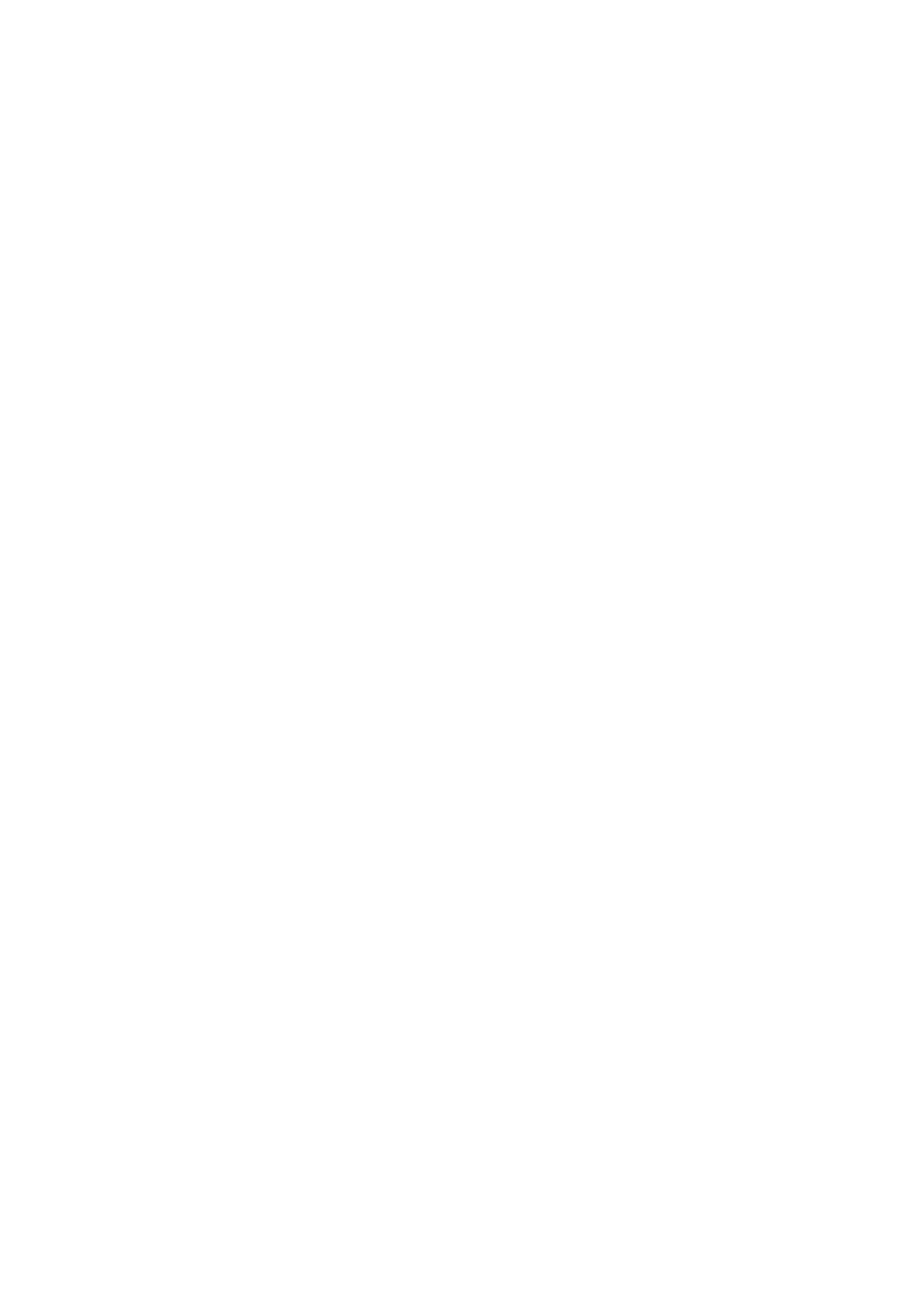"foreign State" includes any Ministry, department of the Government, organ, statutory body, Government-owned or Government-controlled corporation, or other agency, of the foreign State;

[Inserted 10/17 (cio 24/7/17).]

"framework agreement" means an agreement or other arrangement between one or more public bodies or a lead organisation and one or more suppliers which establishes the terms and conditions under which the supplier will enter into one or more contracts with the public body in the period during which the agreement or arrangement applies;

[Inserted 38/11 (cio 15/12/11); amended 27/12 (cio 22/12/12).]

"goods" means objects of every kind and description, including commodities, raw materials, manufactured products and equipment, industrial plant, objects in solid, liquid or gaseous form, electricity, as well as services incidental to the supply of the goods such as freight and insurance;

"innovative technology" means information technology or other systems for use by a public body in the discharge of its functions;

[Inserted 7/2020 (cio 7/8/2020).]

"lead organisation" means a public body designated by the Policy Office to enter into and manage a framework agreement on its own behalf and that of other public bodies, or on behalf of other public bodies;

[Inserted 27/12 (cio 22/12/12)]

"local authority"—

- (a) has the same meaning as in the Local Government Act; and
- (b) includes the Rodrigues Regional Assembly;

"major contract" means a contract for the procurement of goods or services or the execution of works—

- (a) to which a public body is or proposes to be a party; and
- (b) the estimate of the fair and reasonable value of which exceeds the prescribed amount;

"member"—

- (a) means a member of the Policy Office, the Board or the Review Panel, as the case may be; and
- (b) includes the Director, or the Chairperson of the relevant body, as the case may be;

"Minister" means the Minister to whom responsibility for the subject of finance is assigned;

"officer" means a person who is assigned to, or employed by, the Policy Office, the Board or the Review Panel;

"other services" means any services other than consultancy services or services incidental to the supply of goods or the execution of works;

"own" has the same meaning as in the Public Debt Management Act; [Inserted 10/17 (cio 24/7/17).]

"Policy Office" means the Procurement Policy Office referred to in section 4;

"prescribed amount" means the amount specified in column 3 of the First Schedule corresponding to the public body specified in column 1 in relation to the type of contract specified in column 2 of that Schedule;

[Amended 7/2020 (cio 7/8/2020).]

"procurement" means the acquisition by a public body, by purchase, lease or any other contractual means, of goods, works, or consultancy or other services;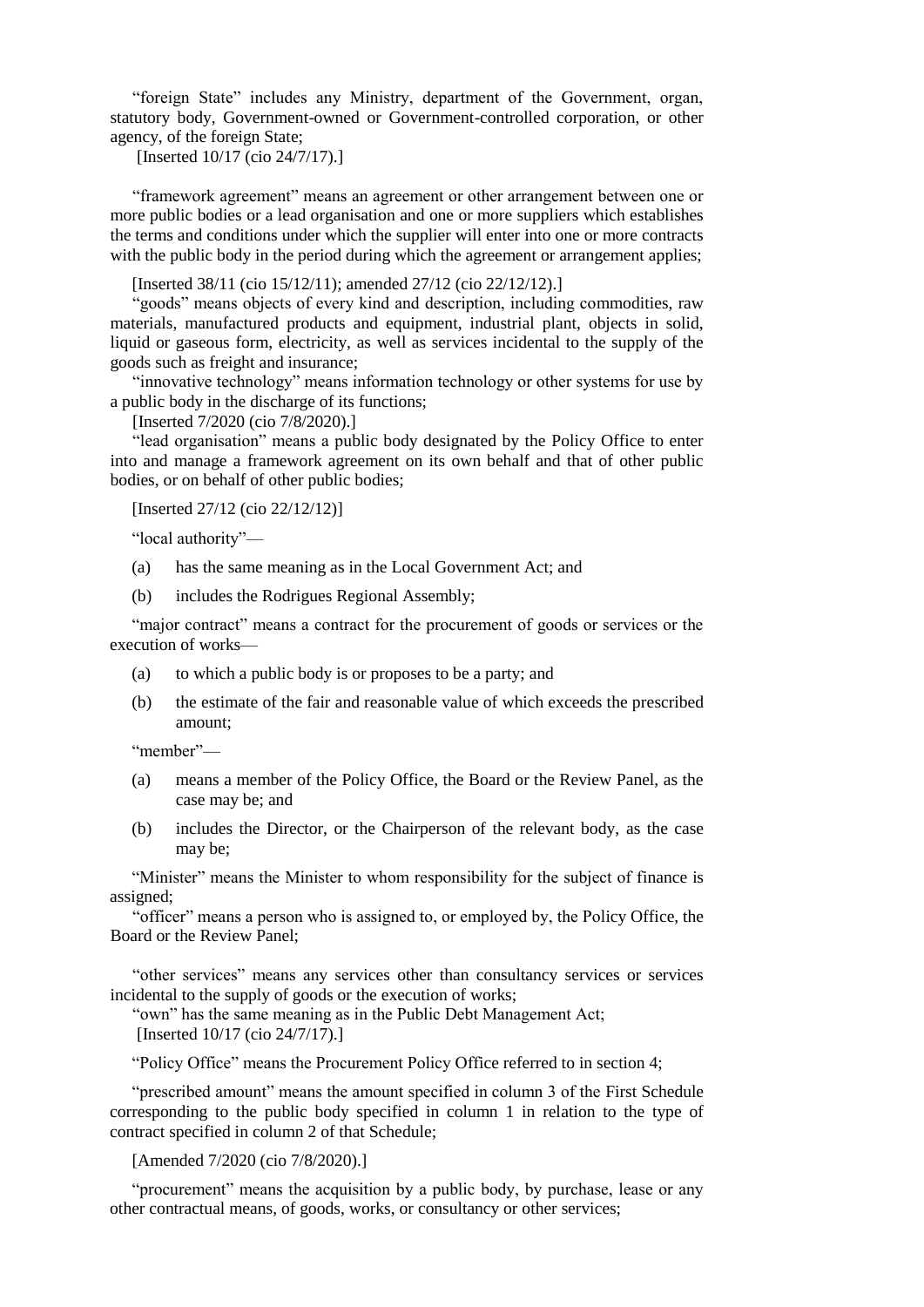[Repealed and replaced 38/11 (cio 15/12/11); 27/13 (cio 21/12/13).]

"procurement contract" –

- (a) means a contract between a public body and a supplier, contractor or consultant resulting from procurement proceedings; and
- (b) includes a contract under a framework agreement;

"prototype" means an early sample or model, or release of a product, built to test a concept;

[Inserted 7/2020 (cio 7/8/2020).]

"public body"—

(a) means any Ministry or Government department; [Amended 11/18 (cio 9/8/18).]

- (b) includes—
	- (i) a local authority;
	- (ii) a parastatal body; and
	- (iii) such other bodies as may be specified in the Schedule;

"public official" means—

- (a) an officer;
- (b) a supplier, contractor or consultant or any of their agents; and

© a public officer or other person employed by a public body;

"responsive" in relation to a bid, means responsive to the basic requirements of a bid regarding ability to perform and complete on time;

"Review Panel" means the Independent Review Panel referred to in section 44;

"supplier" means a person delivering goods, works, consultancy services or other services;

"Vice-Chairperson" means any Vice-Chairperson of the Board;

"works" means any work associated with the construction, reconstruction, demolition, repair or renovation of a building, structure or works, such as site preparation, excavation, erection, building, installation of equipment or materials, decoration and finishing, as well as services incidental to construction such as drilling, mapping, satellite photography, seismic investigations and similar services.

[S. 2 amended by s. 35 (a) of Act 14 of 2009 w.e.f. 30 July 2009; s. 24 of Act 38 of 2011 w.e.f 15 December 2011; s. 22 of Act 27 of 2012 w.e.f. 22 December 2012; s. 33 of Act 27 of 2013 w.e.f. 21 December 2013; s. 43 of Act 9 of 2015 w.e.f. 15 August 2015; s. 44 of Act 10 of 2017 w.e.f. 24 July 2017; s. 58 of Act 11 of 2018 w.e.f. 9 August 2018; s. 55 of Act 7 of 2020 w.e.f. 7 August 2020.]

### **3. Application of Act**

(1) Notwithstanding any other enactment but subject to this section, this Act shall not apply to procurement undertaken –

- (a) to protect national security or defence, where
	- (i) the Prime Minister so determines; and
	- (ii) the procurement is undertaken by the most competitive method of procurement available in the circumstances;
- (b) pursuant to an agreement or arrangement between Mauritius and a foreign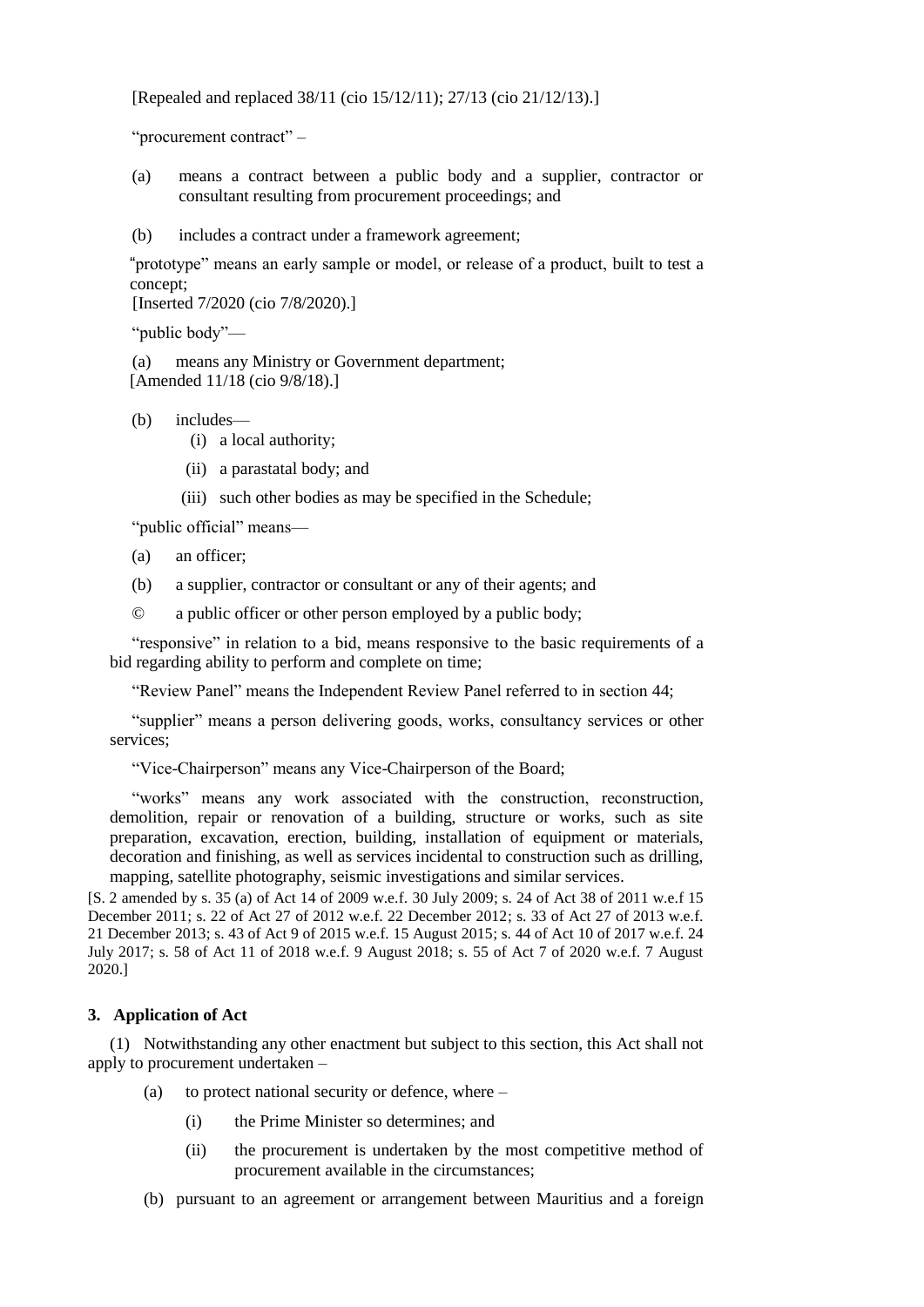State which allows Mauritius to benefit from the expertise and development experience of that foreign State in a particular field, provided that such procurement is undertaken by –

- (i) the foreign State or by, or through, an entity designated by the foreign State;
- (ii) the Government of Mauritius; or
- (iii) a statutory body or entity  $-$ 
	- (A) specified in an enactment; or
	- (B) designated for that purpose by the Government of Mauritius; or";
- (c) by any Ministry, acting on its own or on behalf of another public body, where –
	- (i) such procurement is in respect of an information and communication technology project which requires interfacing with different existing systems; and
	- (ii) in view of confidentiality of sensitive information and potential risks in the execution of the project, the supervising officer of the Ministry considers that, in order to protect the safety or interests of Mauritius, it is necessary that the project be executed by an entity which has initially developed the system or which has previously developed a similar system;

[Repealed and replaced 38/11 (cio 15/12/11); amended 27/12 (cio 22/12/12); 11/18 (cio 9/8/18).]

 $(h)$ 

[Inserted 27/12 (cio 22/12/12); R 11/18 (cio 9/8/18).]

 $(e)$  –

[Inserted 27/12 (cio 22/12/12); amended 18/16 (cio 7/9/16); R 11/18 (cio 9/8/18).]

 $(f)$ 

[Inserted 27/12 (cio 22/12/12); amended 18/16 (cio 7/9/16); R 11/18 (cio 9/8/18).]

 $(g)$ 

[Added 18/16 (cio 7/9/16); R 11/18 (cio 9/8/18).]

 $(1A)$  For any procurement under subsection  $(1)(b)$  or  $(c)$  –

- (a) the relevant Ministry shall
	- (i) perform due diligence, with such assistance as it may request from the Board, to ensure that the procurement constitutes value for money;
	- (ii) submit a report on the due diligence, together with supporting documents and its recommendations, to the high-powered committee;
- (b) the high-powered committee shall, after examining the documents and recommendations referred to in subparagraph  $(a)(ii)$  –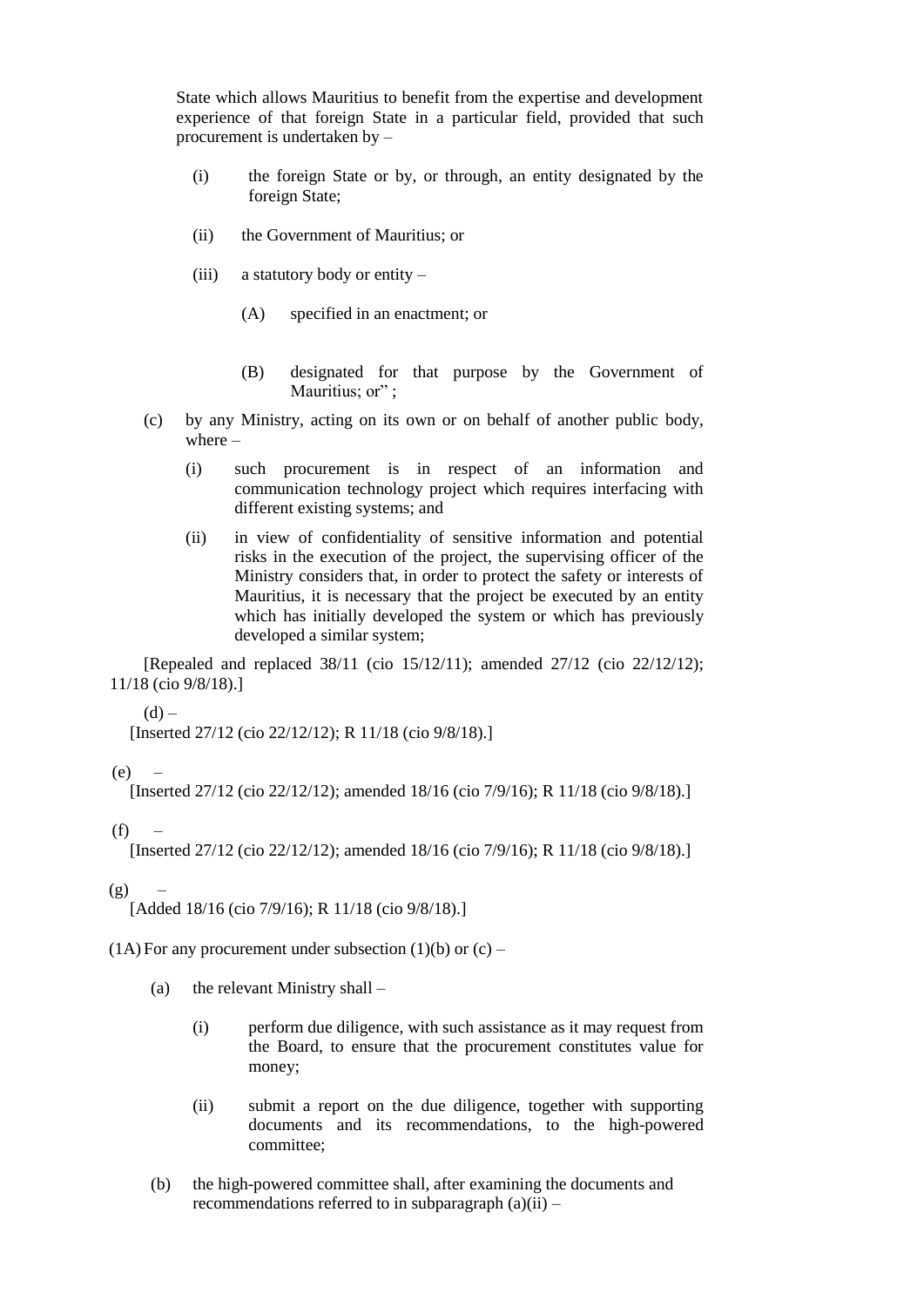- (i) forward its report, including its recommendations, to Cabinet; and
- (ii) notify the relevant Ministry of its recommendations to enable it to take a decision on the procurement.

[Repealed and replaced 27/12 (cio 22/12/12); RR 11/18 (cio 9/8/18).]

 $(1B)$  For the purpose of subsection  $(1A)$  –

- (a) the Policy Office shall issue guidelines to assist the Ministry in performing due diligence;
- (a) the high-powered committee  $-$ 
	- (i) shall be chaired by the Secretary to Cabinet and Head of Civil Service, or his representative;
	- (ii) shall comprise such other senior officials as the Secretary to Cabinet and Head of Civil Service may designate;

(iii) may co-opt such public officer as it considers appropriate. [RR 11/18 (cio 9/8/18).]

 $(1Ba)$  –

[Inserted 27/13 (cio **21/12/13);** R 11/18 (cio 9/8/18).]

 $(1C)$ [R 11/18 (cio 9/8/18).]

 $(1D)$ [Inserted 38/11 (cio 15/12/11); R 10/17 (cio 24/7/17).]

(2) This Act shall apply to any other procurement effected by a public body, other than an exempt organisation.

(2A)Every exempt organisation shall establish its own procurement rules in relation to such types of contracts as may be prescribed.

[Inserted 9/15 (cio 15/8/15).]

(3) Where this Act conflicts with the procurement rules of a donor organisation, the application of which is mandatory pursuant to an obligation entered into by Mauritius under any treaty or other form of agreement, those rules shall prevail.

(4) This Act shall bind the State.

[S. 3 amended by s. 35 (b) of Act 14 of 2009 w.e.f. 30 July 2009; s. 24 of Act 38 of 2011 w.e.f 15 December 2011; s. 22 of Act 27 of 2012 w.e.f. 22 December 2012; s. 39(b) of Act 27 of 2013 w.e.f. 21 December 2013; s. 43 of Act 9 of 2015 w.e.f. 15 August 2015; s. 42 of Act 18 of 2016 w.e.f. 7 September 2016; s. 59 of Act 11 of 2018 w.e.f. 9 August 2018.]

### **3A. Non-application of Parts IV, V and VI**

(1) Parts IV, V and VI of this Act shall not apply to the procurement of goods, works and services specified in the Second Schedule.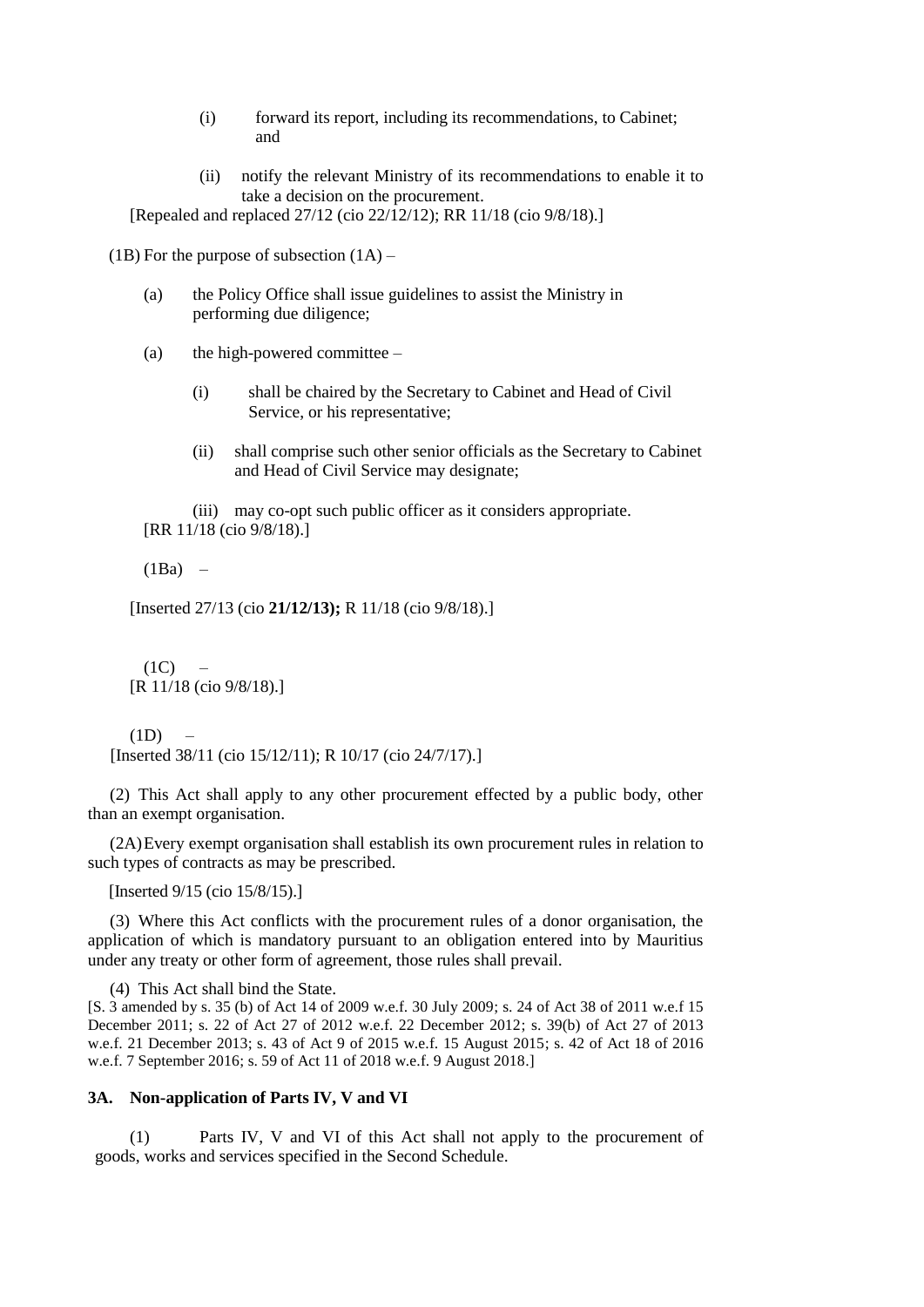(2) Any procurement of goods, works and services specified in the Second Schedule shall be undertaken on such conditions as may be prescribed. [S. 3A inserted by s. 59 of Act 11 of 2018 w.e.f. 9 August 2018.]

## **PART II – PROCUREMENT POLICY OFFICE**

#### **4. Procurement Policy Office**

(1) There shall be a Procurement Policy Office in the Ministry, which shall be administered by a Director and 2 other independent persons appointed by the President of the Republic, acting in accordance with the advice of the Prime Minister tendered after the Prime Minister has consulted the Leader of the Opposition, on such terms and conditions as may be determined by the Prime Minister.

(2) The persons referred to in subsection (1) shall be appointed for a 3-year term and shall be eligible for reappointment for one additional term.

(3) The President shall, on the advice of the Prime Minister, at any time terminate the appointment of a member who has been guilty of—

- (a) any misconduct, default or breach of trust in the discharge of his duties;
- (b) an offence of such nature as renders it desirable that his appointment should be terminated.

#### **5. Staff of Policy Office**

(1) The Policy Office shall appoint on contract terms and conditions its professional staff composed of persons of high integrity and substantial experience in the field of procurement, with a strong background in legal, financial and administrative matters.

(2) The Head of the Civil Service shall designate such public officers as may be required to assist the Policy Office and every person so designated shall be under the administrative control of the Director.

### **6. Policymaking responsibility**

(1) The Policy Office—

- (a) shall serve as an independent procurement policy making and monitoring body;
- (b) shall not in any way be operationally involved in conducting procurement proceedings or resolving procurement disputes; and
- © may request information from, and consult with, the Board, the Review Panel, or any public body in the development of procurement policy for Government.

(2) In the exercise of its functions, the Policy Office shall act without fear or favour and shall not be subject to the direction or control of any other person or authority.

### **7. Functions of Policy Office**

The Policy Office shall—

- (a) issue instructions to public bodies concerning the coordination of their actions with the Policy Office, the Board and the Review Panel;
- (aa) where appropriate, designate a public body to enter into and manage a framework agreement on its own behalf and that of other public bodies, or on behalf of other public bodies;

[Inserted 27/12 (cio 22/12/12).]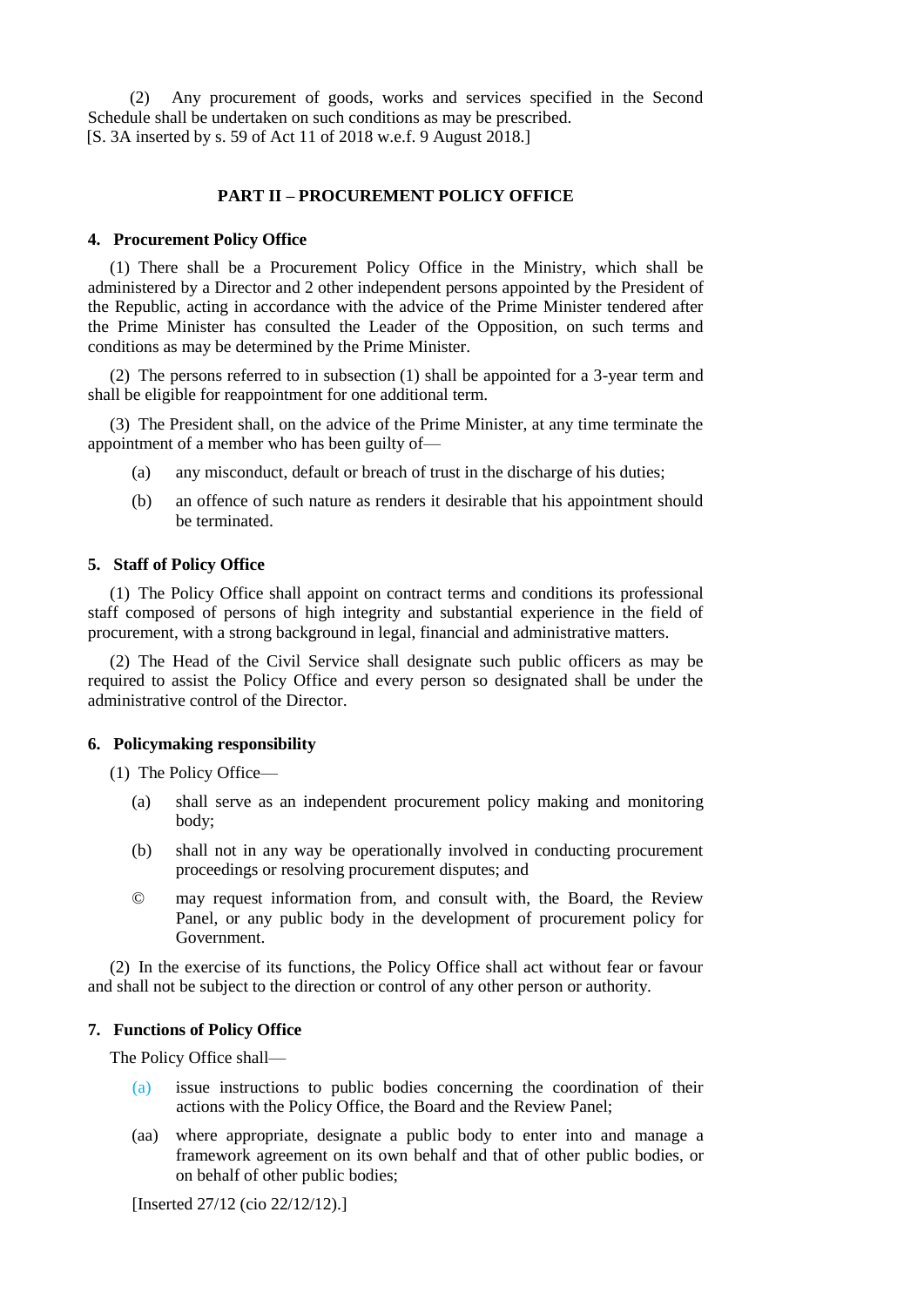- (b) formulate policies relating to procurement, including directives, procedures, instructions, technical notes and manuals, for the implementation of this Act;
- © issue standard forms of contracts, bidding documents, pre-qualification documents, requests for proposals and other similar documents for mandatory use by every public body implementing procurement;
- (d) collect from the Board, the Review Panel and public bodies information on procurement activities and monitor their compliance with this Act;
- (da) act as a focal point to guide the Board and public bodies with a view to ensuring consistency in the application of this Act and regulations made under this Act;
- (db) attend to complaints from bidders or suppliers and advise the Board or public bodies on the appropriate course of action;
- © recommend, and facilitate the implementation of, measures to improve the functioning of the procurement system, including the operation of annual procurement planning, the introduction of information and communications technology and the dissemination of publications and the setting up of websites dedicated to procurement;

[Amended 27/13 (cio 21/12/13).]

- (f) prepare and conduct training programmes for public officials, contractors and suppliers concerning procurement;
- (g) solicit the views of the business community on the effectiveness of the procurement system;
- (h) present an annual report to the Minister regarding the overall functioning of the procurement system;
- (i) communicate and co-operate with international institutions and other foreign entities on matters of procurement;
- (j) advise on and monitor foreign technical assistance in the field of procurement;
- (k) advise the Financial Secretary regarding delegation of financial authority to public officers enabling them to approve contract awards and changes to contracts of a financial nature and the annual review of such delegations; and
- (l) perform such other functions as may be assigned to it by the Financial Secretary.

[S. 7 amended by s. 18 (a) of Act 1 of 2009 w.e.f. 16 April 2009; s. 35 (c) of Act 14 of 2009 w.e.f. 30 July 2009; s. 27 (c) of the Act 22 of 2012 w.e.f 22 December 2012; s. 39(c) of Act 27 of 2013 w.e.f. 21 December 2013.]

### **7A. Powers of Policy Office**

(1) In the discharge of its functions, the Policy Office may—

- (a) request for such information, records and other documents as it may require from the Board or any public body;
- (b) examine such records or other documents; and
- © carry out procurement audit.

(2) Any person to whom a request is made under subsection (1) (a) and who fails to comply with the request, or wilfully provides false or misleading information, shall commit an offence.

(3) Where, in the discharge of its functions, the Policy Office finds that there has been a deliberate non-compliance with this Act or instructions issued, the Director shall refer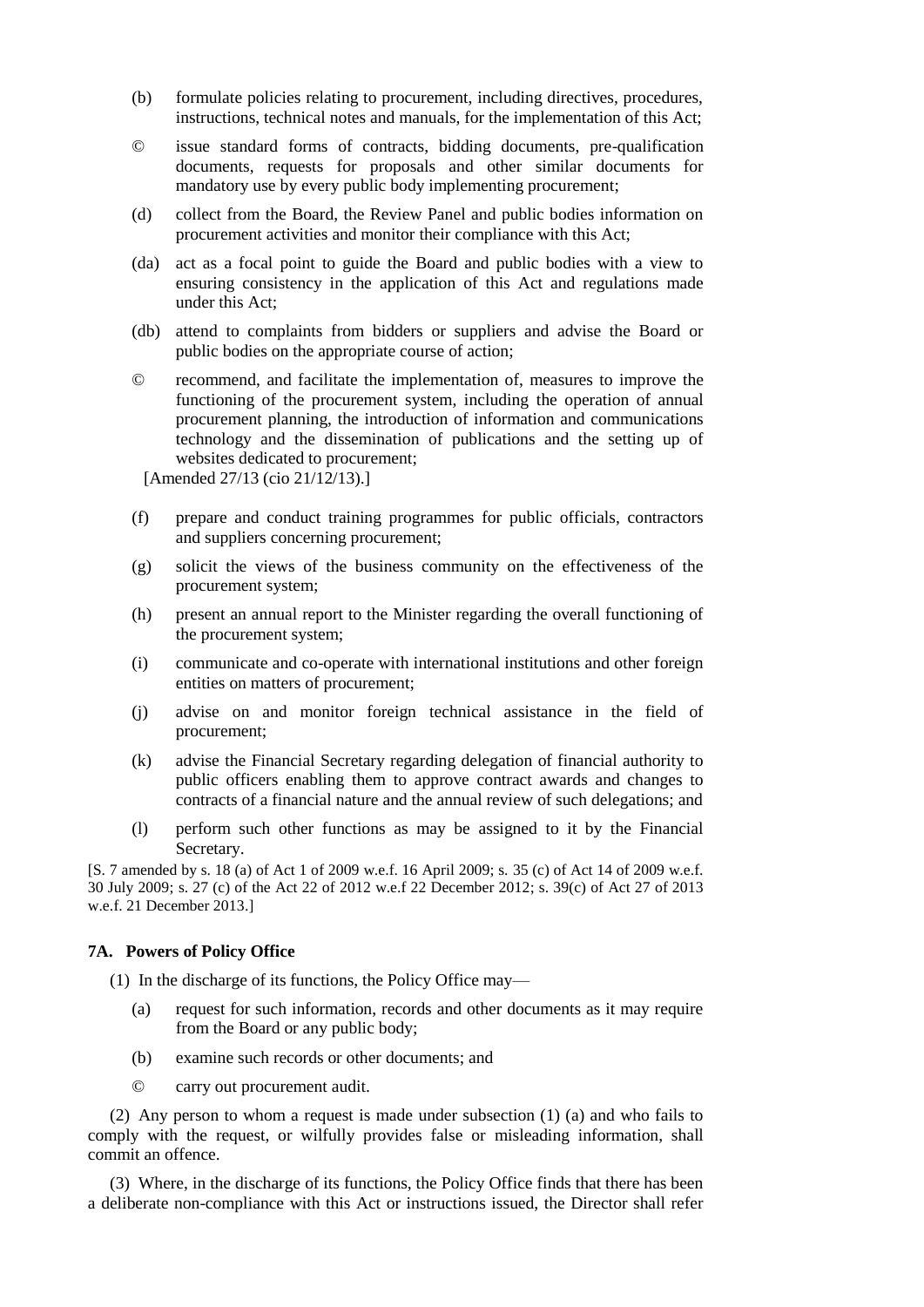the matter to the Head of the Civil Service recommending such action as he may deem appropriate.

(4) The Head of the Civil Service may, where he considers appropriate, refer any matter referred to him under subsection (3) to the Police for enquiry.

[S. 7A inserted by s. 18 (b) of Act 1 of 2009 w.e.f. 16 April 2009; s. 35 (d) of Act 14 of 2009 w.e.f. 30 July 2009;]

### **7B. Annual report of Policy Office**

(a) The Policy Office shall, not later than 6 months after the close of every financial year, cause to be published a report on its activities in respect of the previous financial year.

(2) The Policy Office shall forward a copy of every report referred to in subsection (1) to the Minister.

(3) The Minister shall, at the earliest available opportunity, lay a copy of the annual report before the National Assembly.

[S. 7B inserted by s. 39(d) of Act 27 of 2013 w.e.f. 1 January 2014.]

# **PART III – CENTRAL PROCUREMENT BOARD**

#### **8. Central Procurement Board**

(1) There is established a Central Procurement Board responsible for the approval of the award of major contracts by public bodies, shall consist of—

[Amended 9/15 (cio 15/8/15).]

- (a) a Chairperson;
- (b) 2 Vice-Chairpersons; and
- © 3 other persons,

having wide experience in legal, administrative, economic, financial, engineering, scientific or technical matters and appointed by the President of the Republic, acting in accordance with the advice of the Prime Minister tendered after the Prime Minister has consulted the Leader of the Opposition, on such terms and conditions as may be determined by the Prime Minister.

(2) Every member shall hold office for a period not exceeding 3 years and shall be eligible for reappointment for one additional term.

(3) The President shall, on the advice of the Prime Minister, at any time terminate the appointment of a member who has been guilty of—

- (a) any misconduct, default or breach of trust in the discharge of his duties;
- (b) an offence of such nature as renders it desirable that his appointment should be terminated.

(4) The Board may co-opt other persons capable of assisting it with expert advice but no such person shall have the right to vote on any matter considered by the Board.

(5) In the exercise of its functions, the Board shall act without fear or favour and shall not be subject to the direction or control of any other person or authority.

[Inserted 27/13 (cio 21/12/13).]

[S. 8 amended by s. 39© of Act 27 of 2013 w.e.f. 21 December 2013; s. 43 of Act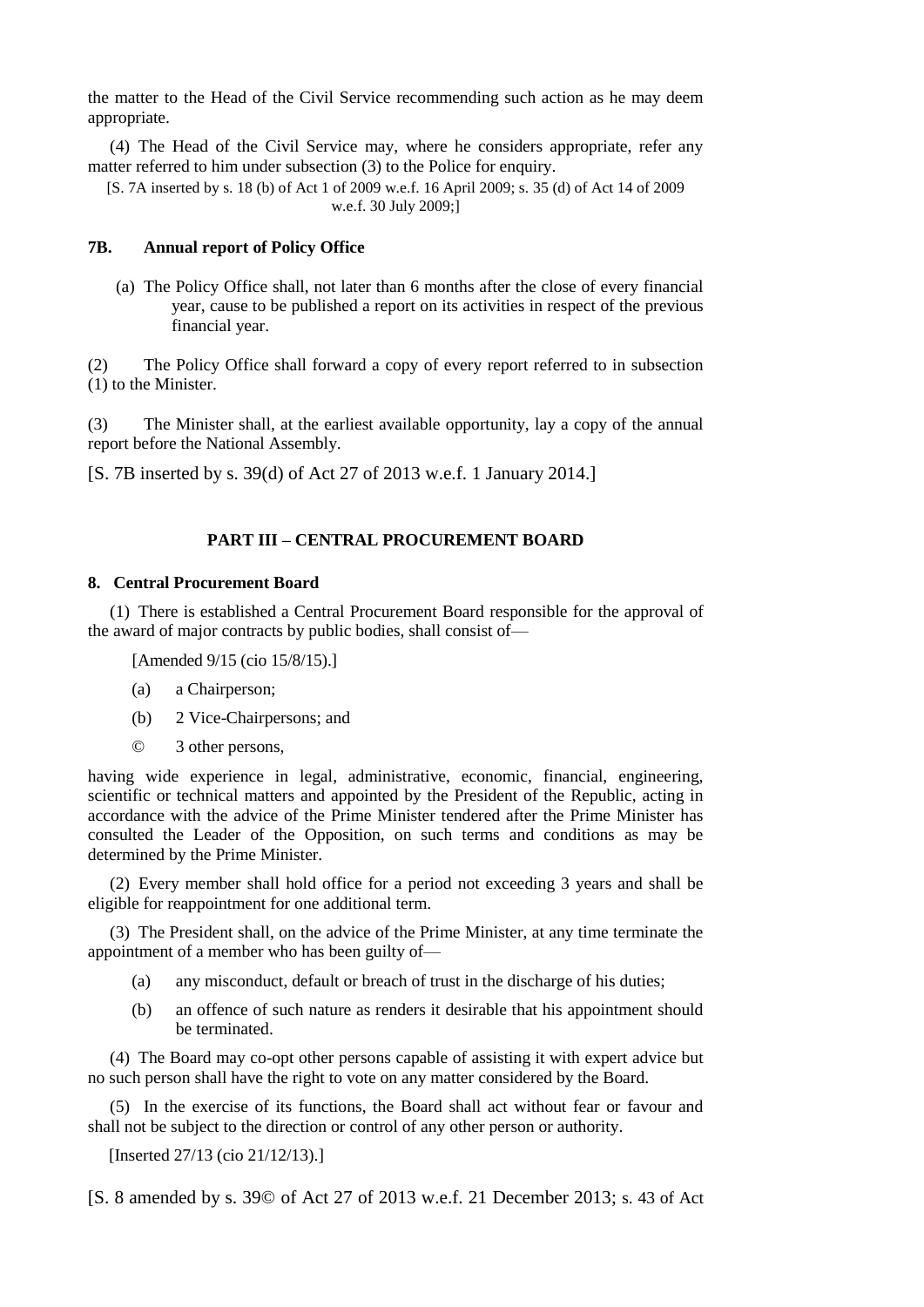9 of 2015 w.e.f. 15 August 2015.]

## **8A. Annual report of Board**

(a) The Board shall, not later than 6 months after the close of every financial year, cause to be published a report on its activities in respect of the previous financial year.

(2) The Board shall forward a copy of every report referred to in subsection (1) to the Minister.

(3) The Minister shall, at the earliest available opportunity, lay a copy of the annual report before the National Assembly.

[S. 8A inserted by s. 39(f) of Act 27 of 2013 w.e.f. 1 January 2014.]

## **9. Chief Executive**

- (a) There shall be a Chief Executive who shall be a public officer and who shall be responsible for the execution of the policy of the Board and for the control and management of the day-to-day business of the Board.
- (1A) In the discharge of his functions, the Chief Executive shall
	- (a)before the review of the recommendations of a bid evaluation committee by the Board under section 11(1)©, certify that all procurement rules at the level of the Board have been complied with in accordance with this Act;
	- (a)act in accordance with such directives as he may receive from the Board; and

(a)©be accountable and answerable to the Board.

[Inserted 9/15 (cio 15/8/15).]

(2) The Chief Executive shall attend every meeting of the Board and may take part in its deliberations but shall not have the right to vote.

[Repealed and replaced by s. 22(d) of Act 27 of 2012 w.e.f. 22 December 2012; s. 39(g) of Act 27 of 2013 w.e.f. 21 December 2013; s. 43 of Act 9 of 2015 w.e.f. 15 August 2015.]

## **9A. Secretary of Board**

(a) There shall be a Secretary of the Board who shall be a public officer.

(2) The Secretary of the Board shall be under the administrative control of the Chief Executive.

[S. 9A inserted by s. 39(h) of Act 27 of 2013 w.e.f. 21 December 2013.]

# **10. Staff of Board**

(a) The Chief Executive shall be assisted by  $-$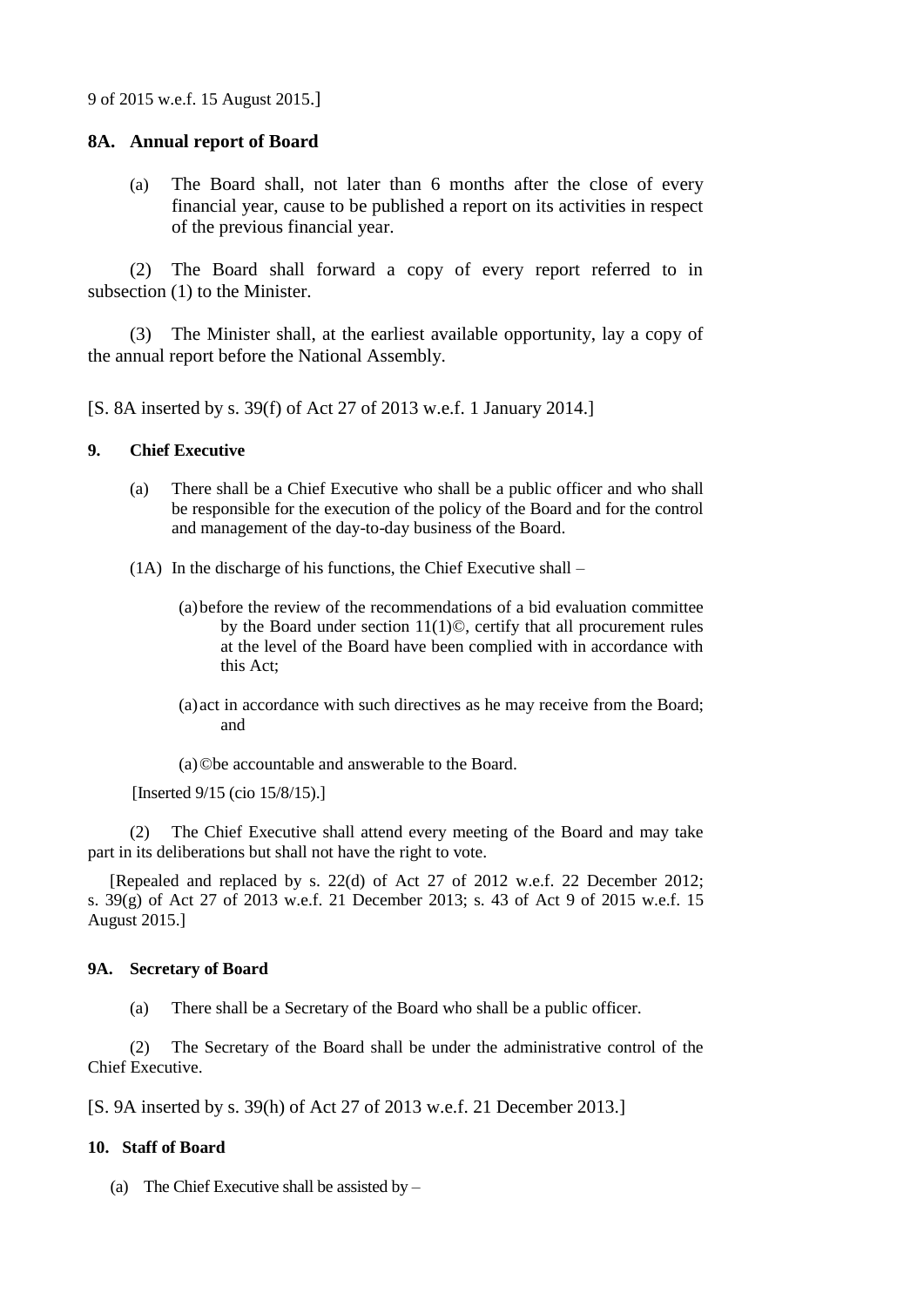- (a) such public officers as may be necessary;
- (a) such other public officers as may be designated by the Head of the Civil Service; and
- (a) ©such other persons as may be appointed by the Board in accordance with section 12(1)(da), on such contract terms and conditions as the Board may determine.

[Repealed and replaced 27/13 (cio 21/12/13); 9/15 (cio 15/8/15).]

(2) Every person referred to in subsection (1) shall be under the administrative control of the Chief Executive.

[Amended 27/12 (cio 22/12/12); 27/13 (cio 21/12/13).]

[S. 10 amended by s. 22© of Act 27 of 2012 w.e.f. 22 December 2012. S. 39(i) of Act 27 of 2013 w.e.f. 21 December 2013; s. 43 of Act 9 of 2015 w.e.f. 15 August 2015.]

## **11. Functions of Board**

(1) The Board shall, in respect of major contracts—

- (a) establish appropriate internal procedures for the operations of the Board and ensure compliance with them;
- (b) vet bidding documents and notices submitted to it by public bodies;
- © receive and publicly open bids;
- (d) select persons from a list of qualified evaluators maintained by it to act as members of a bid evaluation committee and oversee the examination and evaluation of bids;
- © review the recommendations of a bid evaluation committee and—
	- (i) approve the award of the contract; or
	- (ii) require the evaluation committee to make a fresh or further evaluation on specified grounds; and
- (f) review the recommendations of a public body with respect to an amendment that increases the contract value pursuant to section  $25(2)$ © or (d) or 46(3), or a variation pursuant to section  $46(4)$  and  $-$ 
	- (a) approve the variation or amendment proposed;
	- (ii) require the public body to make a fresh recommendation; or
	- (iii) reject the variation or amendment proposed.

[Added 18/16 (cio 7/9/16.]

(1A) (a) Where the Board requires the evaluation committee to make an evaluation pursuant to subsection  $(1)$ ©(ii), the bid evaluation committee shall, within 5 working days, comply with the requirement of the Board.

> (a) Where the bid evaluation committee fails to comply with a requirement under paragraph (a) or the Board is not satisfied with the fresh or further evaluation, the Board may appoint another bid evaluation committee to make a fresh or further evaluation within such time as the Board may determine.

[Inserted 9/15 (cio 15/8/15).]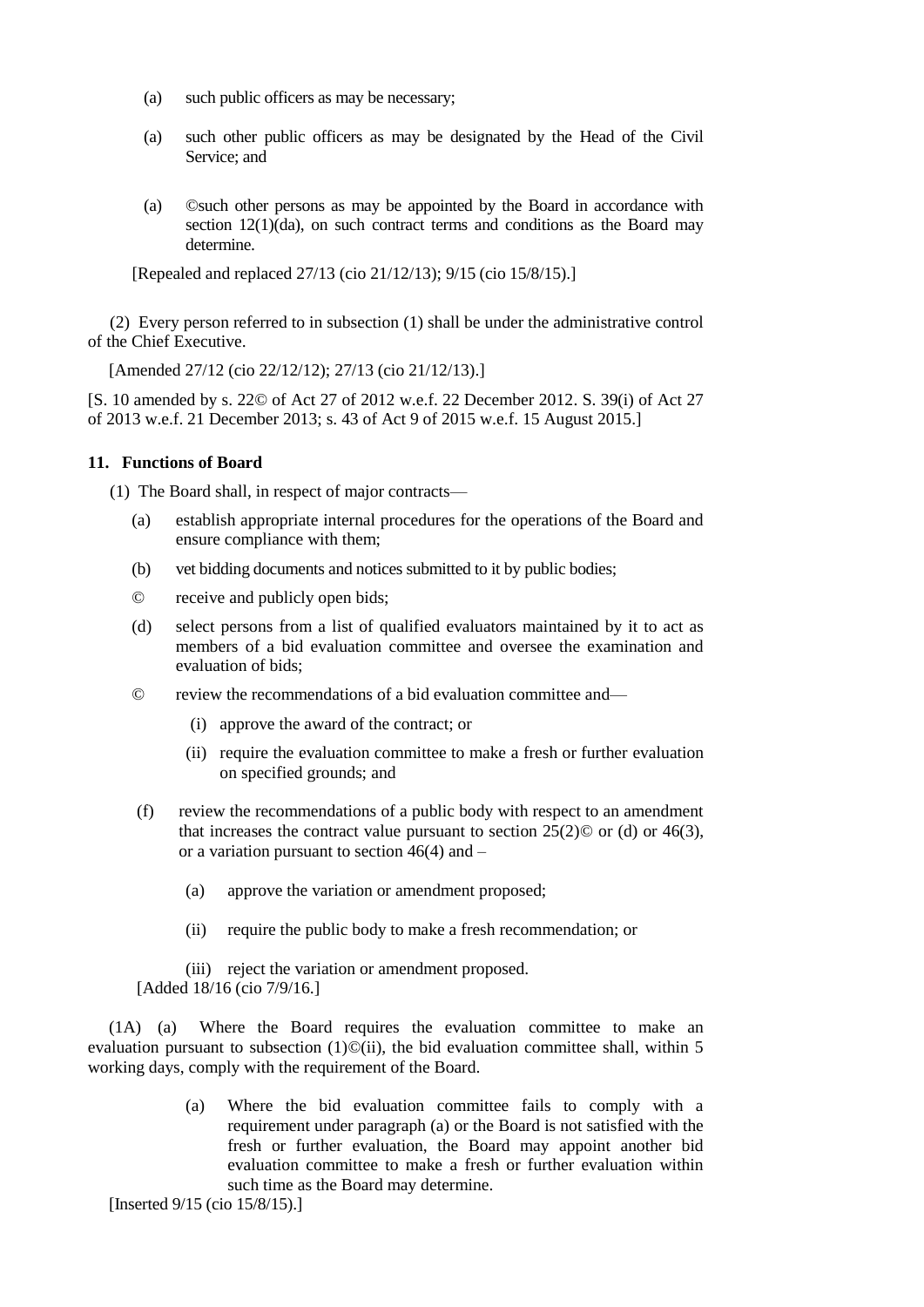(2) The Board shall strive to achieve the highest standards of transparency and equity in the execution of its duties, taking into account—

- (a) the evaluation criteria and methodology disclosed in the bidding documents;
- (b) the qualification criteria and methodology disclosed in the bidding documents;
- © equality of opportunity to all bidders;
- (d) fairness of treatment to all parties;
- © the need to obtain the best value for money in terms of price, quality and delivery, having regard to set specifications; and
- (f) transparency of process and decisions.

(3) The Board shall have such powers, and exercise such functions, as may be assigned to it under any other enactment.

[S. 11 amended by s. 35 © of Act 14 of 2009 w.e.f. 30 July 2009; s. 43 of Act 9 of 2015 w.e.f. 15 August 2015; s. 42 of Act 18 of 2016 w.e.f. 7 September 2016.]

## **11A. –**

[S. 11A inserted by s. 29 (a) of Act 18 of 2008 w.e.f. 19 July 2008; repealed by s. 55 of Act 7 of 2020 w.e.f. 7 August 2020.]

## **12. Powers of Board**

(1) In the discharge of its functions, the Board may —

- (a) call for such information and documents as it may require from any public body;
- (b) examine such records or other documents and take copies or extracts from them;
- © commission any studies relevant to the determination of the award of major contracts;
- (d) request any professional or technical assistance from any appropriate person in Mauritius or elsewhere;
- (da) make appointments pursuant to section 10(1)© following a call for applications by public advertisement; and

[Inserted 9/15 (cio 15/8/15).]

© do all such acts and things as it may consider incidental or conducive to the exercise of its functions.

(2) Any person to whom a request is made under subsection (1) (a) and who fails to comply with the request, or wilfully gives any false or misleading answers to any question lawfully put by the Board, shall commit an offence.

- (3) Where—
	- (a) any variation in a contract price subsequent to the conclusion of a procurement contract entered into by a public body causes the total contract amount to exceed the prescribed amount by more than 20 per cent; or
	- (b) the lowest bid submitted in response to an invitation made by a public body exceeds the prescribed amount,

the matter together with all the bidding documents and the contract documents, if any,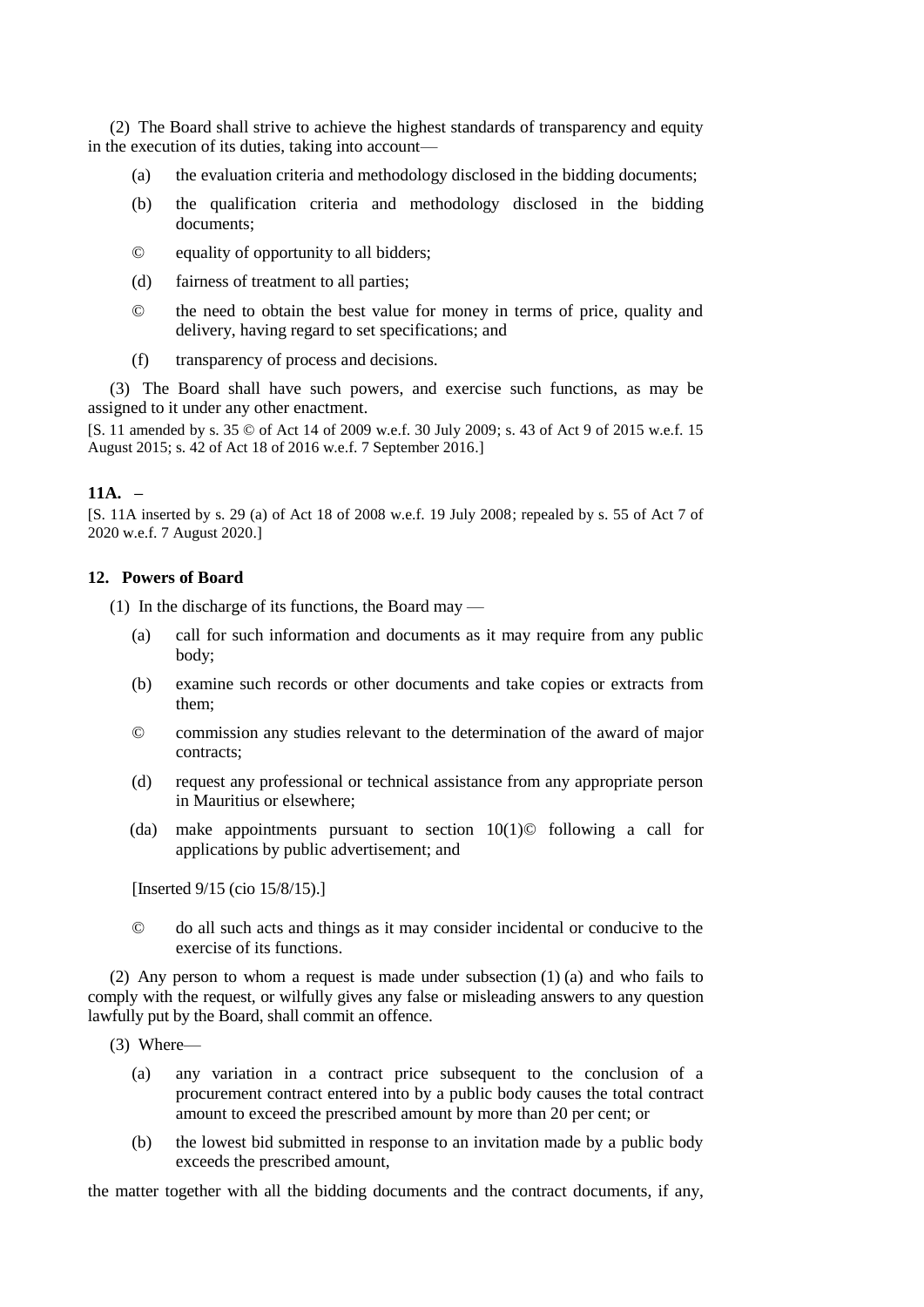shall be referred to the Board for approval.

(4) Where it comes to the knowledge of the Board that a contract has been awarded or is about to be awarded in breach of this Part, the Board shall forthwith report the matter to the Head of the Civil Service, with a copy to the Director, recommending such action as it may think appropriate.

(5) The Head of the Civil Service may, where he considers appropriate, refer any matter reported to him under subsection (4) to the Police for enquiry.

[S. 12 amended by s. 43 of Act 9 of 2015 w.e.f. 15 August 2015.]

#### **13. Meetings of Board**

(1) The Board shall meet as often as is necessary and at such time and place as the Chairperson may determine.

(2) Everything authorised or required to be done by the Board shall be decided by simple majority of the members present and voting.

(3) In the absence of the Chairperson at any meeting, the other members shall designate a Vice-Chairperson to preside at the meeting.

(4) At any meeting of the Board—

- (a) except where the Board meets for the purpose of opening bids, no person other than a member or a person referred to in section 8 (1) shall be present;
- (b) the Chairperson or a Vice-Chairperson and 2 other members shall constitute a quorum; and
- © each member shall have one vote on the matter in question and, in the event of an equality of votes, the person chairing the meeting shall have a casting vote.

(5) Where a member does not, for good cause, attend a meeting of the Board, the Secretary shall forthwith communicate to him the gist of every decision taken at the meeting, and he may, within 24 hours, request the Chairperson to reconvene the Board so as to reconsider the decision.

(6) Subject to this section, the Board shall conduct its proceedings in such manner as it may determine.

#### **14. Procedure of Board**

(1) The chief executive officer of a public body shall inform the Board in writing of any major contract that the public body intends to enter into and shall submit all the relevant documents to the Board.

(2) The Board shall, within such time as may be prescribed after having been notified in accordance with subsection (1), authorise the public body to call for bids or utilise another appropriate procurement method.

(3) The Board shall approve the award of every major contract.

- (4) No public body shall—
	- (a) advertise, invite, solicit or call for bids in respect of a major contract unless authorised by the Board; or
	- (b) award a major contract unless the award has been approved by the Board.

(5) No person shall sign a major contract with a public body unless the award has been approved by the Board.

(6) For the avoidance of any doubt, this section shall not apply where the award of the contract is made following an emergency procurement under section 21 or a direct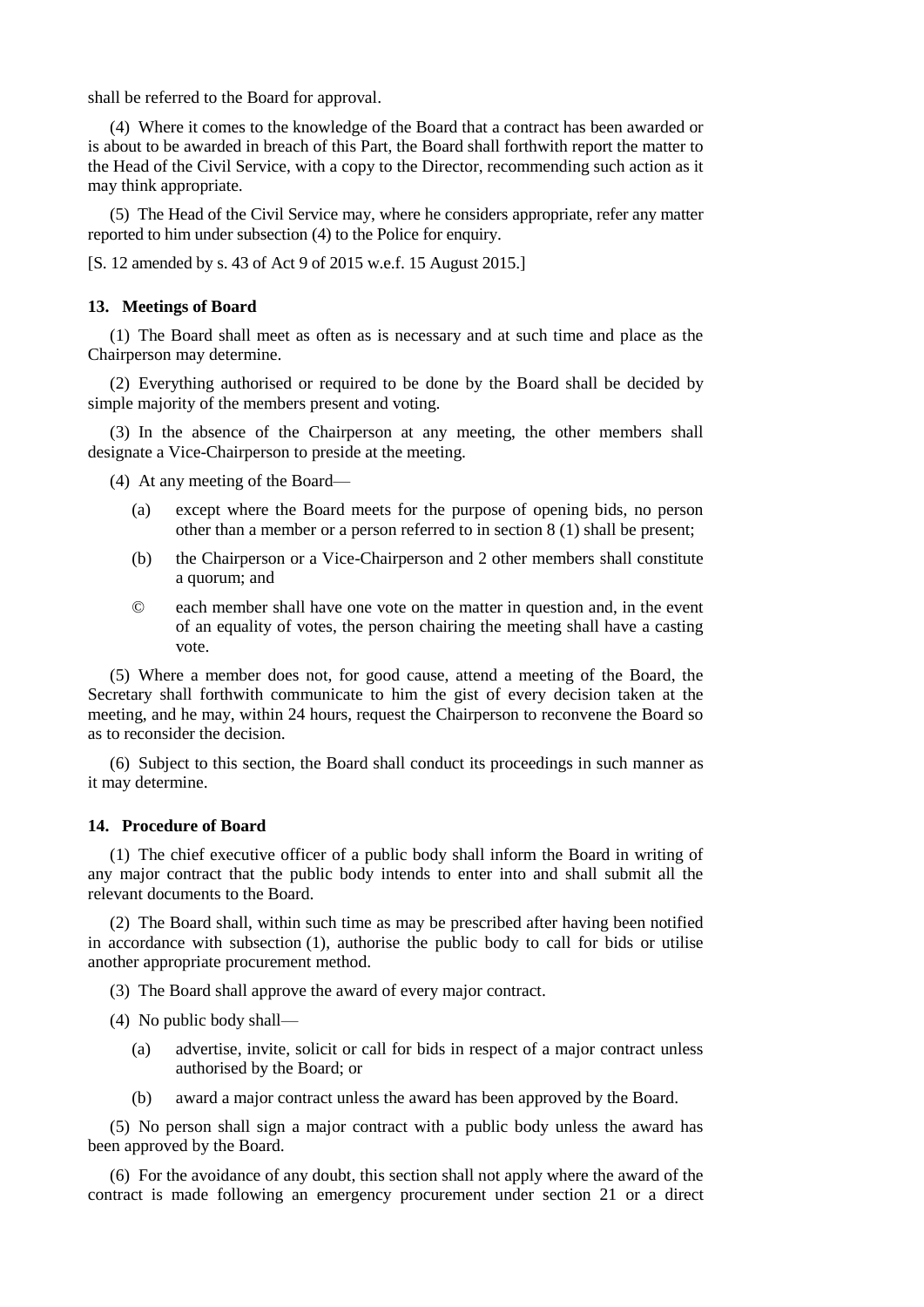procurement under section 25.

[S. 14 amended by s. 18 © of Act 1 of 2009 w.e.f. 16 April 2009.]

### **PART IV – PROCUREMENT METHODS**

#### **15. Choice of procurement method**

(1) Subject to subsection (2), the choice of procurement methods available to a public body shall be—

- (a) for the procurement of goods, other services and works, by-
	- (i) open advertised bidding;
	- (ii) restricted bidding;
	- (iii) request for sealed quotations;
	- (iv) direct procurement;
	- (v) community or end-user participation;

[Amended 15/21 (cio 5/8/21).]

(vi) departmental execution;

[Amended 15/21 (cio 5/8/21).]

(vii) competitive negotiations; or

[Added 15/21 (cio 5/8/21).]

(viii) electronic reverse auction; and

[Added 15/21 (cio 5/8/21).]

- (b) for the procurement of consultancy services, by—
	- (i) request for proposals on the basis of—
		- (A) quality and cost;
		- (B) quality alone;
		- (C) quality and fixed budget; or
		- (D) least cost and acceptable quality;

[Amended 9/15 (cio 15/8/15).]

- (ii) direct procurement; or
- (iii) open advertised bidding.

[Added 9/15 (cio 15/8/15).]

(2) (a) Except in the cases referred to in paragraph (d), procurement shall, in the case of goods, other services or works, be made by means of open advertised bidding, to which equal access shall be provided to all eligible and qualified bidders without discrimination.

(b) Open advertised bidding proceedings may include a prequalification stage, or post qualification procedures, before selection of the winning bidder.

(c) Open advertised bidding proceedings shall be carried out in a single stage or in 2 stages in the cases referred to in section 29.

(d) A method of procurement referred to in subsection  $(1)$   $(a)$   $(ii)$  to  $(vi)$  may be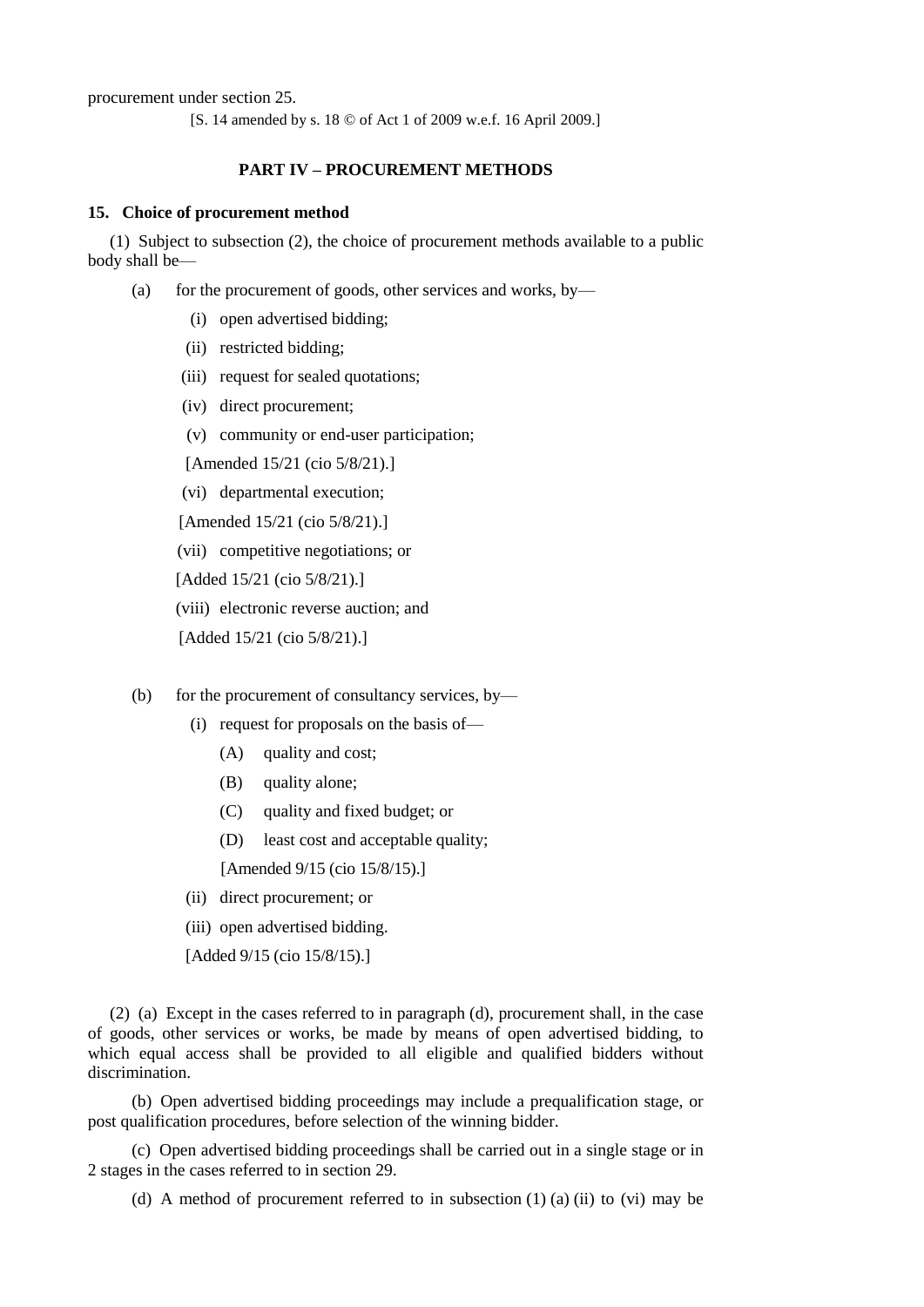used only if the public body has reason to believe that open advertised bidding—

- (i) will not be efficient or practical for the procurement in question; or
- (ii) will be too costly to apply, given the value of the procurement.

(e) Where a public body uses a method of procurement other than open advertised bidding or, in the case of the procurement of consultancy services, a method other than one specified in subsection  $(1)$   $(b)$   $(i)$ , it shall note in the record of the procurement proceedings the ground for the choice of the procurement method.

[S. 15 amended by s. 43 of Act 9 of 2015 w.e.f. 15 August 2015; s. 73 of Act 15 of 2021 w.e.f. 5 August 2021.]

## **16. Open advertised bidding method**

(1) Where the open advertised bidding method is used, the invitation to bid, or the invitation to pre-qualify, shall be published in a national newspaper with wide circulation and, in the case of international bidding, in selected international media with wide circulation as well.

(2) A public body may, in appropriate cases and subject to any regulations to that effect, confer an advantage or preference to domestic or regional goods, services or contractors in the case of open advertised bidding proceedings.

[S. 16 amended by s. 35 (f) of Act 14 of 2009 w.e.f. 30 July 2009.]

## **17. Open national bidding**

A public body may limit participation in open advertised bidding proceedings to citizens of Mauritius or entities incorporated in Mauritius only where such limitation is stated in the invitation to bid or, for prequalification, in the bidding documents and is otherwise in accordance with such criteria as may be prescribed.

### **18. Open international bidding**

(1) Open advertised international bidding shall be used where—

- (a) the estimated value of the procurement exceeds the prescribed threshold;
- (b) the goods, works or other services are not available under competitive price and other conditions from more than one supplier in Mauritius; or
- (c) there is no response to open national bidding and the goods, other services or works have to be obtained from international bidders.

 $(2)$  —

[S. 18 amended by s. 35 (g) of Act 14 of 2009 w.e.f. 30 July 2009.]

## **19. Restricted bidding**

(1) Restricted bidding may be used—

- (a) where a public body has reason to believe that the goods, other services or works are only available from a limited number of bidders;
- (b) where the time and cost of considering a large number of bids is disproportionate to the value of the procurement, having regard to such thresholds as may be prescribed; or
- (c) by limiting the participation in a particular procurement to those suppliers included on pre-approved supplier eligibility lists drawn up and maintained by the public body, in such manner as may be prescribed, so as to ensure that suppliers of specialised goods and services have and maintain the necessary technical and financial capability to provide them.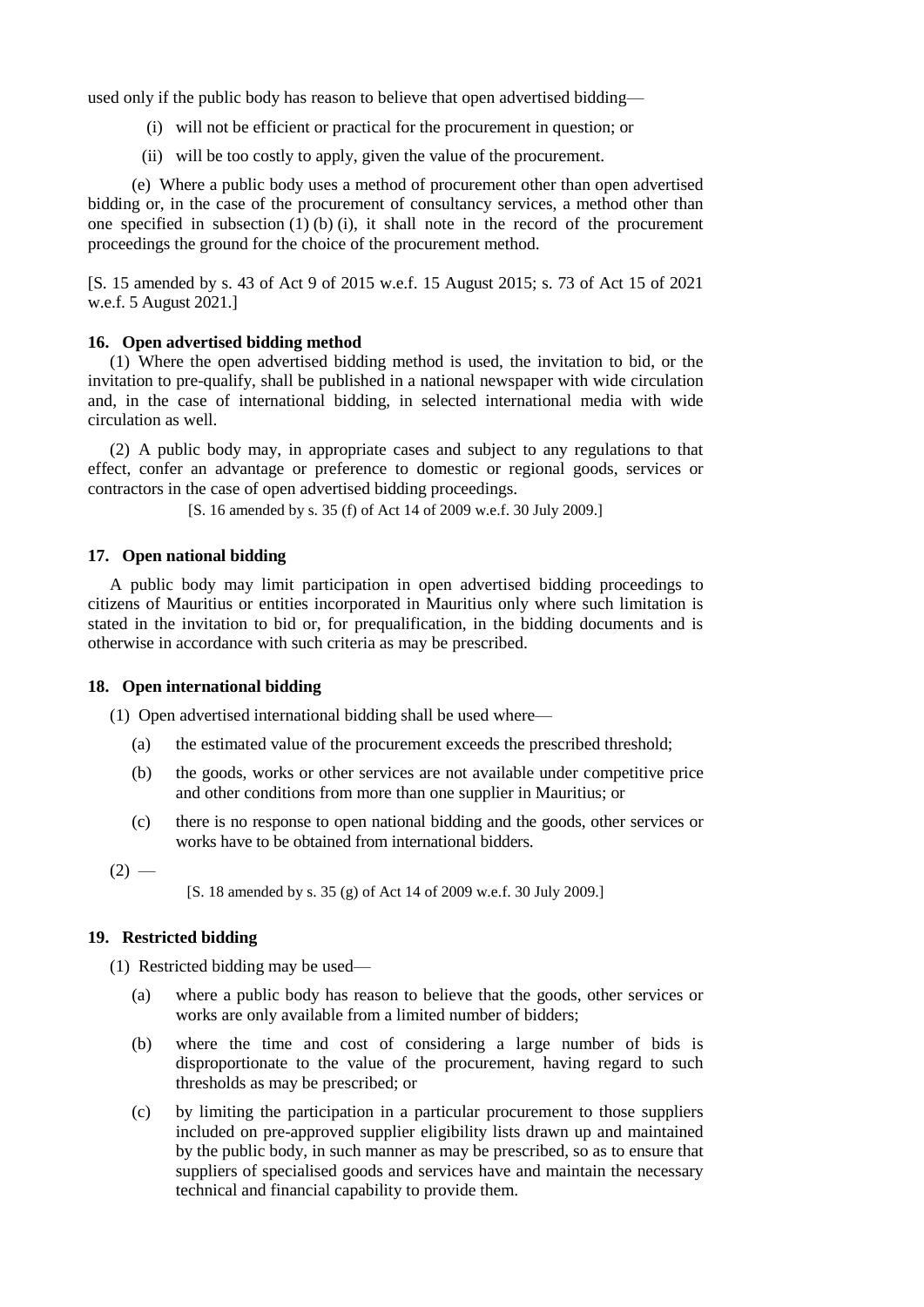(2) (a) Where restricted bidding is used on the ground referred to in subsection (1) (a), all known suppliers capable of supplying the goods, other services or works shall be directly solicited.

(b) Where restricted bidding is used on the ground referred to in subsection (1) (b), the public body shall, as far as reasonably possible, directly solicit bids from a minimum of 5 bidders.

### **20. Request for sealed quotations**

(1) The request for sealed quotations method shall only be used for the procurement of—

- (a) readily available commercially standard goods not specially manufactured to the particular specifications of the public body;
- (b) small works; or
- (c) small other services,

where the estimated value of the procurement does not exceed the prescribed threshold.

(2) Sealed quotations shall be requested in writing from not less than 3 bidders, unless the item in question is not available from 3 suppliers.

(3) The request shall contain a clear statement of the requirements of the public body as to quality, quantity, terms and time of delivery and other special requirements, together with such other information as may be prescribed.

(4) Each bidder may submit one sealed quotation, which may not be altered or negotiated.

[S. 20 amended by s. 29 (b) of Act 18 of 2008 w.e.f. 19 July 2008.]

## **21. Emergency procurement**

(1) A public body may, in cases of extreme urgency, purchase goods and procure works, consultancy services and other services by such procurement method as may be prescribed.

[Amended 7/2020 (cio 7/8/2020); RR 15/21 (cio 5/8/21).]

(2) The scope of the emergency procurement shall as far as possible be limited to the period of the emergency, so that appropriate competitive procurement methods may be utilised at the conclusion of the emergency period.

(3) For the purposes of this section –

"extreme urgency" includes a situation wherein—

- (a) the country is either seriously threatened by or actually confronted with a disaster, catastrophe, war or Act of God;
- (b) life or the quality of life or environment may be seriously compromised;
- (c) the condition or quality of goods, equipment, building or publicly owned capital goods may seriously deteriorate unless action is urgently and necessarily taken to maintain them in their actual value or usefulness; or
- (d) a capital project may be seriously delayed for want of an item of a minor value.
- (4) Part VI shall not apply to this section.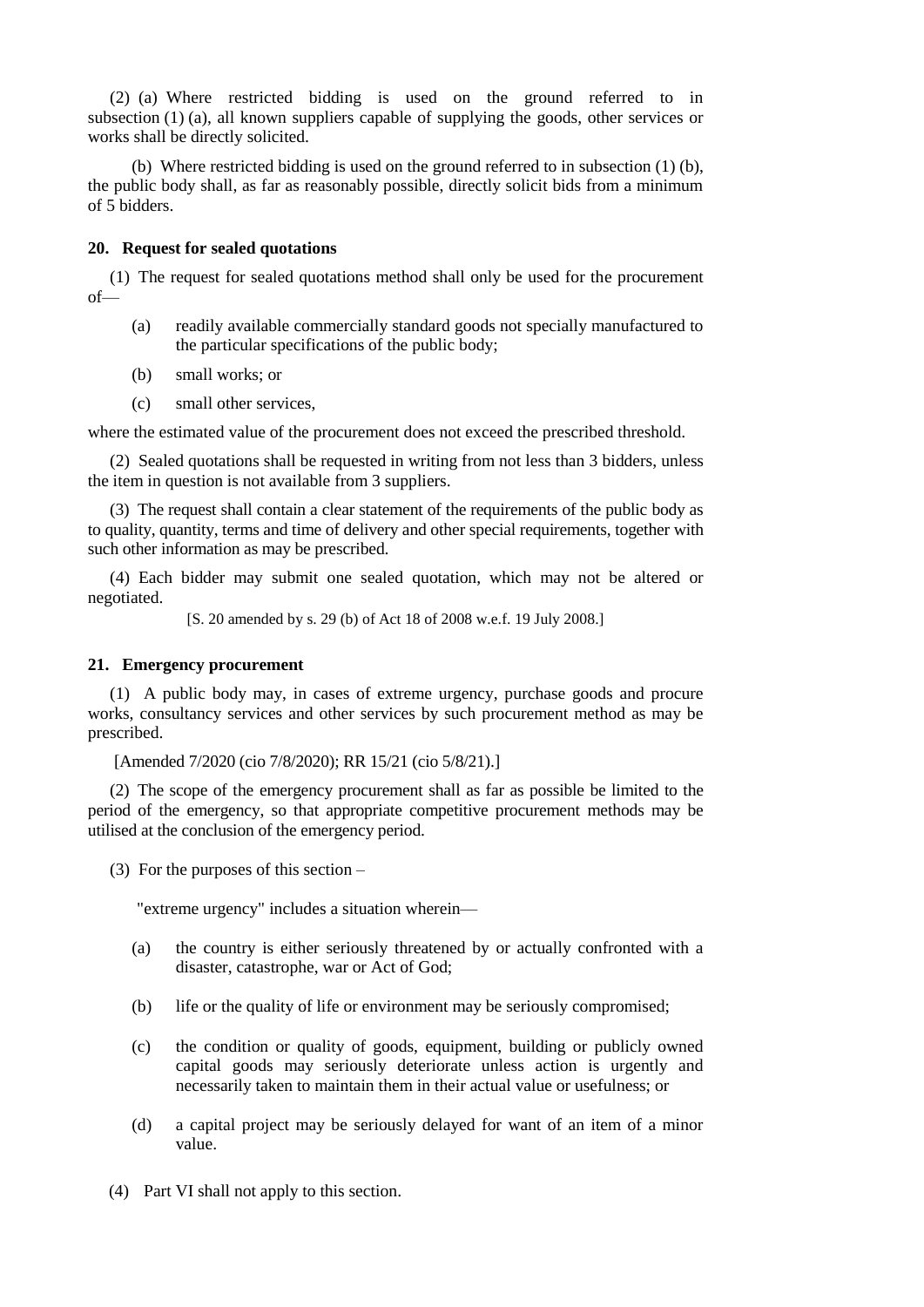[Added 15/21 (cio 5/8/21).]

[S. 21 amended by s. 18 (d) of Act 1 of 2009 w.e.f. 16 April 2009; s. 43 of Act 9 of 2015 w.e.f. 15 August 2015; s. 55 of Act 7 of 2020 w.e.f. 7 August 2020; s. 73 of Act 15 of 2021 w.e.f. 5 August 2021.]

## **22. Community and end-user participation**

Where the participation of the procurement end-user or beneficiary community may result in enhancing the economy, quality or sustainability of the service to be procured, or the very objective of the project is to create employment and involvement of the beneficiary community, such end-user or community may participate in the delivery of services in accordance with such procedure as may be prescribed.

### **23. Departmental execution**

In the case of works which are carried out with Government resources, procurement may be effected by the public body itself where one or more of the following conditions are present, namely where—

- (a) an activity is not likely to attract bidders, at least not at a reasonable price, in view of its size, nature, location or scattered location or financing or high mobilisation costs for outside suppliers;
- (b) an activity is such that, if carried out by a contractor, it would impose an unacceptable risk on the contractor because the cost cannot be determined in advance;
- (c) the risk of unavoidable work interruptions is better borne by the public body than by a contractor;
- (d) it has been demonstrated that departmental execution is the only practical method for construction, maintenance and conservation works under special circumstances;
- (e) an activity for a pilot project of a particular nature for the development of a technology work method cannot be carried out by a contractor;
- (f) works have to be carried out without disrupting existing operations by the public body's staff because the' are familiar with those operations; or
- (g) there is an emergency such as a natural disaster which calls for immediate action.

## **24. Request for proposals**

(1) Where, in respect of consultancy services, the request for proposals method is used, the public body shall draw up a shortlist of consultants, to ensure effective competition, from among those who have the capacity to perform the required services.

(2) (a) Where the estimated value of the procurement exceeds the prescribed threshold, the public body shall, in order to draw up the shortlist, seek expressions of interest by publishing a notice in a national newspaper of wide circulation and include in the list those who have expressed interest in the procurement.

(b) Where the estimated value of the contract does not exceed the prescribed threshold, the shortlist may be drawn up on the basis of the public body's own knowledge and'information.

(3) The public body shall issue a request to the shortlisted consultants, asking them to confirm their interest by submitting a proposal, which shall include such information as may be prescribed that enables them to participate in the procurement proceedings and to submit proposals that are responsive to the needs of the public body.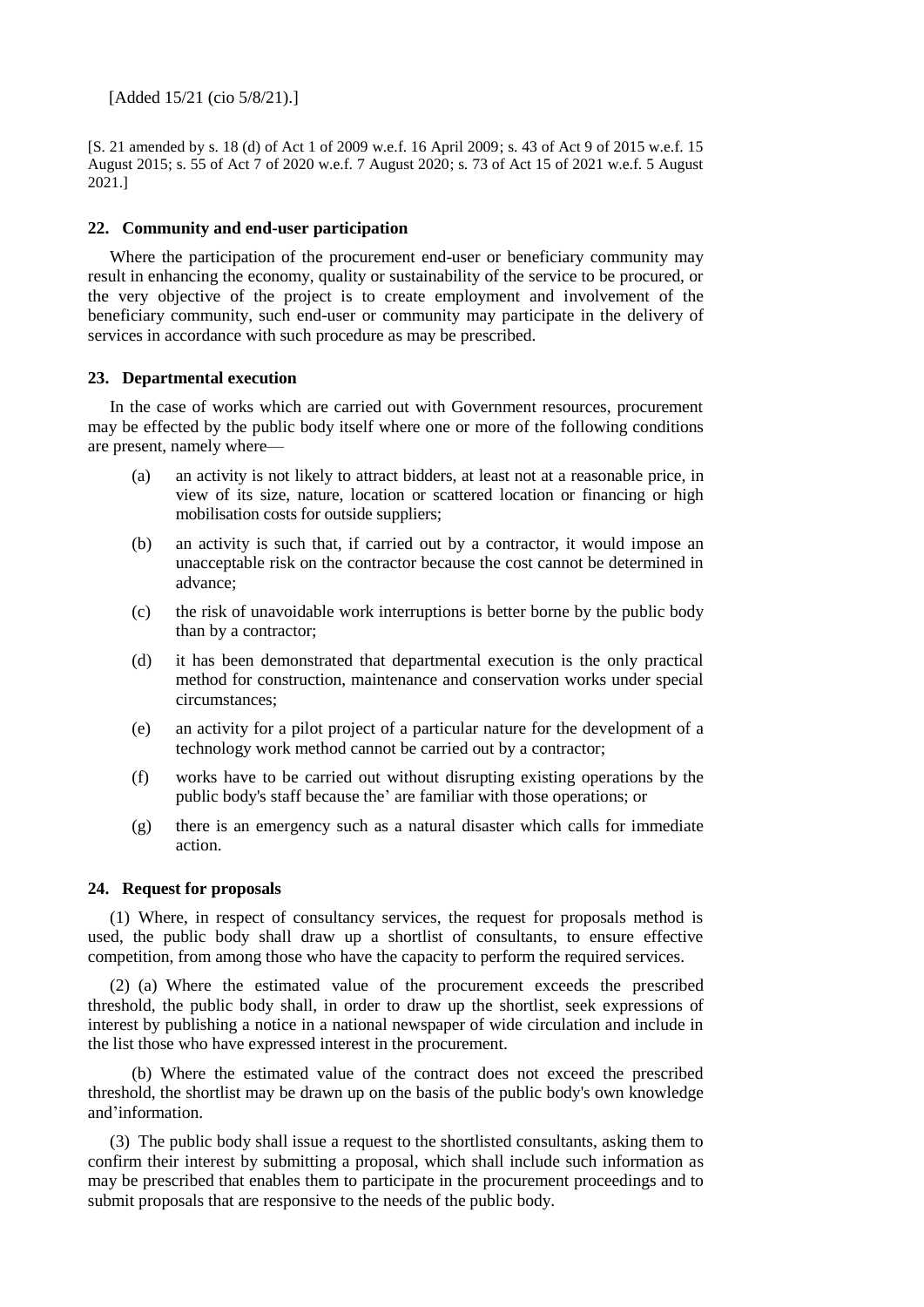- (4) The selection of the successful proposal shall be based—
	- (a) on the technical quality of the proposal, the consultant's relevant experien'e, the expertise of his key staff, the proposed work methodology, as well as the price of the proposal;
	- (b) on the quality of the technical proposal submitted within a predetermined fixed budget;
	- (c) on the best financial proposal submitted by the candidates having obtained an acceptable technical score pre-disclosed in the request for proposals; or
	- (d) where the services are of an exceptionally complex nature or likely to have considerable impact on future projects or national economy or may lead to the submission of proposals with prices which are not comparable, exclusively on the technical quality of the proposal.

(5) The public body shall evaluate each technical proposal on the basis of criteria which shall include—

- (a) the consultant's relevant experien'e for the assignment;
- (b) the quality of the methodology proposed;
- (c) the qualifications of the key staff proposed;
- (d) transfer of knowledge, if required in the request for proposals; and
- (e) in the case of international competition, the extent of participation by nationals among key staff in the performance of the assignment.

(6) The financial proposals of bidders who have secured the minimum pass mark in the technical evaluation shall then be considered and evaluated by the public body after a public announcement of the results of the technical evaluation.

(7) Where the choice of consultancy services is made in accordance with section 15 (1) (b) (i) (A), (C) or (D), the financial proposals of all consultants whose technical proposals attained the required minimum pass mark shall be read out to the bidders who wish to attend, in accordance with the prescribed procedure.

(8) Where the choice of consultancy services is made in accordance with section 15 (1) (b) (i) (B), only the financial proposal of the consultant whose technical proposal achieved the highest ranking shall be evaluated.

(9) (a) The contract may be negotiated with the winning consultant with regard to the terms of the request for proposals, the scope of the proposed services, deliverables, progress reports, facilities to be provided by Government and, subject to paragraph (b), the financial proposal.

(b) Where price has been a factor, the fee for services shall not be subject to negotiation and only the cost of reimbursable items may be negotiated.

[Amended 7/2020 (cio 7/8/2020).]

(c) Where the negotiations fail to result in an acceptable contract, the public body shall notify the consultant accordingly and proceed to the next ranked bidder, and so on.

(10) The consultant whose bid attains the highest score, in accordance with the criteria and selection method set forth in the request for proposals, or the one with the least cost in the case of the least cost method of selection, shall be selected for award, subject to satisfactory conclusion of negotiations.

(11) Where the value of a contract –

(a) does not exceed the prescribed threshold referred to in section 40(3), the public body shall award the contract to the successful consultant and notify all other shortlisted consultants of the decision;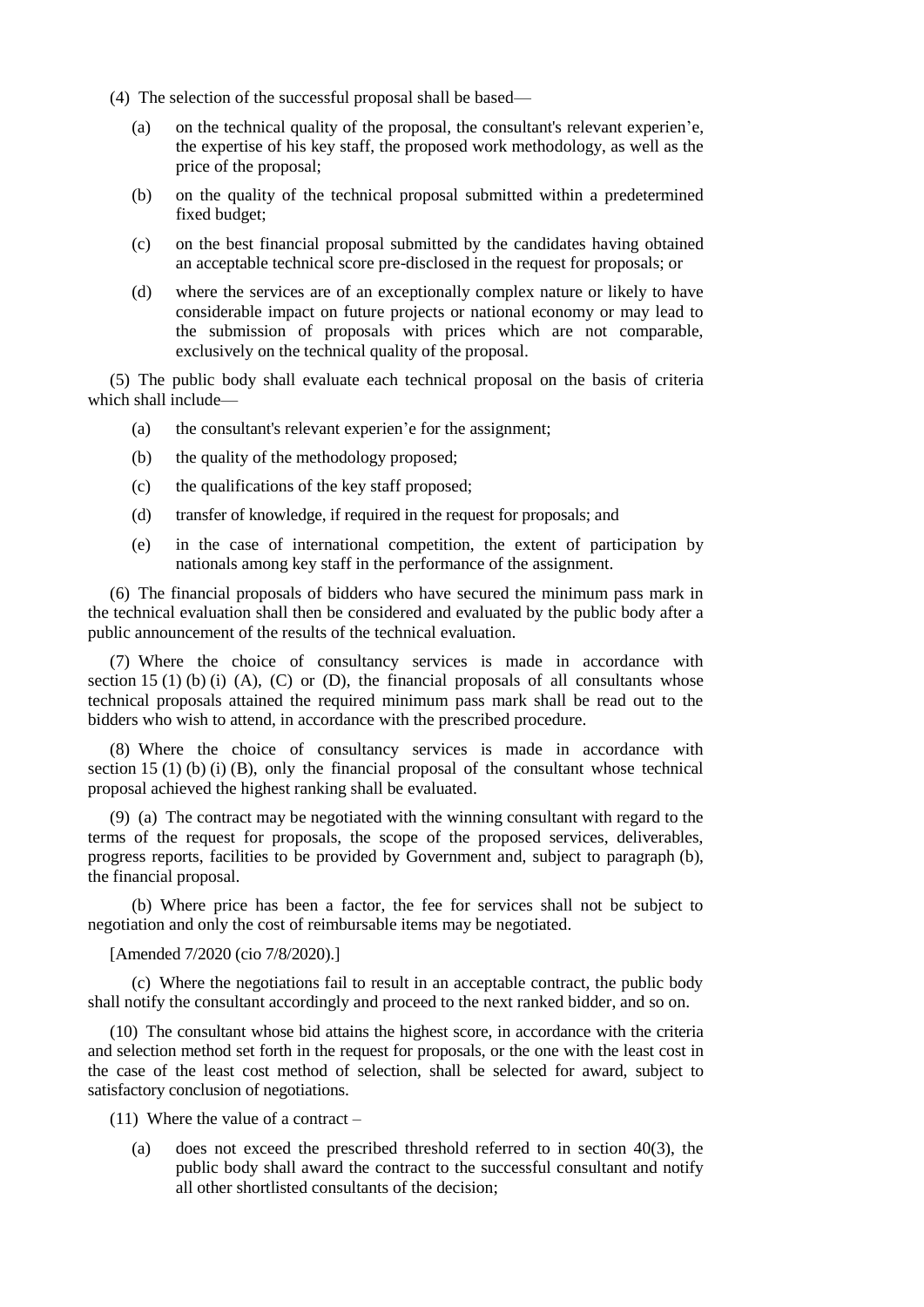(b) exceeds the prescribed threshold referred to in section  $40(3)$ , the public body shall notify all the other shortlisted consultants of the decision.

[Repealed and replaced 27/12. 22/1/12.]

(12) In the absence of a challenge by any other shortlisted consultant within 7 days of a notice under subsection (11)(b), the public body shall award the contract to the successful consultant.

[Repealed and replaced 27/12. 22/1/12.]

[S. 24 amended by s. 22(f) of Act 27 of 2012 w.e.f. 22 December 2012; s. 55 of Act 7 of 2020 w.e.f. 7 August 2020.]

## **25. Direct procurement**

(1) The direct procurement method allows a public body to purchase goods, other services or works from a single source without competition.

(2) Direct procurement shall be permitted—

- (a) where the value of the procurement does not exceed the prescribed threshold;
- (b) where only one supplier has the exclusive right to manufacture the goods, carry out the works, or perform the services to be procured, and no suitable alternative is available;
- (c) within the prescribed limits, for additional deliveries of goods by the original supplier which are intended either as partial replacement or extension for existing goods, services, or installations and where a change of supplier would compel the public body to procure equipment or services not meeting requirements of inter-changeability with already existing equipment or service;
- (d) within the prescribed limits, where additional works, which were not included in the initial contract have, through unforeseeable circumstances, become necessary and the separation of the additional works from the initial contract would be difficult for technical or economic reasons;
- (e) where the nature of the consultancy services requires that a particular consultant be selected due to unique qualifications; or
- (f) where continuity of consultancy services is essential to meet the objectives of the consultancy assignment.

# **25A. Sandbox for innovative technologies**

(1) A public body may, for the procurement of its innovative technology or other systems, request one or multiple suppliers to submit proof of concepts or prototypes.

(2) A supplier referred to in subsection (1) may be entitled to payment by the public body.

(3) A public body shall assess the proof of concepts or prototypes and may ask for modifications to be brought by any supplier and approve or reject them.

(4) A public body may use the proof of concepts or prototypes for its own purposes and for eventual procurement in accordance with section 15.

[S. 25A inserted by s. 55 of Act 7 of 2020 w.ef. 7 August 2020.]

## **25B. Competitive negotiations**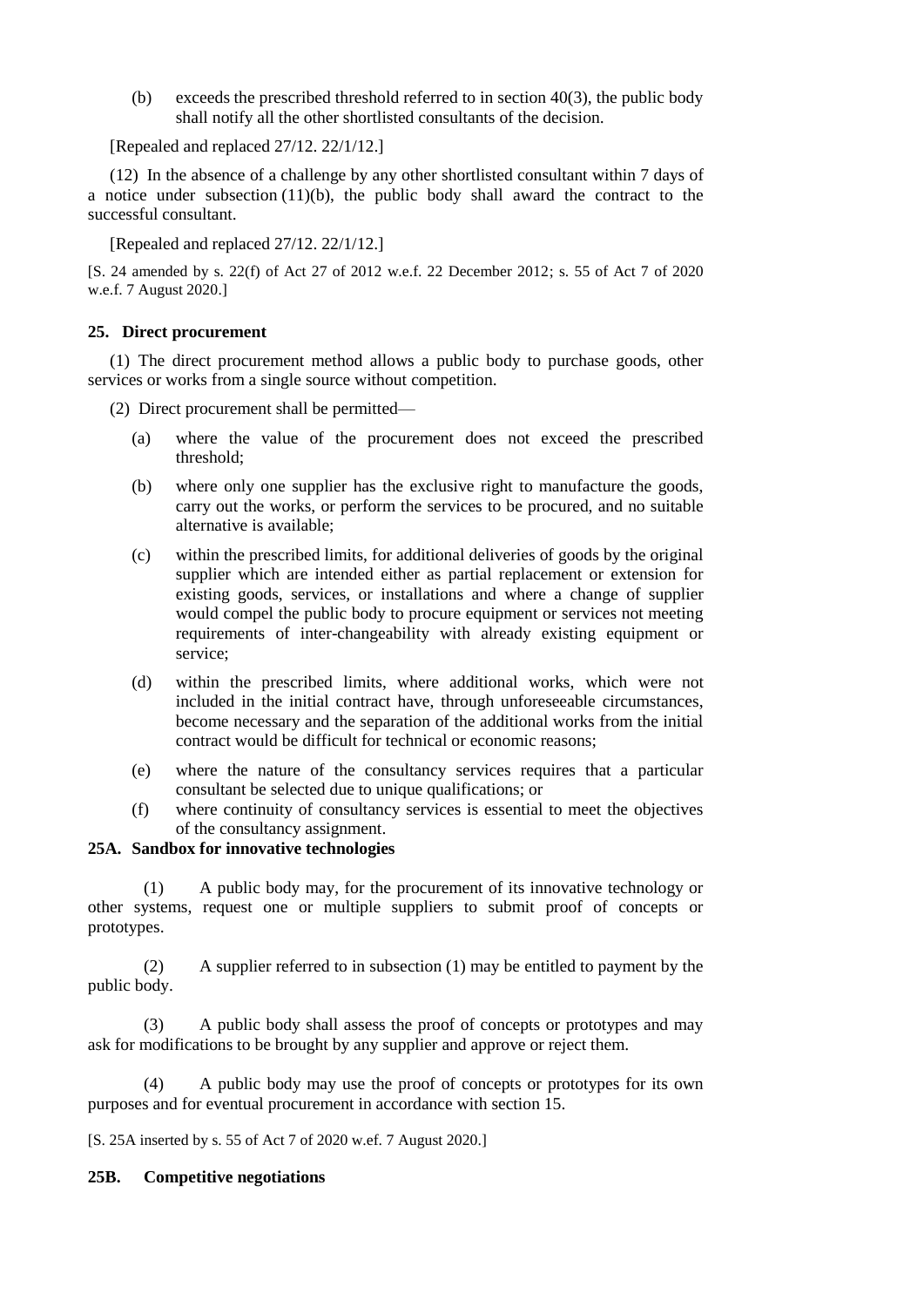- (1) A public body may engage in competitive negotiations where
	- (a) there is an urgent need for the subject matter of the procurement and engaging in open advertised bidding or any other competitive method of procurement would be impractical and time-consuming, provided that the circumstances giving rise to the urgency were not foreseeable by the public body or was not the result of any dilatory conduct on the part of the public body;
	- (b) due to a catastrophe, there is an urgent need for the subject matter of the procurement and open advertised bidding or any other competitive method of procurement would be impractical and time-consuming;
	- (c) where all the bids received for an open advertised bidding or restricted bidding are classed as irregular or unacceptable;
	- (d) a public body determines that the use of any other competitive method of procurement is not appropriate for the protection of the essential security interests of Mauritius; or
	- (e) it is required as a complementary procedure, because
		- (i) there is a tie in the lowest evaluated price by 2 or more bidders;
		- (ii) there is a tie in the highest combined score points; or
		- (iii) the lowest evaluated price substantially exceeds of the estimated cost.

(2) (a) For the purpose of subsection  $(1)(e)$ , the accounting officer of a public body shall identify –

- (i) the bidders affected by the tie; or
- (ii) the bidders that quoted prices which are substantially above the estimated cost.

(b) Where bidders quoted above the estimated cost, the accounting officer of the public body shall –

- (i) reveal the estimated cost to the bidders; and
- (ii) limit its invitation to bidders whose evaluated prices are not more than 25 per cent above the estimated cost.
- (3) In subsection  $(1)(c)$ 
	- (a) "irregular", in relation to a bid, means that  $-$ 
		- (i) the bid does not comply with the bidding documents;
		- (ii) there is evidence of collusion or corruption; or
		- (iii) the bid is abnormally low;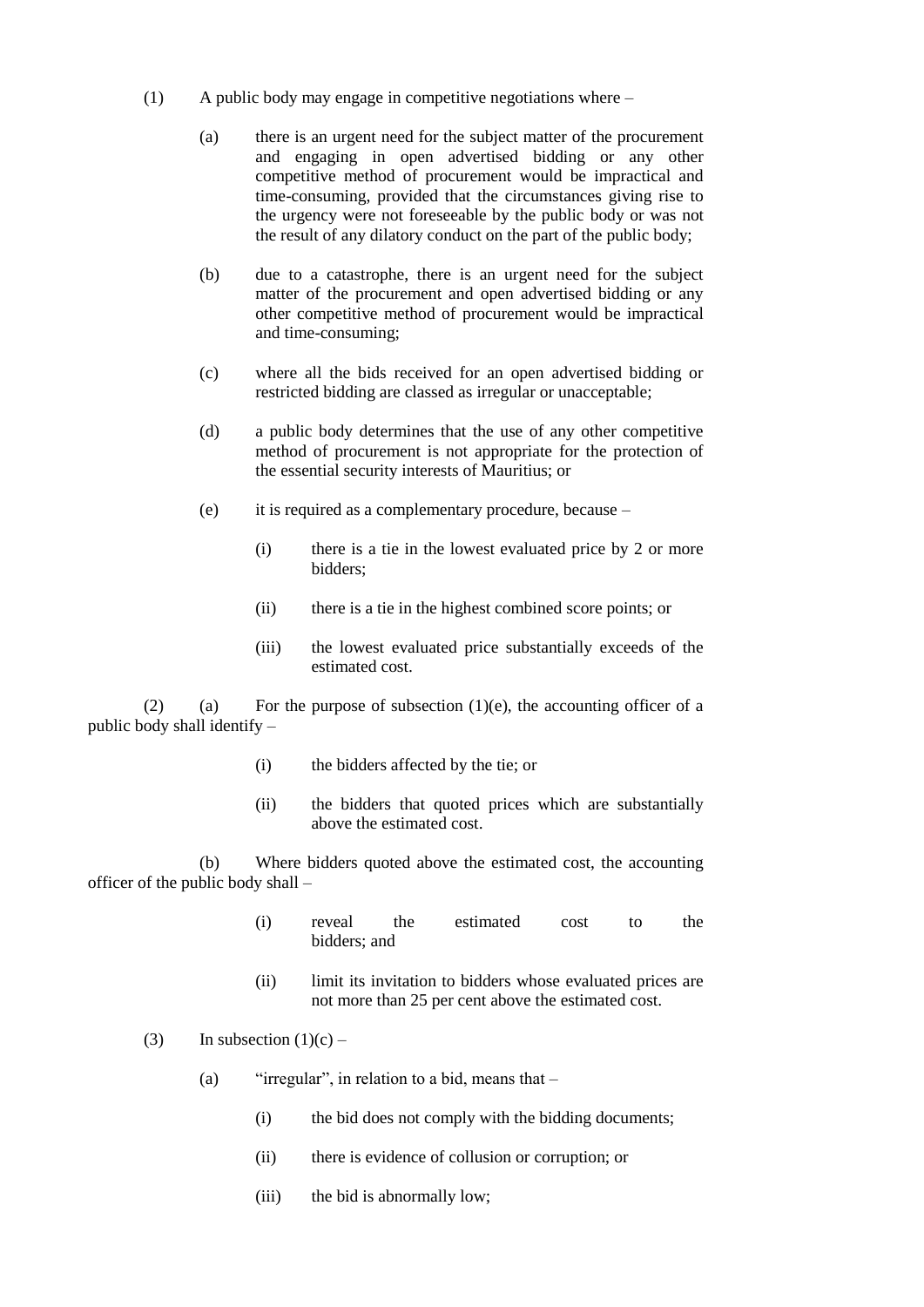- (b) "unacceptable", in relation to a bid, means that
	- (i) the bid was submitted by a bidder who does not have the required qualifications; or
	- (ii) the price quoted substantially exceeds the updated cost estimate.

[25B inserted by s. 73 of Act 15 of 2021 w.e.f. 5 August 2021.]

### **25C. Electronic Reverse Auction**

(1) (a) A public body may resort to the electronic reverse auction method of procurement for goods, works or non-consultancy services through the electronic procurement system, provided that the procurement –

- (i) is accurately specified; and
- (ii) the subject matter of the purchase and requirements are suitable for simple bidding processes where evaluation is solely in terms of price.

(b) A procurement which includes multiple variables and qualitative factors shall not be subject to electronic reverse auctions.

- (2) For the purpose of the electronic reverse auction method of procurement
	- (a) a public body shall
		- (i) invite all registered suppliers in a specific category to compete;
		- (ii) advertise its requirements on the electronic procurement system and its website, including the time limit and goods specifications;
	- (b) the prices of bidders within the scheduled time shall be visible to other bidders, without revealing the identity of a bidder; and
	- (c) a pre-qualified supplier shall not revise its bid upwards within the scheduled time.

(3) Subject to the reserve price set by the public body, the successful bid shall be the bid with the lowest price at the deadline for the submission of bids.

[25C inserted by s. 73 of Act 15 of 2021 w.e.f. 5 August 2021.]

### **PART V – THE BIDDING PROCESS**

## **26. Application of Part V**

–

This Part shall apply to bids for every procurement contract. [S. 26 repealed and replaced by s. 18 (e) of Act 1 of 2009 w.e.f. 16 April 2009.]

#### **26A. Electronic bidding process**

(1) There shall be an electronic bidding system to receive and process bidding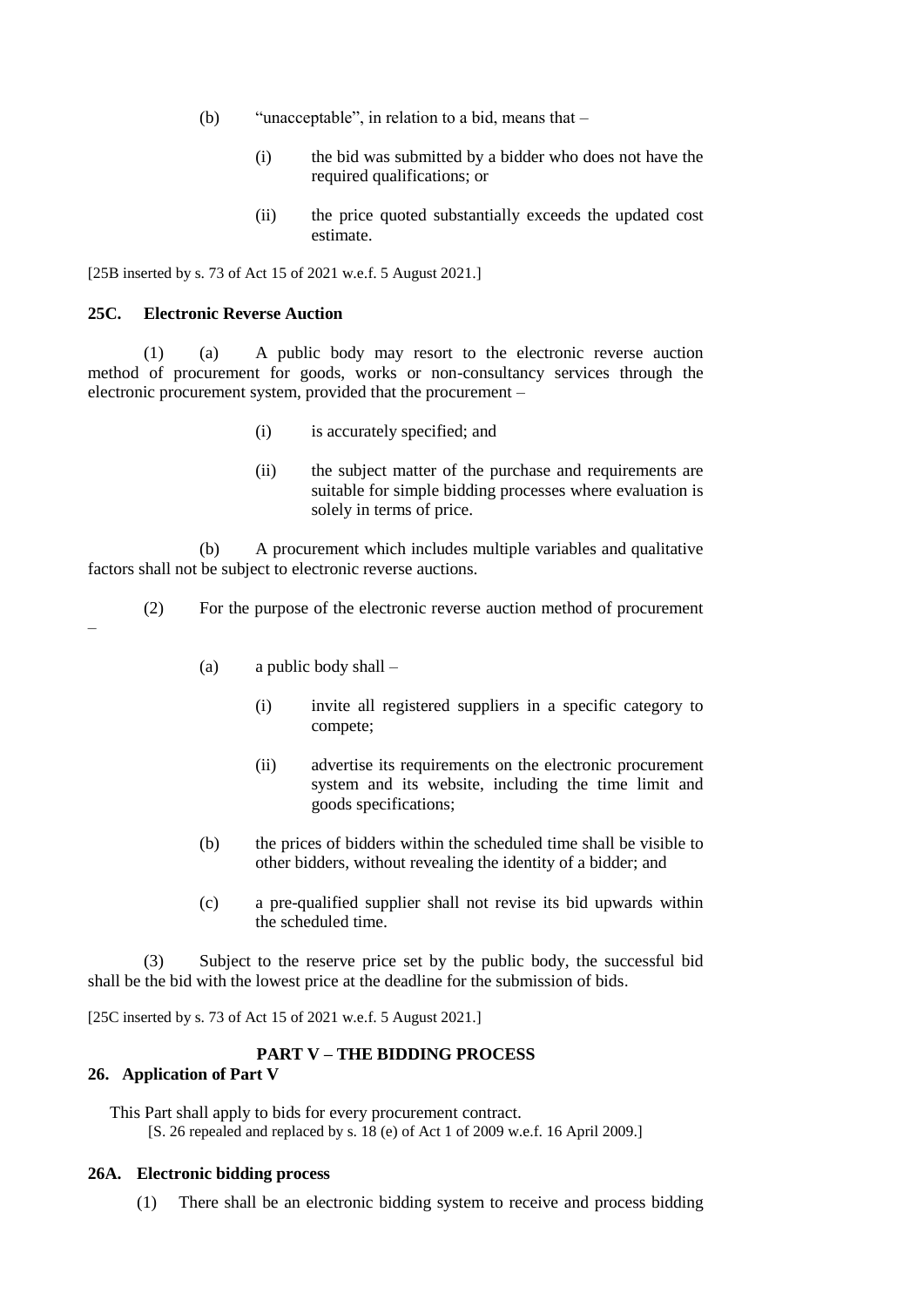documents for evaluation, and for the award of any procurement contract, in accordance with such regulations as may be made.

(2) Any reference in this Act to a document which has to be submitted in writing shall include reference to a document submitted electronically under the electronic bidding system referred to in subsection (1).

[Added 27/13 (cio 21/12/13).]

[S. 26A inserted by s. 22(g) of Act 27 of 2012 w.e.f. 22 December 2012; s. 39(j) of Act 27 w.e.f. 21 December 2013.]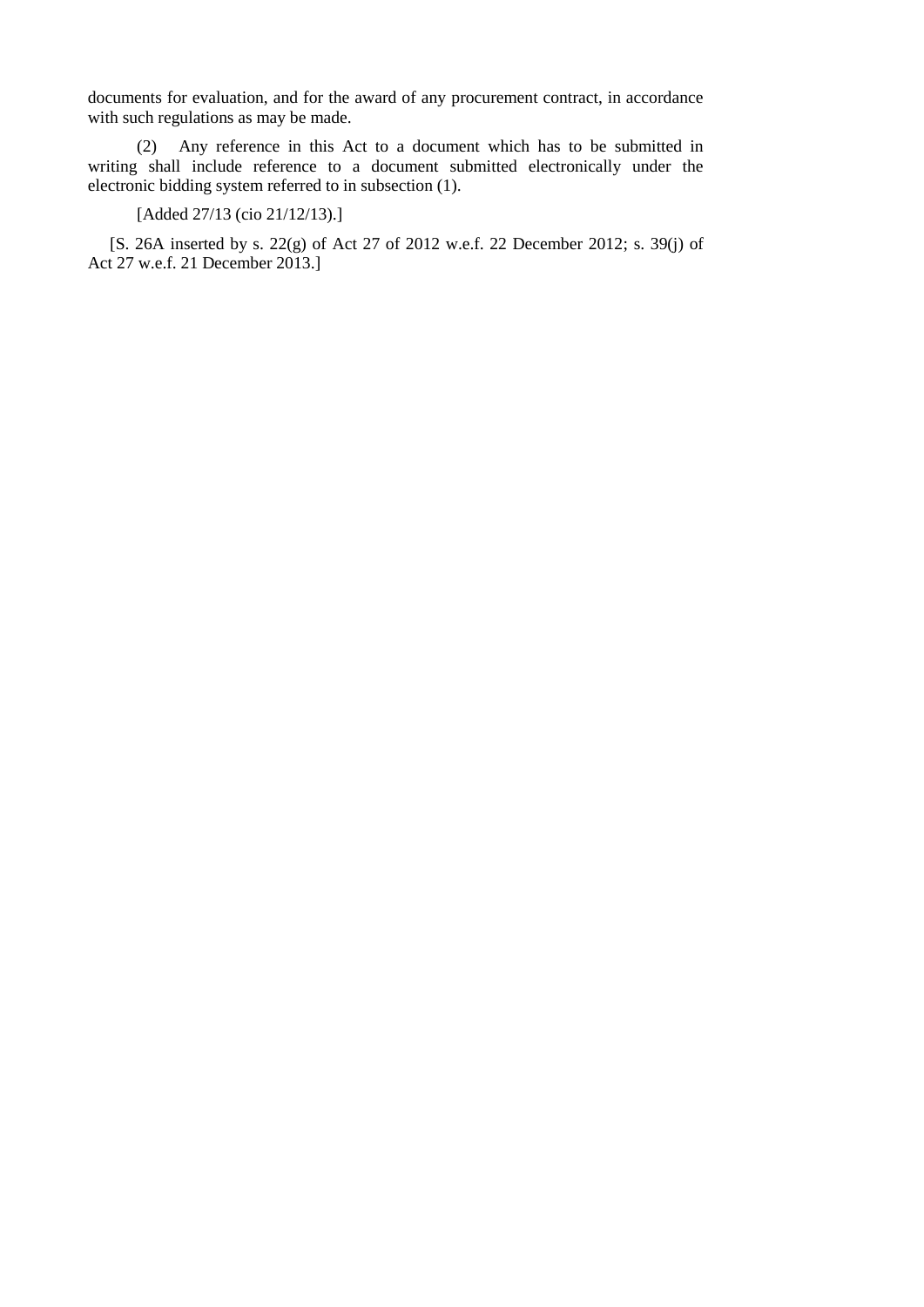### **26B. Reservation**

(1) Specific types of goods, works and other services contracts and the estimated contract values, as may be prescribed, shall be reserved for microenterprises, small enterprises and medium enterprises.

[Amended 7/2020 (cio 7/8/2020).]

(2) In this section  $-$ 

"microenterprise", "small enterprise" and "medium enterprise" have the same meaning as in the Small and Medium Enterprises Act 2017. [Amended 16/17 (cio 18/1/18).]

[S. 26B inserted by s. 44 of Act 10 of 2017 w.e.f. 24 July 2017; s. 15(5) of Act 16 of 2017 w.e.f. 18 January 2018.]

#### **27. Pre-qualification proceedings**

(1) Prequalification may be effected for the procurement of large or complex works. [Amended 11/18 (cio 9/8/18).]

(1A)Notwithstanding subsection (1), an invitation for bids may, in case a prior bidding exercise has been unsuccessful, be issued without a prequalification exercise.] [Inserted 18/16 (cio 7/9/16).]

(2) In other cases of particularly high value or complex procurement, such as in the case of an industrial plant, a public body may engage in prequalification proceedings, with a view to identifying bidders that are qualified, before the invitation to bid.

(3) Where prequalification proceedings are held, the public body shall provide prequalification documents to all bidders responding to the invitation to pre-qualify, so as to provide them with the information required to prepare and submit applications for prequalification.

(4) On the completion of pre-qualification proceedings, the public body shall promptly make available to each applicant a list of the applicants who have been successfully pre-qualified.

[S. 27amended by s. 42 of Act 18 of 2016 w.e.f. 7 September 2016.]

### **28. Bidding documents**

(1) A public body shall provide the bidding documents to all bidders that respond to an invitation to bid or, if pre-qualification proceedings have taken place, to all bidders that have been pre-qualified.

(2) In appropriate cases and subject to regulations to that effect, a bidding document may provide for –

- (a) an advantage or preference to a bidder;
- (b) qualifications and evaluation criteria based on life cycle costing.

[S. 28 amended by s. 18 (f) of Act 1 of 2009 w.e.f. 16 April 2009; s. 22(h) of Act 27 of 2012 w.e.f. 22 December 2012.]

## **29. Two-stage bidding**

(1) Open advertised bidding may be held in 2 stages where—

(a) it is not feasible to fully define the technical or contractual aspects of the procurement to elicit competitive bids; or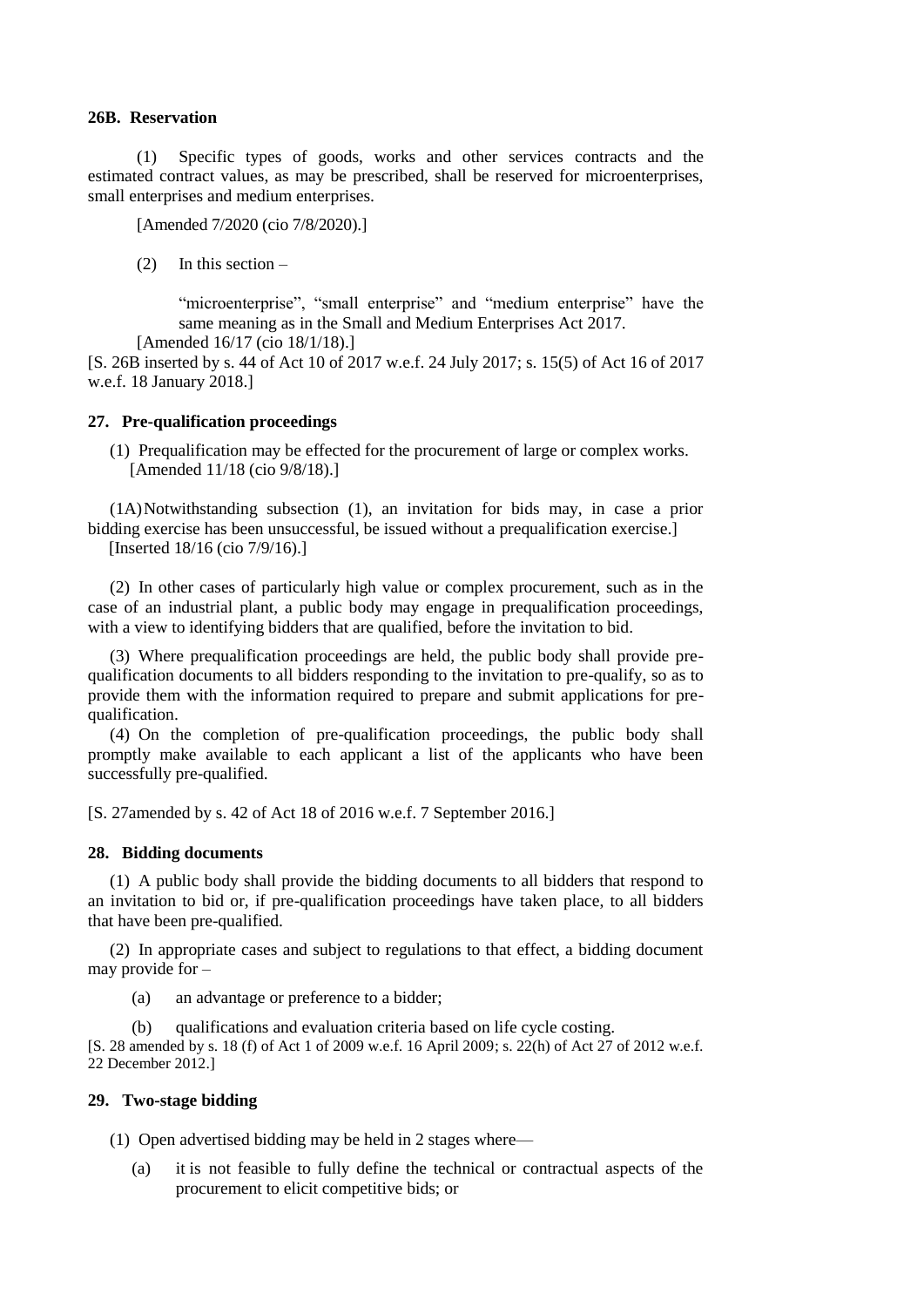- (b) because of the complex nature of the goods, other services or works to be procured, the public body wishes to consider various technical or contractual solutions, and to discuss with bidders the relative merits of those variants before deciding on the final technical specifications and contractual conditions.
- (2) In the first stage, the bidding documents shall—
	- (a) outline—
		- (i) the purpose;
		- (ii) the expected performance;
		- (iii) the broad specifications of the equipment or works to be procured; and
		- (iv) the qualifications required to perform the contract; and
	- (b) call upon bidders to submit technical bids without a bid price and their comments on the proposed contract conditions.

(3) The public body may engage in discussions with any bidder with a view to understanding a technical bid or to indicating changes required to make it acceptable and seeking the bidder's willingness to ma'e such changes.

(4) At the end of the first stage, the public body may—

- (a) reject those bids which do not, and cannot be changed to, meet the basic requirements, minimum performance, or required completion time or have any other weakness which makes the bid substantially non-responsive; or
- (b) modify the technical specifications, evaluation criteria, and contract conditions in order to maximise competition and articulate appropriate evaluation methodology in order to consider various options put forth by the bidders.

(5) In the second stage, the public body shall invite bidders whose bids have not been rejected to submit final bids with prices to the revised bidding documents.

## **29A. Procurement under framework agreement**

A public body or a lead organisation may enter into a framework agreement in such manner and in accordance with such terms and conditions as may be prescribed, where –

- (a) the need for the subject matter of a procurement is expected to arise on a repeated basis during a given period of time within a public body or across public bodies;
- (b) by virtue of the nature of the subject matter of a procurement, the need for it may arise on an urgent basis during a given period of time; or
- (c) the Policy Office considers that a particular procurement can best be undertaken through a framework agreement.

[S. 29A inserted by s. 22(i) of Act 27 of 2012 w.e.f. 22 December 2012.]

# **30. Bid security**

(1) A public body shall, where applicable and in such manner as may be prescribed, include in the bidding documents the requirements for bid security.

(2) Forfeiture of bid security shall be imposed by the public body only in the event of—

(a) a modification or withdrawal of a bid after the deadline for submission of bids during its period of validity;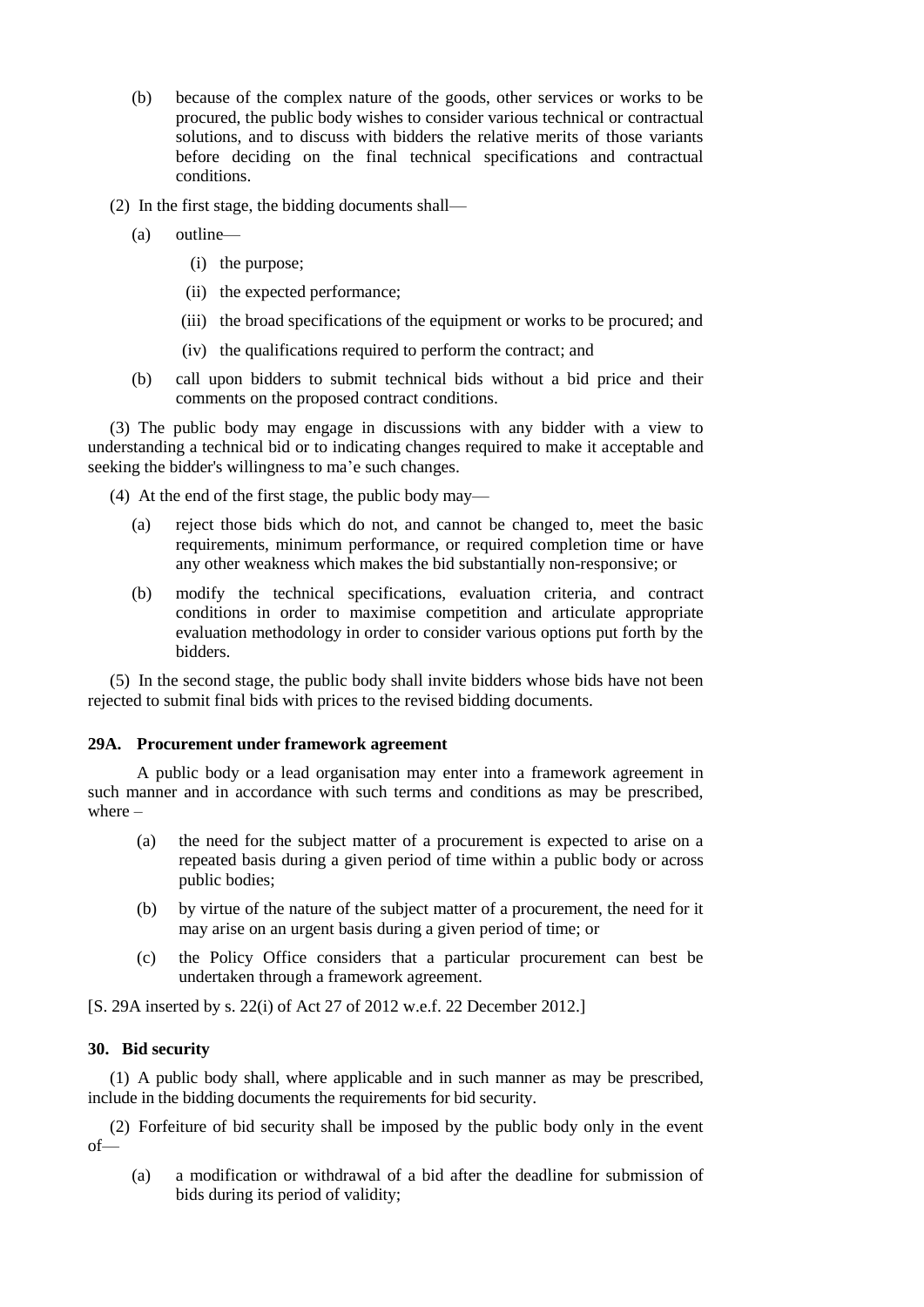- (b) refusal by a bidder to accept a correction of an error appearing on the face of the bid;
- (c) failure by a successful bidder to sign a procurement contract in accordance with the terms set forth in the bidding documents; or
- (d) failure by a successful bidder to provide security for the performance of the procurement contract if required to do so by the bidding documents.

#### **31. Submission of bids**

(1) Subject to this section, a bid shall be submitted in writing, duly signed and in a sealed envelope at the address specified in the bidding documents.

(2) Invitations for pre-qualification and bidding documents may contain provision that allows submission of applications to pre-qualify or bids by hand or mail or by courier at the option of the bidder.

(3) The bidding documents may authorise other methods for the submission of bids where it is so prescribed.

### **32. Deadline for submission of bids**

(1) A public body shall set a deadline for the submission of bids, applications for pre-qualification and expressions of interest so as to allow sufficient time for their preparation and submission, with a view to maximising competition, which shall not be less than such minimum period as may be prescribed.

(2) A bid in a sealed envelope received after the deadline for submission shall be returned unopened to the bidder.

### **33. Withdrawal and modification of bids**

A bidder may modify, substitute, or withdraw its bid after submission, where the written notice of the modification, substitution or withdrawal is received by the public body before the deadline for the submission of bids.

### **34. Bid validity period**

(1) Every bid shall remain valid for the period of time indicated in the bidding documents which shall not be more than 180 days.

(2) The validity period of a bid may be extended only with the agreement of the bidder concerned for such period as may be prescribed.

[Amended 7/2020 (cio 7/8/2020).]

(3) A bidder who agrees to an extension of the validity period of his bid shall also furnish a corresponding extension of his bid security, if security was required for the original bid submission.

[S. 34 amended by s. 55 of Act 7 of 2020 w.e.f. 7 August 2020.]

#### **35. Disqualification of bidders and suppliers**

(1) Every public body shall ensure that no disqualified supplier, contractor or consultant is permitted to receive a procurement contract or otherwise participate in procurement proceedings.

(1A) (a) A public body may, in a bidding exercise, exclude a bidder –

(i) whose performance in a previous public contract has been deficient; or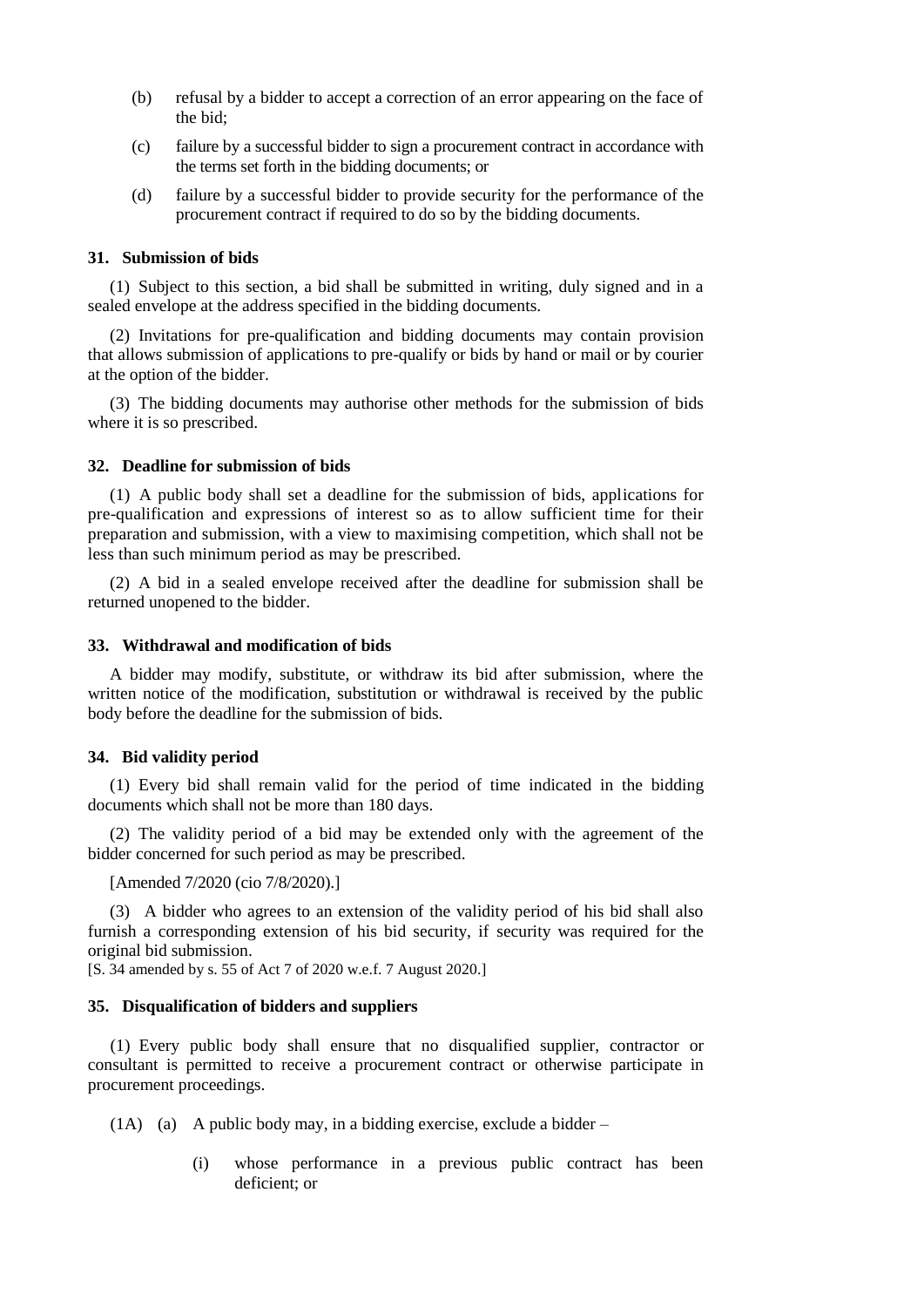(ii) who has failed to deliver goods, works or services satisfactorily,

and has caused prejudice to the public body with regard to contractual requirements notwithstanding that the bidder is not disqualified. [Inserted 10/17 (cio 24/7/17).]

(2) The Policy Office shall, by regulations, make provision concerning the disqualification standards and procedures for suppliers, contractors and consultants. [S. 35 amended by s. 44 of Act 10 of 2017 w.e.f. 24 July 2017.]

## **36. Opening of bids**

(1) Every bid shall be opened at the time and place indicated in the bidding documents.

(2) The time of bid opening shall coincide with the deadline for the submission of bids, or follow immediately thereafter, if this is necessary for logistic reasons.

(3) Every bidder or his representative shall be authorised to attend the bid opening.

(4) The name of the bidder, the total amount of each bid, any discount or alternative offered, and the presence or absence of any bid security, if required, shall be read out and recorded, and a copy of the record shall be made available to any bidder on request.

(5) No decision regarding the disqualification or rejection of a bid shall be taken or announced at the bid opening session.

(6) The opening of a bid may, during the COVID-19 period and such further period as may be prescribed, be made through technological means, subject to such guidelines as the Policy Office may issue.

[Added 1/2020 (cio 23/3/2020).]

[S. 36 amended by s. 47 of Act 1 of 2020 w.e.f. 23 March 2020.]

### **37. Examination and evaluation of bids**

(1) The Board, in the case of a major contract, or a public body may seek clarification during the examination of bids from any bidder to facilitate evaluation, but it shall neither ask nor permit any bidder to change the price or substance of his bid.

(2) The Board, in the case of a major contract, or a public body shall, in order to evaluate bids, set up a bid evaluation committee, selected from a list of qualified evaluators maintained by it.

(3) Following the opening of bids, the Board, in the case of a major contract, or a public body shall—

- (a) examine the bids in order to determine whether they are complete and in accordance with the bidding documents; and
- (b) ascertain whether—
	- (i) they are properly signed; and
	- (ii) the documents required to establish their legal validity and the required security have been furnished.

(4) Where a pre-qualification procedure is applicable, a bid received from an entity other than a pre-qualified bidder shall be rejected.

(5) Where a bid discloses an arithmetical error, the error shall be corrected and the bidder notified.

(6) Where there is a discrepancy between figures and words, the amount in words shall prevail, and the mistake shall be corrected and the bidder notified.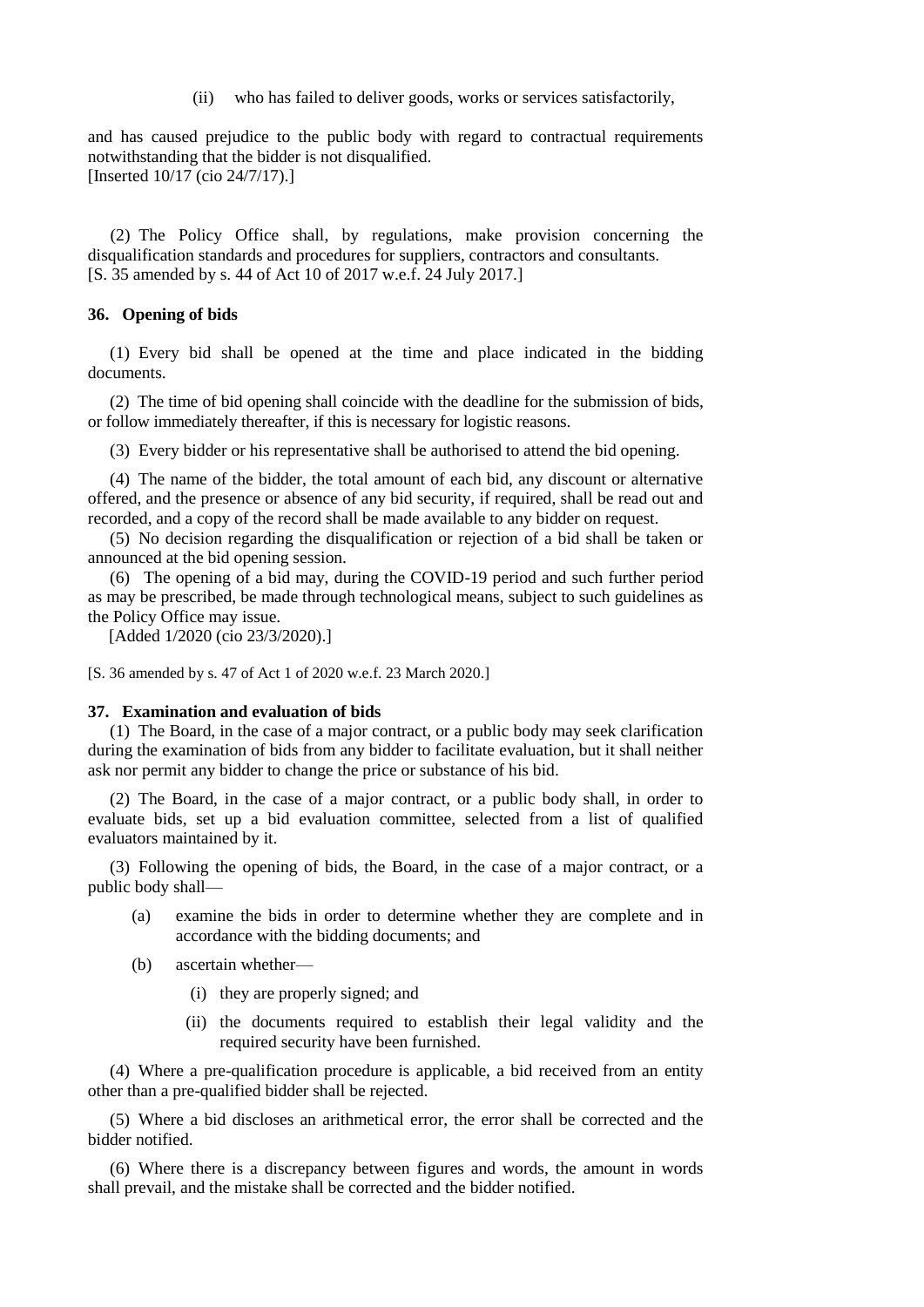(7) Where a bidder refuses to accept a correction made pursuant to subsection (5) or (6), his bid shall be rejected and the bid security forfeited in accordance with section 30 (2) (b).

(8) Where there is a minor deviation in any bid that did not warrant rejection of the bid at an earlier stage, such minor variation shall be quantified in monetary terms, as far as possible.

(9) Every bid shall be evaluated according to the criteria and methodology set out in the bidding documents and the evaluated cost of each bid shall be compared with the evaluated cost of other bids to determine the lowest evaluated bid.

(9A) Where the bidding documents provide for a margin of preference to domestic suppliers or to domestic small and medium enterprises, the applicable margin of preference shall be at the rate determined by the Policy Office.

(10) Where a pre-qualification procedure is applicable, the qualifications of the lowest evaluated bidder shall be verified anew to take account of any change since the original pre-qualification.

(10A) (a) Where a public body or the Board –

- (i) is of the view that the price, in combination with other constituent elements of the bid, is abnormally low in relation to the subject matter of the procurement; and
- (ii) has concerns as to the ability of the supplier to perform the procurement contract,

it may request in writing from the supplier such information as it considers necessary.

(b) Where, after having taken into account any information furnished by the supplier under paragraph (a) and the information included in the bid, the public body or the Board still has concerns as to the ability of the supplier to perform the procurement contract, it may reject the bid.

[Inserted 27/13 (cio 21/12/13).]

(11) The bid evaluation committee shall prepare an evaluation report detailing the examination and evaluation of bids and identifying the lowest evaluated bid that meets the qualification criteria.

(12) In the exercise of its function, the bid evaluation committee shall act without fear or favour and shall not be subject to the direction or control of any other person or authority.

[S. 37 amended by s. 29 (c) of Act 18 of 2008 w.e.f. 19 July 2008; s. 18 (g) of Act 1 of 2009 w.e.f. 16 April 2009; s. 39(k) of Act 27 of 2013 w.e.f. 21 December 2013.]

### **38. Post-qualification**

(1) Where there was no pre-qualification procedure, the qualifications of the lowest evaluated substantially responsive bidder shall be checked against the criteria specified in the bidding documents.

(2) Where the bid fails to conform to those criteria, the bid shall be rejected and the same check shall be applied to the next ranked bid.

## **39. Cancellation of bidding process**

(1) A public body may, at any time prior to the acceptance of a bid, reject all bids, or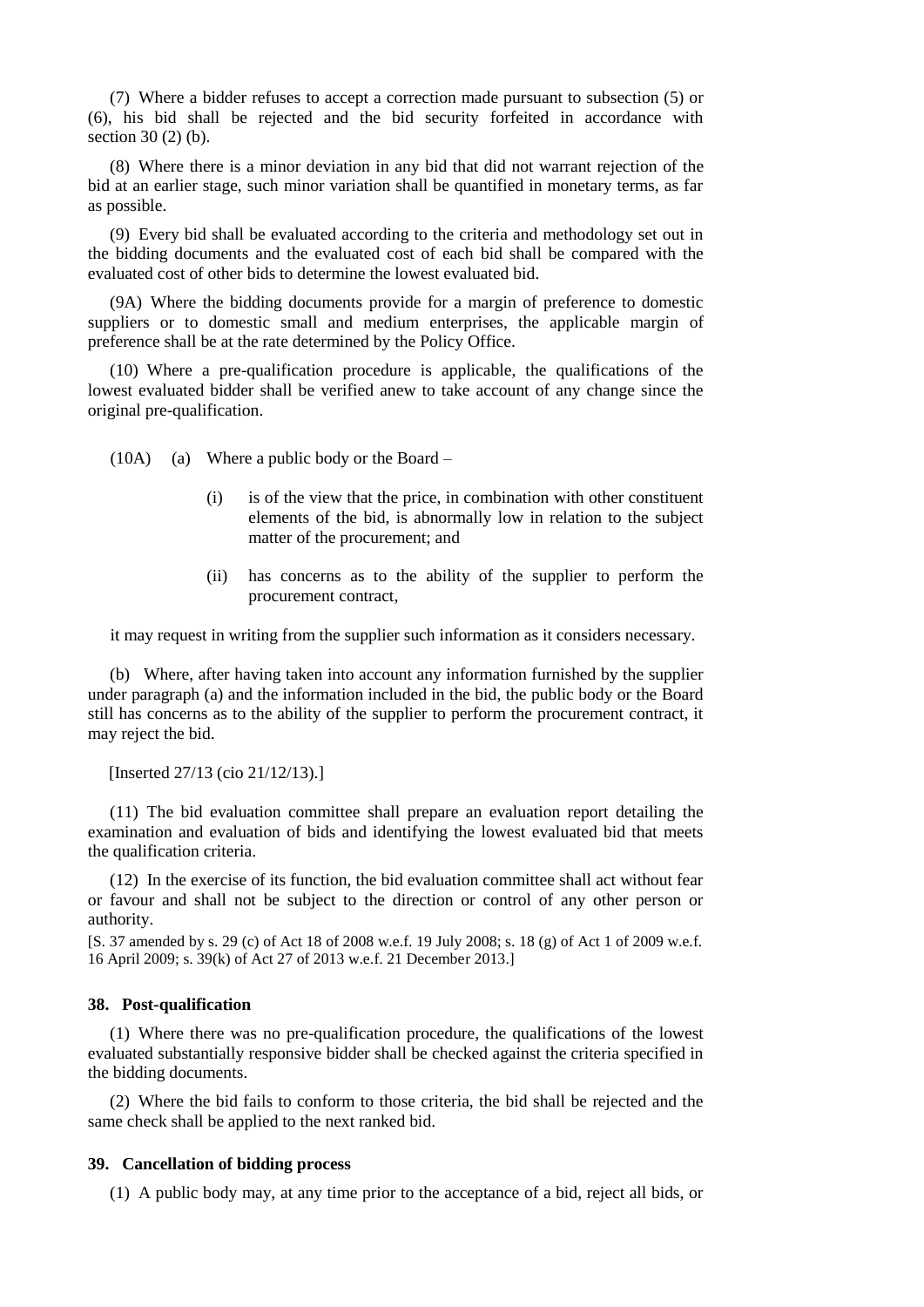cancel the public procurement proceedings where—

- (a) all the bids are non-responsive;
- (b) the lowest evaluated bid is substantially above the applicable updated cost estimate;

(c) the goods, works or services are no longer required; [Amended 18/16 (cio 7/9/16).]

(d) it has been established that there has been collusion among the bidders; [Amended 18/16 (cio 7/9/16).]

(e) in the public interest, the bidding document requires substantial modification making it more convenient to restart a new bidding process;

[Added 18/16 (cio 7/9/16);amended 7/2020 (cio 7/8/2020).]

(f) after the closing date and time for submission of bids and before the opening of bids, it is determined that one or more bidders were unable to submit bids due to such circumstances as may be prescribed; or

[Added 18/16 (cio 7/9/16); 7/2020 (cio 7/8/2020).]

(g) defects or gaps in the specifications have been revealed, which prevent consideration of a substantially less expensive and functionally equivalent item other than the one called for in the bidding documents, or which prevent consideration of all items of cost to the public body in the evaluation process.

[Amended 7/2020 (cio 7/8/2020).]

(2) Written notice of the rejection of all bids, or cancellation of the public procurement proceedings, shall be given to all bidders that submitted bids.

(3) There shall be no invitation to re-bid for the procurement on the same specifications and contract conditions unless the rejection of all bids or cancellation of procurement proceedings is made on a ground specified in subsection (1) (a), (b) or (f).

[Amended 18/16 (cio 7/9/16).]

(4) Where the invitation for the procurement is to be repeated, the reason for the rejection of all bids or the cancellation of the procurement proceedings shall be examined by the public body and the technical specifications or contract conditions shall be suitably modified.

(5) Where public procurement proceedings are cancelled by a public body under this section, no challenge under section 43 and no application for review under section 45 shall be entertained in respect of the cancellation.

[Added 9/15 (cio 15/8/15).]

[S. 39 amended by s. 43 of Act 9 of 2015 w.e.f. 15 August 2015; s. 42 of Act 18 of 2016 w.e.f. 7 September 2016; s. 55 of Act 7 of 2020 w.e.f. 7 August 2020.]

### **40. Award of procurement contracts**

(1) A procurement contract shall, subject to subsection (1A), be awarded by a public body to the bidder having submitted the lowest evaluated substantially responsive bid which meets the qualification criteria specified in the pre-qualification or bidding documents, following the steps outlined in subsections (3) and (4).

[Amended 9/15 (cio 15/8/15).]

(1A) The chief executive officer of a public body shall, before awarding a contract under subsection (1), certify and keep on record that all the procurement rules have been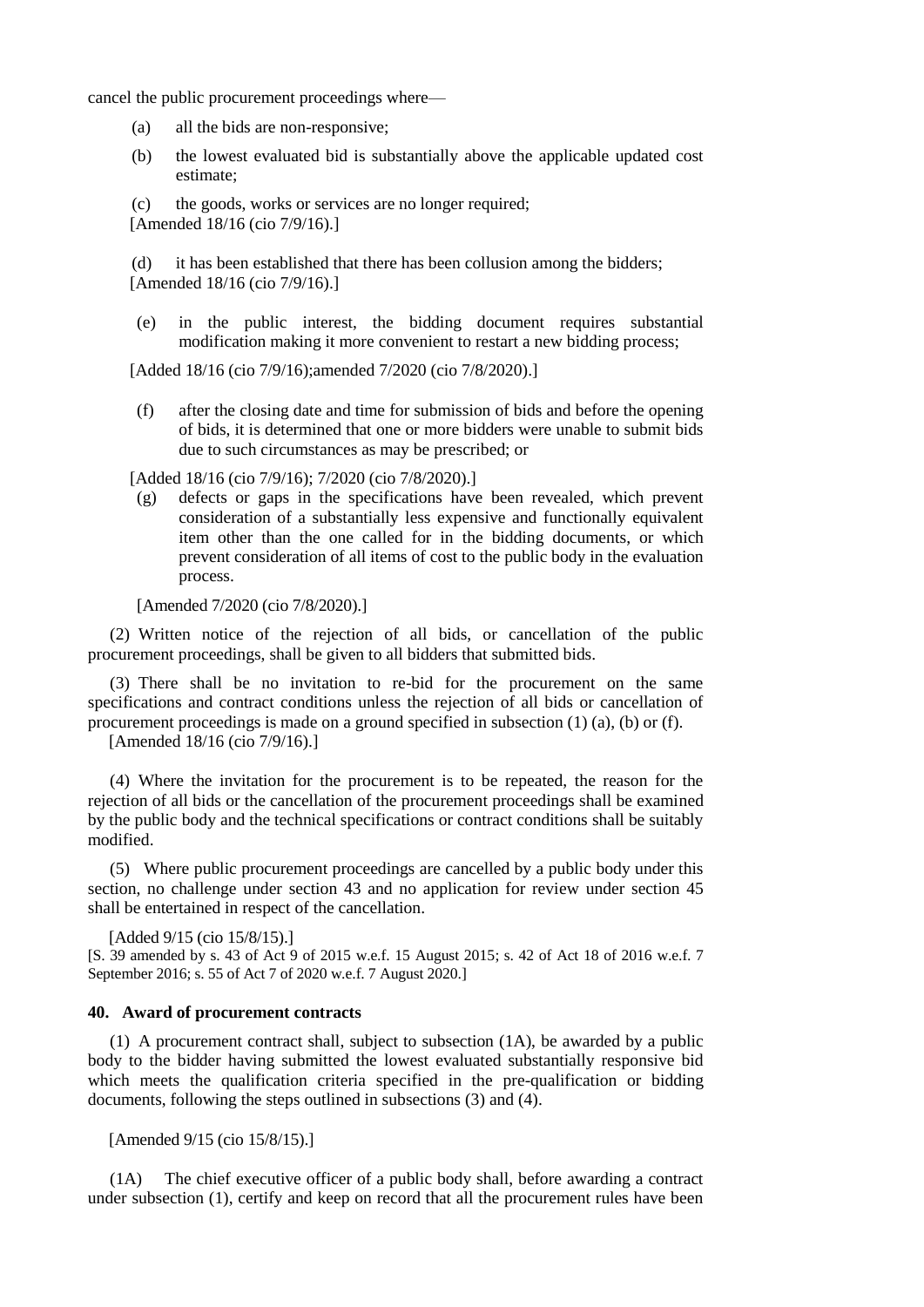complied with in accordance with this Act.

[Inserted 9/15 (cio 15/8/15).]

(2) There shall be no negotiation between a public body and a selected bidder or other bidders except in such special circumstances as may be prescribed or where the selected procurement method includes negotiations.

[Amended 15/21 (cio 5/8/21).]

(2A) In the case of a major contract, the Board shall, where special circumstances provided in subsection (2) apply, initiate and oversee the negotiation between a public body and a selected bidder or other bidders in accordance with such instructions as may be issued by the Policy Office.

(2B) Notwithstanding subsection (1), where the specificity of the subject matter of a procurement requires recourse to more than one contractor to execute the procurement contract and the public body intends to award a procurement contract to more than one contractor based on rates, the pubic body may award the contracts after the determination of a common rate and the pre-qualification exercise of the contractors.

[Inserted27/12 (cio 22/12/12).]

(2C) Notwithstanding subsection (1), a public body may limit the award of the number of lots to suppliers provided that such limitations are based on non-discriminatory criteria for determining which lots shall be awarded to substantially responsive suppliers that shall be indicated in the bidding document.

[Inserted 18/16 (cio 7/9/16).]

(3) A public body, in relation to a procurement contract, the value of which is above the prescribed threshold, shall notify the successful bidder in writing of the selection of its bid for award and a notice in writing shall be given to the other bidders, specifying the name and address of the proposed successful bidder and the price of the contract.

(4) In the absence of a challenge by any other bidder within 7 days of the date of the notice referred to in subsection (3), the contract shall be awarded to the successful bidder.

[Amended 27/12 (cio 22/12/12).]

(5) A successful bidder may be asked to submit a performance security and sign a contract within the period specified in the bidding documents.

(6) Where the bidder whose bid has been accepted fails to sign a contract, if required to do so, or fails to provide any required security for the performance of the contract within the prescribed time limit, the public body shall select another bidder from among the remaining valid bids, and subsections (3) to (5) shall apply to the new selection.

(7) A public body shall promptly publish, in such manner as may be prescribed, notice of every procurement award.

[S. 40 amended by s. 18 (h) of Act 1 of 2009 w.e.f. 16 April 2009; s. 22(j) of Act 27 of 2012 w.e.f. 22 December 2012; s. 43 of Act 9 of 2015 w.e.f. 15 August 2015; s. 42 of Act 18 of 2016 w.e.f. 7 September 2016; s. 73 of Act 15 of 2021 w.e.f. 5 August 2021.]

## **41. Debriefing of unsuccessful bidders**

A public body shall promptly, on request of an unsuccessful bidder, inform that bidder of the reasons for which its bid, or its application for prequalification, was unsuccessful where the request for such debriefing was submitted within 30 days of the publication referred to in section 40 (7).

#### **42. Auditor's certificate**

The a'ditor of every public body shall state in his annual report whether this Part has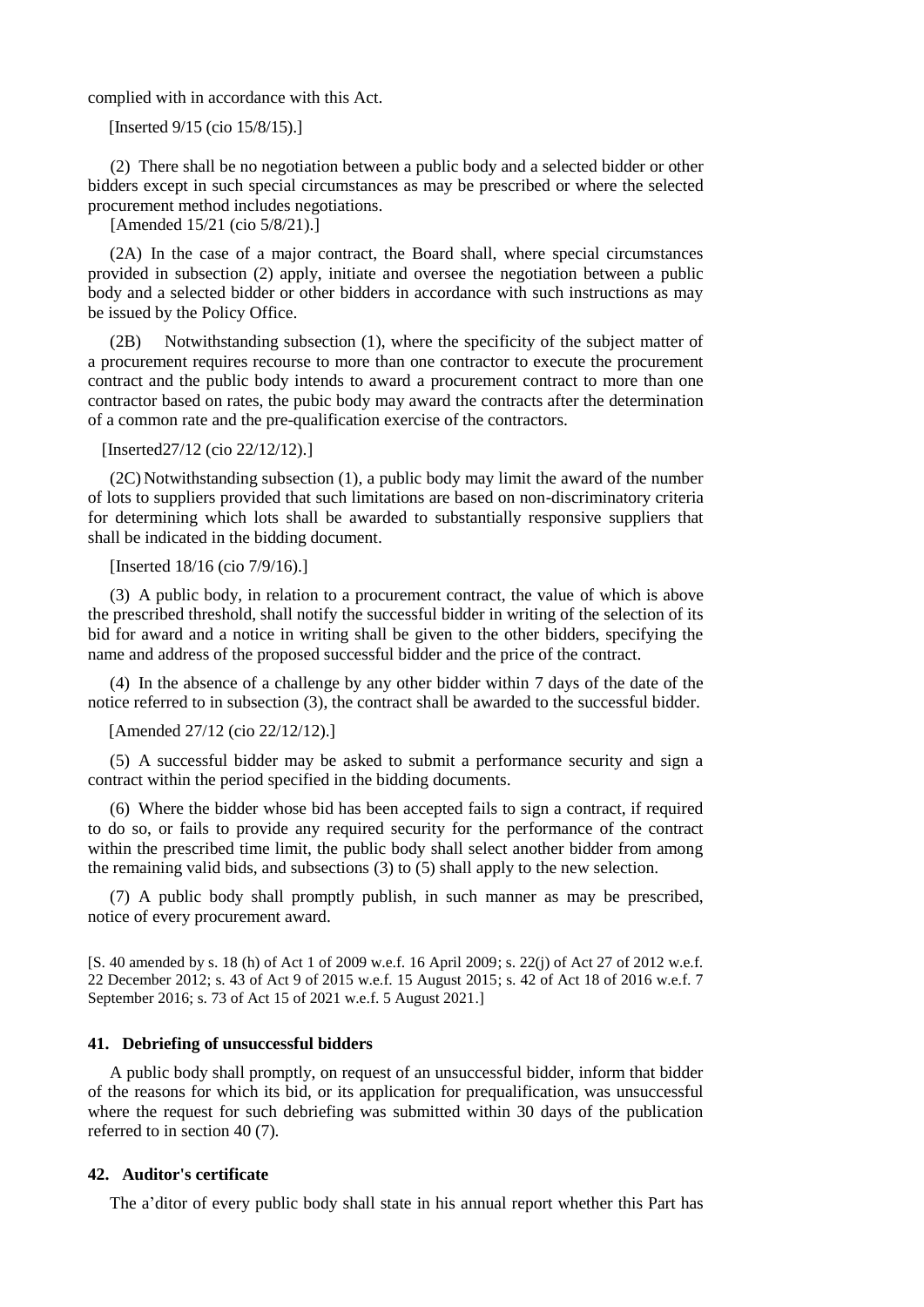been complied with.

## **PART VI – CHALLENGE AND APPEAL**

## **43. Challenge**

(1) A bidder who claims to have suffered, or to be likely to suffer, loss or injury due to a breach of a duty imposed on a public body or the Board by this Act may, subject to subsections (2) and (3) and section 39(5), challenge the procurement proceedings before the coming into force of the procurement contract.

[Amended 27/12 (cio 22/12/12 9/15 (cio 15/8/15).]

(2) A challenge shall be in writing to the chief executive officer of the public body concerned and identify the specific act or omission alleged to contravene this Act.

(3) A challenge shall not be entertained unless it is submitted—

- (a) in the case of a challenge under section 24 (12) or 40 (4), within the time specified in the relevant subsection; or
- (b) in any other case, within such time as may be prescribed.

(4) Unless the challenge is resolved, the chief executive officer of the public body shall suspend the public procurement proceedings and shall, within such time period as may be prescribed, issue a written decision, stating his reasons, and, if the challenge is upheld, indicating the corrective measures to be taken.

[s. 43 amended by s. 21 of Act 27 of 2012 w.e.f. 22 December 2012; 9/15 (cio 15/8/15).]

## **44. Independent Review Panel**

- (1) There shall be an Independent Review Panel which shall consist of—
	- (a) a Chairperson;

[Repealed and replaced27/13 (cio 21/12/13).]

(b) a Vice-chairperson; and

[Repealed and replaced27/13 (cio 21/12/13).]

[Amended 27/12 (cio 22/12/12).]

(c) 4 other persons. [Inserted 27/13 (cio 21/12/13).]

having wide experience in legal, administrative, economic, financial, engineering, scientific or technical matters and appointed by the President of the Republic, acting in accordance with the advice of the Prime Minister tendered after the Prime Minister has consulted the Leader of the Opposition, on such terms and conditions as the Prime Minister may determine.

(1A) (a) The Review Panel shall sit in one or 2 divisions.

(b) A division shall consist of the Chairperson or Vice-chairperson and 2 other members selected by the Chairperson.

(c) A decision of a division shall be considered to be the decision of the Review Panel.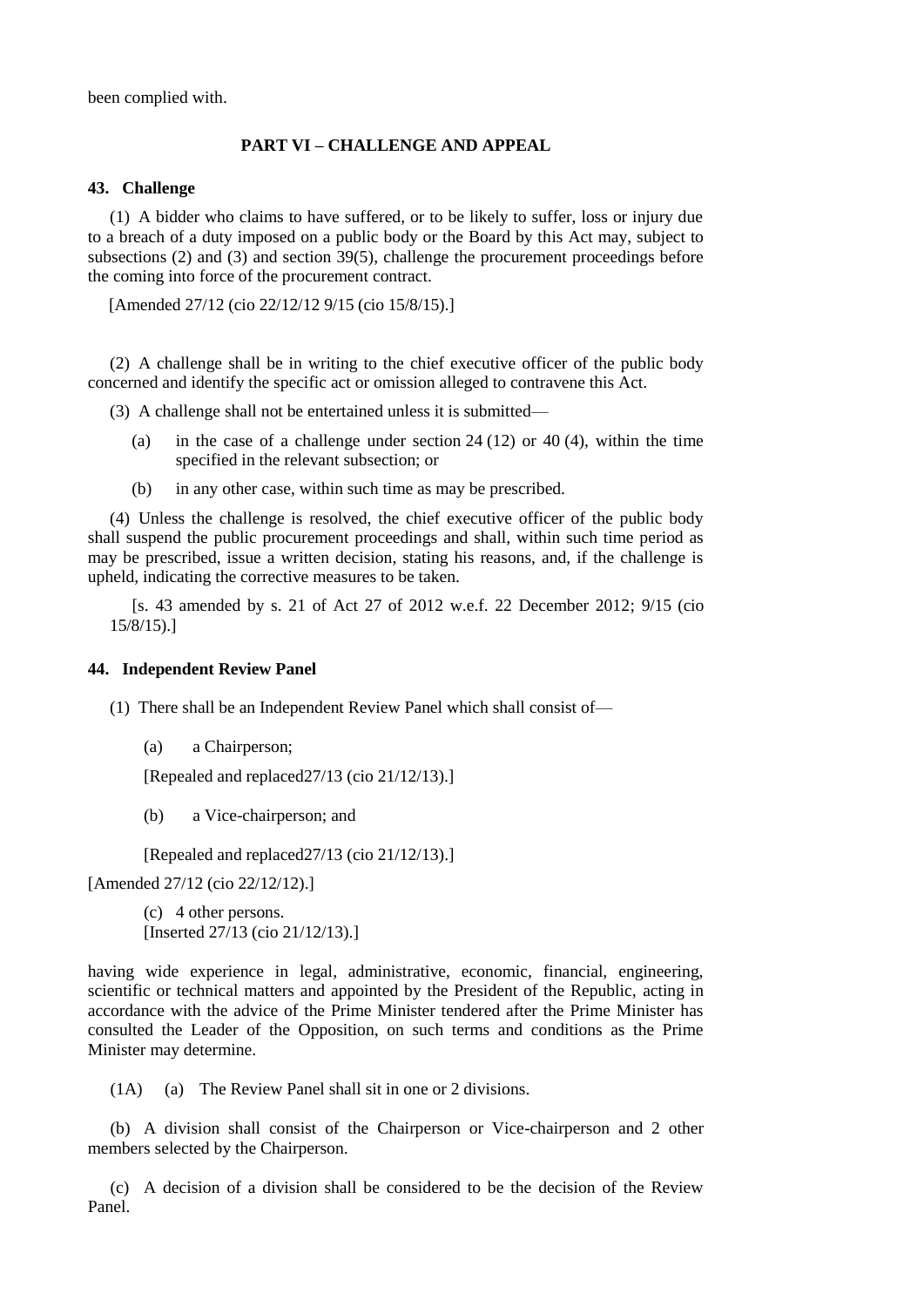[Inserted 27/12 (cio 2212/12); repealed and replaced27/13 (cio 21/12/13).]

(1B) (a) At any meeting of the Review Panel, the Chairperson or the Vicechairperson and 2 other members shall constitute a quorum.

(b) In the absence of the Chairperson at a meeting of the Review Panel, the Vice-chairperson shall act as Chairperson of the meeting.

(c) In the absence of the Chairperson and Vice-chairperson at a meeting of the Review Panel, the members present shall elect a member to act as Chairperson of the meeting.

[Inserted 27/13 (cio 21/12/13).]

(d) The Vice-chairperson and members shall be under the administrative control of the Chairperson.

[Inserted 18/16 (cio 7/9/16).]

(1C) (a) There shall be a Secretary of the Review Panel who shall be a public officer.

(b) The Secretary of the Review Panel shall be under the administrative control of the Chairperson of the Review Panel.

[Inserted 27/13 (cio 21/12/13).]

(2) Every member shall hold office for a period not exceeding 3 years and shall be eligible for reappointment for one further term.

[Repealed and replaced 27/12 (cio 22/12/12).]

(3) The President shall, on the advice of the Prime Minister, at any time terminate the appointment of a member who has been guilty of—

- (a) any misconduct, default or breach of trust in the discharge of his duties;
- (b) an offence of such nature as renders it desirable that his appointment should be terminated.

(4) The Review Panel shall, subject to section 45, seek to avoid formality in its proceedings and shall conduct them in such manner as may be prescribed.

[Amended 27/12 (cio 22/12/12).]

[S. 44 amended by s. 22 of Act 27 of2012 w.e.f. 22 December 2012; s. 39(l) of Act 27 of 2013 w.e.f. 21 December 2013; s. 42 of Act 18 of 2016 w.e.f. 7 September 2016.]

## **45. Right of review**

(1) An unsatisfied bidder shall, subject to section 39(5), be entitled to ask the Review Panel to review the procurement proceedings where—

- (a) the chief executive officer of the public body does not issue a decision within the time specified in section 43 (4);
- (b) he is not satisfied with the decision; or
- (c) after the coming into force of the procurement contract, the value of which is above the prescribed threshold prescribed by regulations but does not exceed the prescribed threshold referred to in section 40(3), he is not satisfied with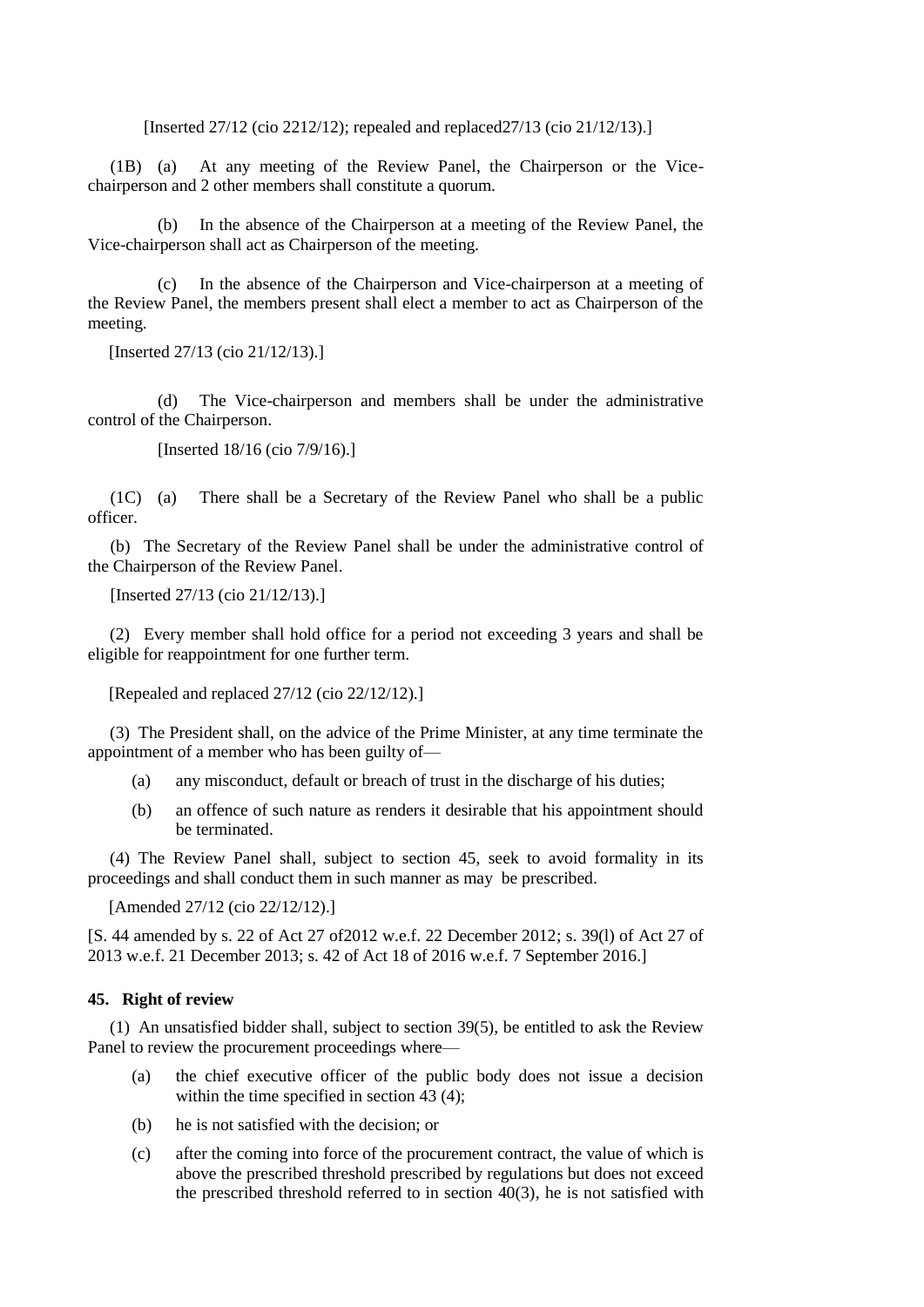the procurement proceedings on a ground specified in section 43(1).

[Inserted 27/12 (cio 2212/12).]

(2) An application for review under subsection (1) shall—

- (a) be in writing;
- (b) specify the precise reasons for making the application;

[Amended 27/12 (cio 22/12/12). repealed and replaced27/13 (cio 21/12/13); 9/15 (cio 15/8/15).]

(ba) be accompanied by a statement of case and a witness statement, if any; and

[Inserted 27/12 (cio 2212/12); repealed 27/13 (cio 21/12/13); inserted 9/15 (cio 15/8/15).]

(c) be made within such time as may be prescribed.

(2A) (a) For the purpose of subsection (2), a statement of case shall contain precisely and concisely –

- (i) the facts of the case;
- (ii) where a challenge has not been resolved, the reasons stated in the written decision issued pursuant to section 43(4), if any;
- (iii) the issues in dispute and the arguments relating thereto;
- (iv) submissions on any point of law; and
- (v) any other submission on the case.

(b) A witness statement shall contain a signed statement by the witness certifying that the witness statement faithfully reproduces the facts obtained from the examination of records, statements or other documents or from any other source in relation to the case before the Review Panel.

[Inserted 27/12 (cio 2212/12); repealed 27/13 (cio 21/12/13); inserted 9/15 (cio 15/8/15).]

(2B) (a) The unsatisfied bidder shall, at the time of his application for review, submit to the public body a copy of the application together with the documents specified in subsection  $(2)$ .

(b) The exchange of information and particulars relating to the statement of case and witness statement referred to in subsection (2A) shall be carried out in such form and manner as may be prescribed.

[Inserted 27/12 (cio 2212/12); repealed 27/13 (cio 21/12/13); inserted 9/15 (cio 15/8/15).]

(3) (a) An applicant for review shall be required to make such deposit as may be prescribed for filing the application.

(b) Where the Review Panel determines that the application was frivolous, the deposit made shall be forfeited.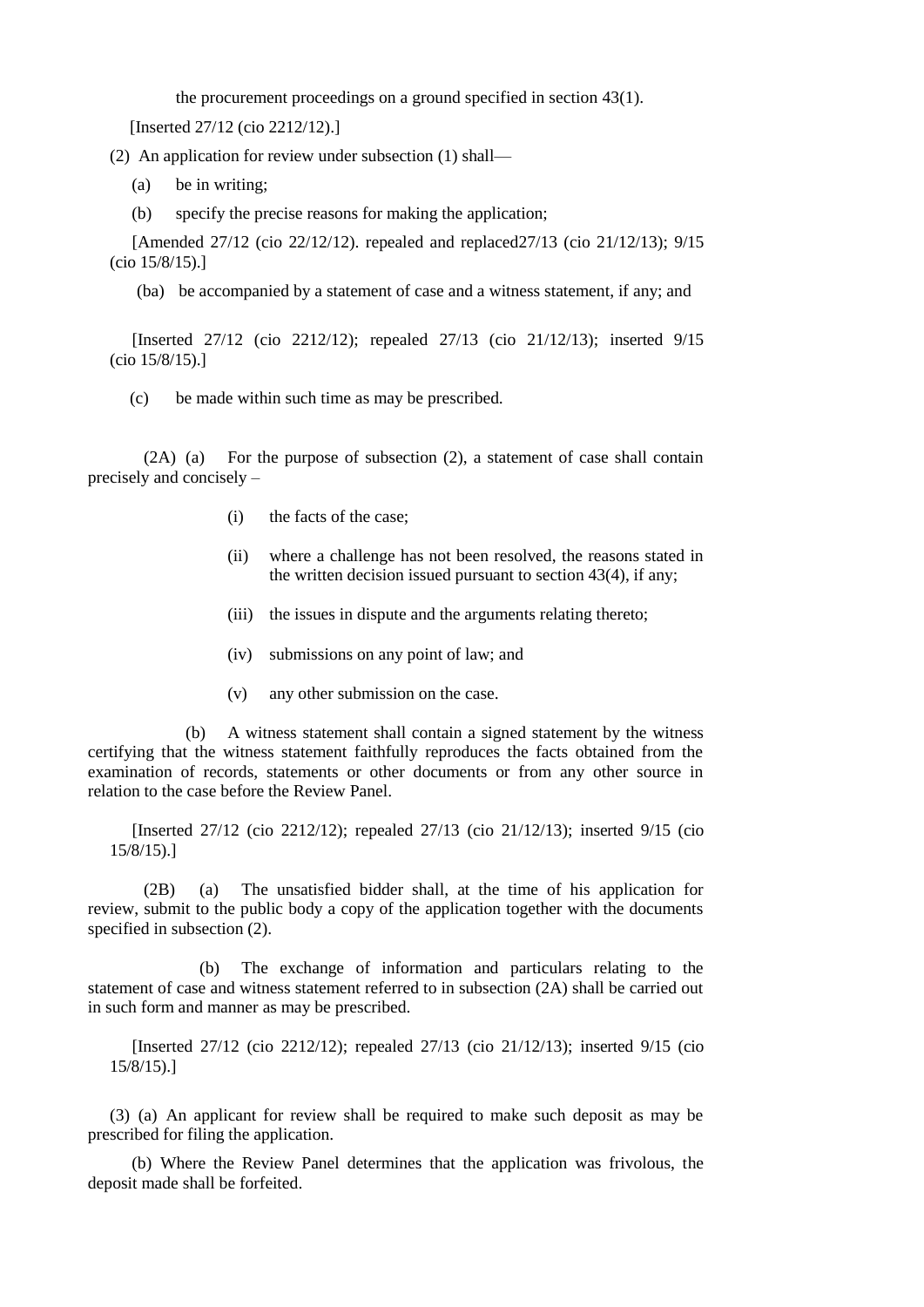(c) An applicant shall pay a non-refundable fee for processing the application in such amount, within such time and in such manner as may be prescribed.

[Inserted 27/12 (cio 2212/12).]

(d) Where the Review Panel determines that there is no merit in the application, 50 per cent of the deposit under paragraph (a) shall be forfeited.

[Added 27/13 (cio 21/12/13).]

(4) Subject to subsection (5) or (8), where an application for review is made in accordance with this section, the Review Panel shall, on being satisfied *ex-facie* the application that there is a prima facie case for review, order the suspension of the procurement proceedings until the appeal is determined by the Review Panel.

[Repealed and replaced27/13 (cio 21/12/13); amended 9/15 (cio 15/8/15).]

(5) The suspension provided by subsection (4) shall not apply where the public body certifies that urgent public interest considerations require the procurement proceedings to proceed.

(6) A certificate issued by a public body pursuant to subsection (5) shall expressly state the grounds of the urgent public interest considerations and shall be made a part of the record of the public procurement proceedings.

(7) A certificate issued by a public body pursuant to subsection (5) shall be binding on the Review Panel and the procurement proceedings shall proceed.

[Amended 27/13 (cio 21/12/13).]

(8) (a) Subject to paragraph (c), the Review Panel shall determine an application for review under this section within such period as may be prescribed.

(b) Subject to paragraph (c), any application for review pending immediately before the commencement of paragraph (a) shall, on the commencement of that paragraph, be determined within such period as may be prescribed.

(c) Where the Review Panel does not determine the application for review within the period referred to in paragraph (a) or  $(b)$  –

- (i) the suspension of the procurement proceedings under subsection (4) shall lapse;
- (ii) the public body shall proceed with the award of the contract; and
- (iii) the Review Panel shall continue with the application for review.

(d) Where an application for review is determined pursuant to paragraph (c), the Review Panel may dismiss the application for review or may, if it determines that there is merit in it, order the remedy referred to in subsection (10)(d).

[Repealed and replaced 27/12 (cio 22/12/12); 9/15 (cio 15/8/15).]

(9) Where the procurement proceedings have not been suspended under subsection (5), and the application for review of an unsatisfied bidder is determined in his favour, the Review Panel shall award him compensation limited to the recovery of the costs of bid preparation and participation in the procurement proceedings.

(10) The Review Panel may dismiss an application for review or may, if it determines that there is merit in it, order one or more of the following remedies—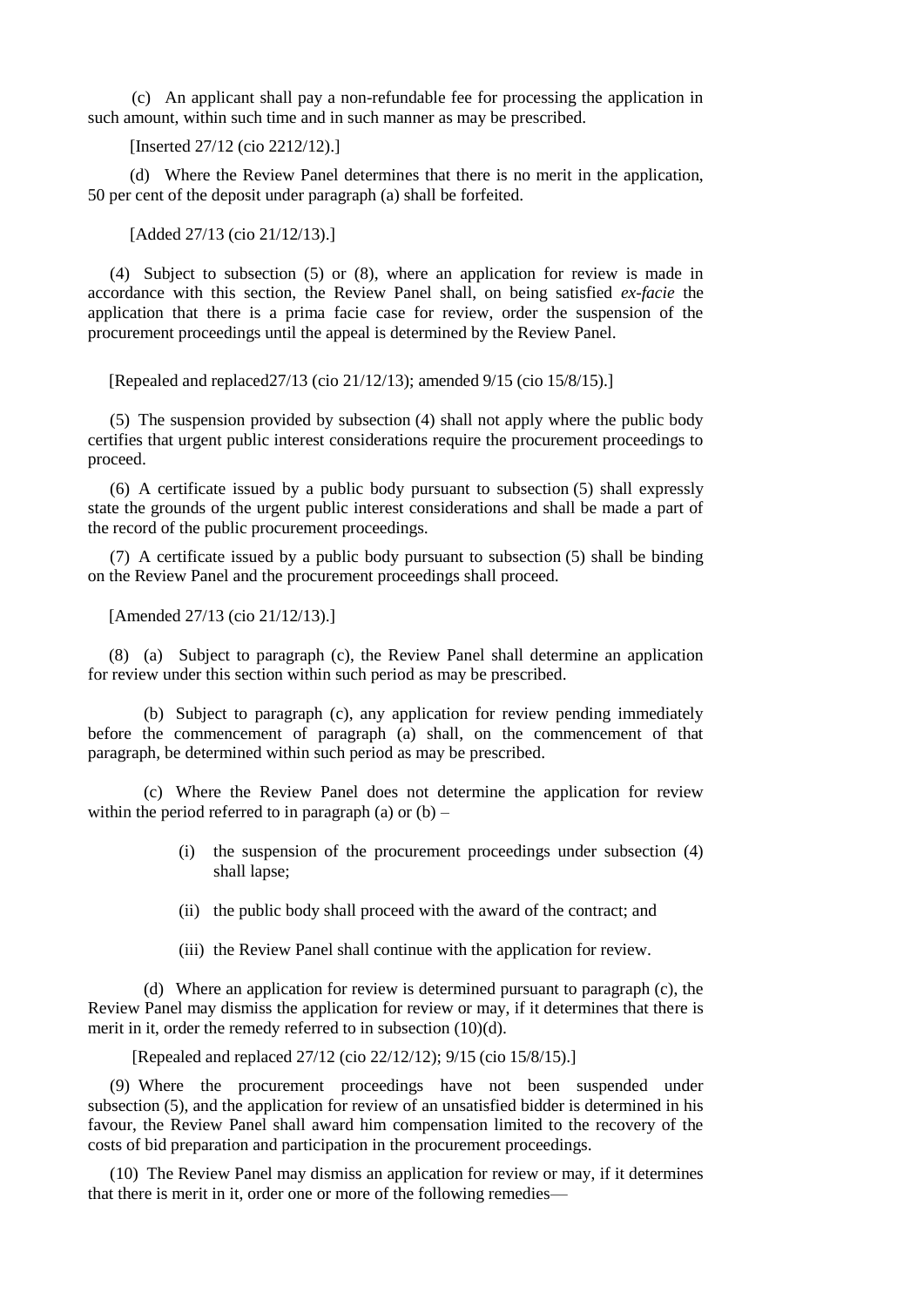- (a) prohibit the public body from acting or deciding in an unauthorised manner or from following an incorrect procedure;
- (b) recommend the annulment in whole or in part of any unauthorised act or decision of the public body;
- (c) recommend a re-evaluation of the bids or a review of the decision for an award, specifying the grounds for such recommendation; or
- (d) recommend payment of reasonable costs incurred in participating in the bidding process where a legally binding contract has been awarded which, in the opinion of the Review Panel, should have been awarded to the applicant.

[S. 45 amended by s. 22 of Act 27 of 2012 w.e.f. 22 December 2012; s. 39(m) of Act 27 w.e.f. 21 December 2013; s. 43 of Act 9 of 2015 w.e.f. 15 August 2015.]

## **PART VII – PROCUREMENT CONTRACTS**

### **46. Contents of contracts**

(1) A procurement contract shall include the terms and conditions that are set out in the bidding documents or request for proposals as well as—

- (a) the names, addresses and telephone and fax numbers, of the contact persons of the parties to the contract;
- (b) the scope of the work;
- (c) the order of priority of contract documents;
- (d) the contract price or its mode of determination;
- (e) the conditions of acceptance;
- (f) the conditions and mode of payment;
- (g) the modalities of *force majeure*;
- (h) the price adjustment mechanisms;
- (i) the provisions for termination of the contract, including the grounds on which the contract may be terminated and the procedures applicable on termination;
- [RR 15/21 (cio 5/8/21).]
- (j) the procedure for dispute resolution; and
- (k) the applicable law.

(2) Any amendment to the contract, other than changes which do not alter the basic nature or scope of the contract, shall be expressly agreed by the parties in writing.

(3) An amendment to the contract that will increase the contract value by more than 25 per cent shall require fresh procurement proceedings except where the amendment has to be effected for a reason specified in section 25 (2) (c) or (d).

(4) No formal amendment of the contract shall be required where the public body wishes to make a variation or invokes a contract price adjustment which is expressly authorised in the contract.

 $(4A)No -$ 

- (a) amendment requiring fresh procurement proceedings under subsection (3);
- (b) variation or adjustment under subsection (4); or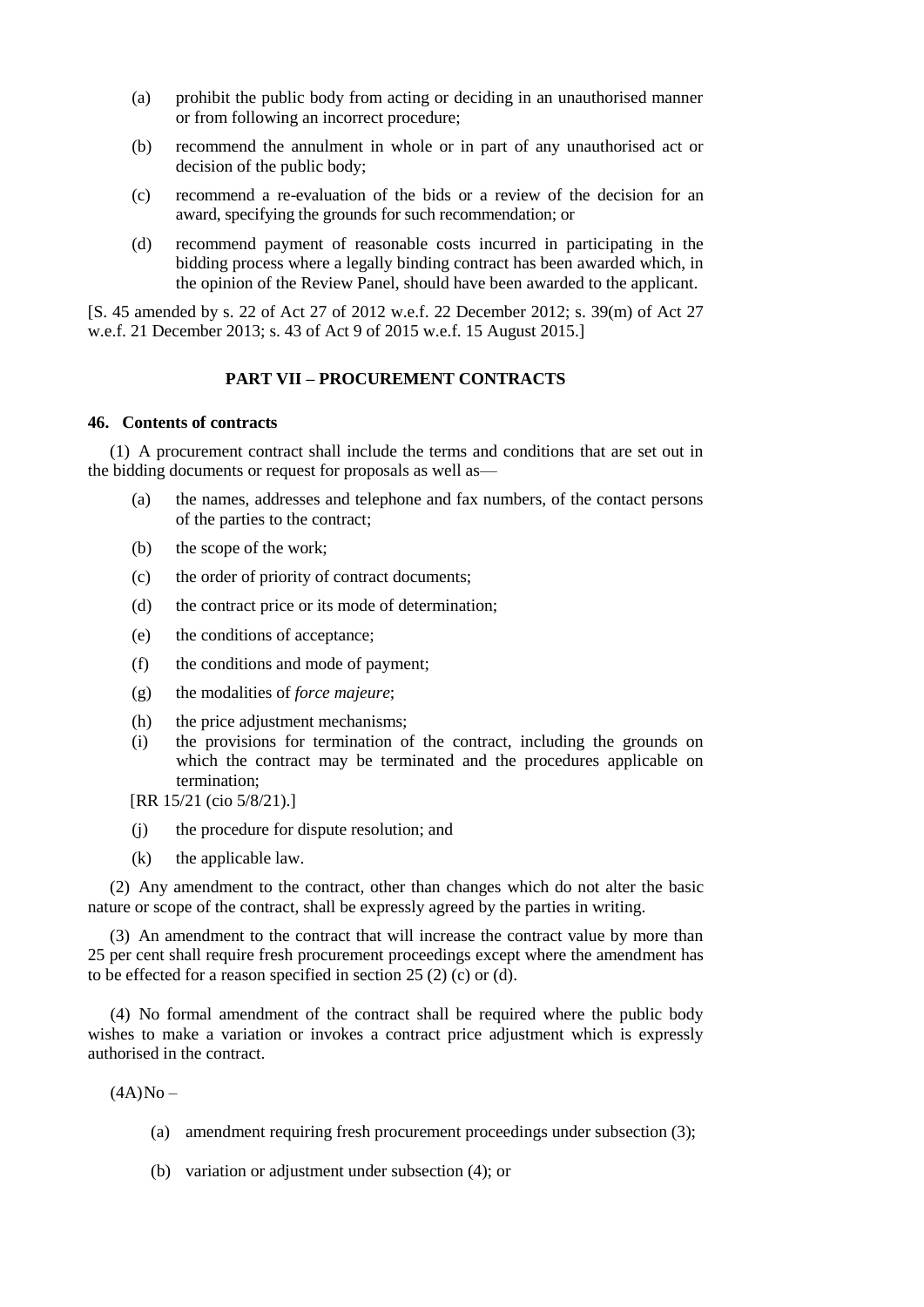(c) direct procurement under section  $25(2)(c)$  or (d),

shall be made or carried out, as the case may be, with respect to major contracts that exceed the prescribed threshold, without the prior approval of the Board.

[Inserted 18/16 (cio 7/9/16); amended 7/2020 (cio 7/8/2020).]

- (5) There shall be included in every procurement contract a clause ensuring—
	- (a) rates of remuneration and other conditions of work of the workers engaged in the execution of the contract that are not less favourable than those established for work of the same character in the trade concerned—
		- (i) by collective agreement applying to a substantial proportion of the workers and employers in the trade concerned;
		- (ii) by arbitration awards; or
		- (iii) by Remuneration Regulations made under the Employment Relations Act;
	- (b) where remuneration and conditions of work are not regulated in a manner referred to in (a), rates of remuneration and other conditions of work which are not less favourable than the general level observed in the trade in which the contractor is engaged by employers whose general circumstances are similar.

(6) No contractor shall be entitled to any payment in respect of work performed in the execution of the procurement contract unless he has, together with his claim for payment, filed a certificate—

- (a) stating the rates of remuneration and hours of work of the various categories of workers employed in the execution of the contracts;
- (b) stating whether any remuneration payable in respect of work done is due;
- (c) containing such other information as the public body administering the procurement contract may require to satisfy himself that this Act has been complied with.

(7) Where the public body administering the procurement contract is satisfied that remuneration is still due to a worker employed on a public contract at the time the claim for payment is filed under subsection (2), he may, unless the remuneration is sooner paid by the contractor, arrange for the payment of the remuneration out of the money payable under the procurement contract.

(8) Except with the written consent of the public body administering the contract, no contractor shall transfer or assign a procurement contract.

(9) Every contractor shall display a copy of subsections (5), (6), (7) and (8) at the place at which the work required by the contract is performed.

 $(10)$  In this section –

"worker" has the same meaning as in section 2 of the Employment Rights Act.

[S. 46 amended by s. 70 (6) of Act 33 of 2008 w.e.f. 2 February 2009; s. 42 of Act 18 of 2016 w.e.f. 7 September 2016; s. 55 of Act 7 of 2020 w.e.f. 7 August 2020; s. 73 of Act 15 of 2021 w.e.f. 5 August 2021.]

### **47. Payment**

(1) Subject to such specific terms of a procurement contract, as may be prescribed, payment shall be made on the basis of the submission of a proper invoice.

(2) Payments due to a supplier shall be made in accordance with the deadlines set out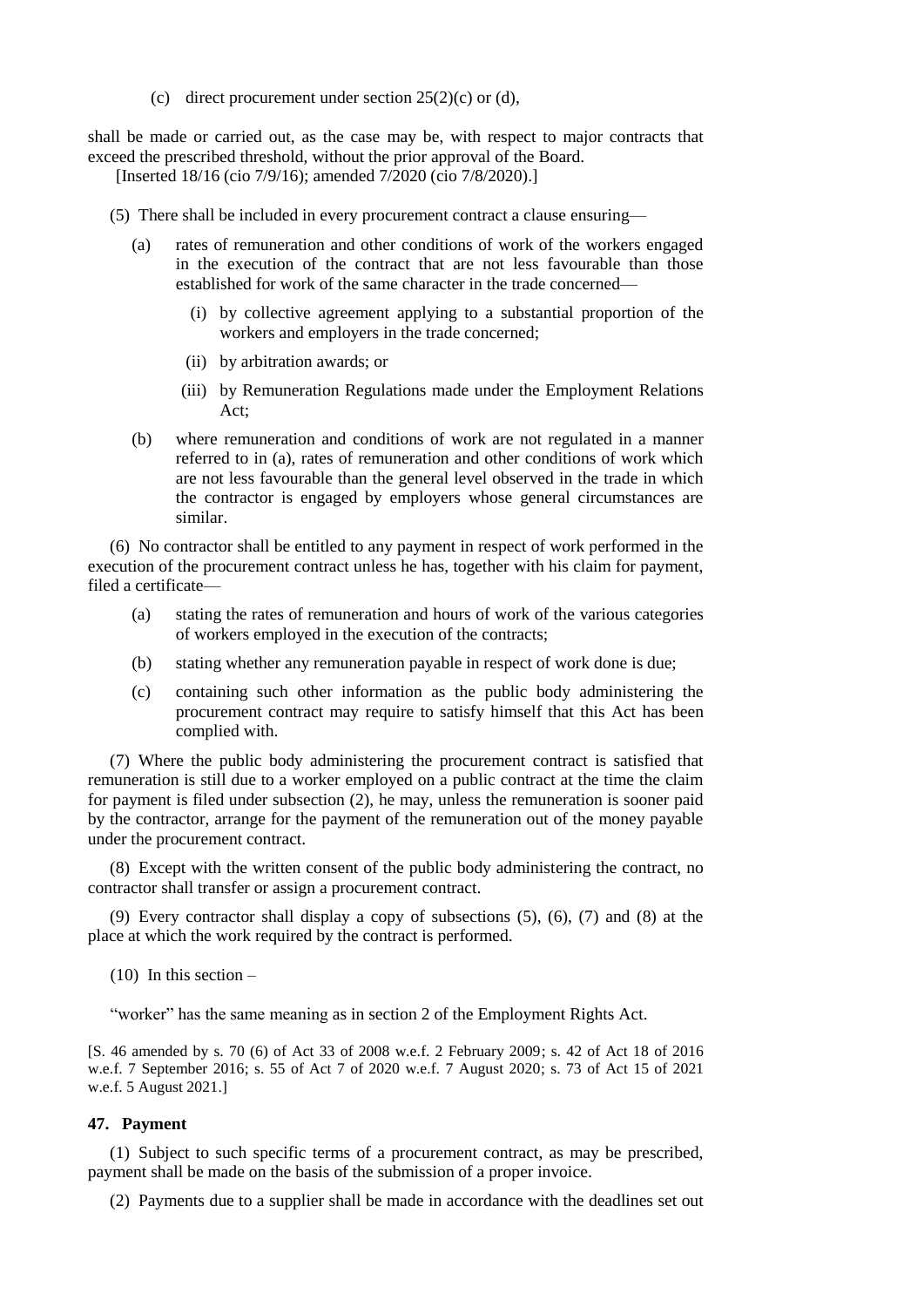in the procurement contract and the supplier shall be compensated for late payment by payment of interest in accordance with the rate specified in the contract or, if no such rate is specified, at the legal rate.

## **48. Termination and breach**

(1) Notwithstanding any other enactment— [Amended 15/21 (cio 5/8/21).]

- (a) a public body may terminate a procurement contract for its convenience at any time upon a determination that because of changed circumstances, the continuation of the contract is not in the public interest; and
- (b) upon such a termination, the contractor will be entitled to reimbursement of expenses incurred in the performance of the contract, but will not be entitled to recover anticipated profits on the completion of the contract.

(2) Notwithstanding any other enactment, a public body or a contractor may terminate a contract where the other party to the contract commits a fundamental breach of the contract, as defined in the Conditions of Contract.

[Added 15/21 (cio 5/8/21).]

[S. 48 amended by s. 73 of Act 15 of 2021 w.e.f. 5 August 2021.]

## **PART VIII – PROCUREMENT INTEGRITY**

#### **49. Artificial division**

No public body may artificially divide the modalities of procurement in such a way as to avoid any monetary thresholds laid down in this Act or in an instrument drawn up pursuant to this Act.

#### **50. Duties of public bodies**

(1) Every public body shall be responsible for ensuring that procurement functions are carried out by persons trained and knowledgeable in procurement, in accordance with guidelines and qualification requirements prescribed or laid down by the Policy Office.

(2) Every public body shall—

- (a) engage in procurement planning with a view to achieving maximum value for public expenditure and the other objectives of this Act;
- (b) make an annual plan for budgeting purposes and plan each step of procurement for major contracts in such manner as may be prescribed.

(3) Every public body shall record and preserve all documentation relating to any procurement proceedings in such manner as may be prescribed.

(4) Subject to this Act, all documents, notifications, decisions and other communications referred to in this Act shall be in writing.

(5) Where it is so prescribed, a public body may authorise the use of other forms of communication, including electronic communication, for publication of invitations to bid, transmission of bidding documents, submission of bids, conclusion of contracts and processing of payment.

(6) Where other means of communication are used in accordance with subsection (5), the public body shall ensure that—

- (a) a record of the content of the communication is preserved;
- (b) an adequate level of security and confidentiality is provided;
- (c) the bidders' access to the reco'ds of the procurement proceedings is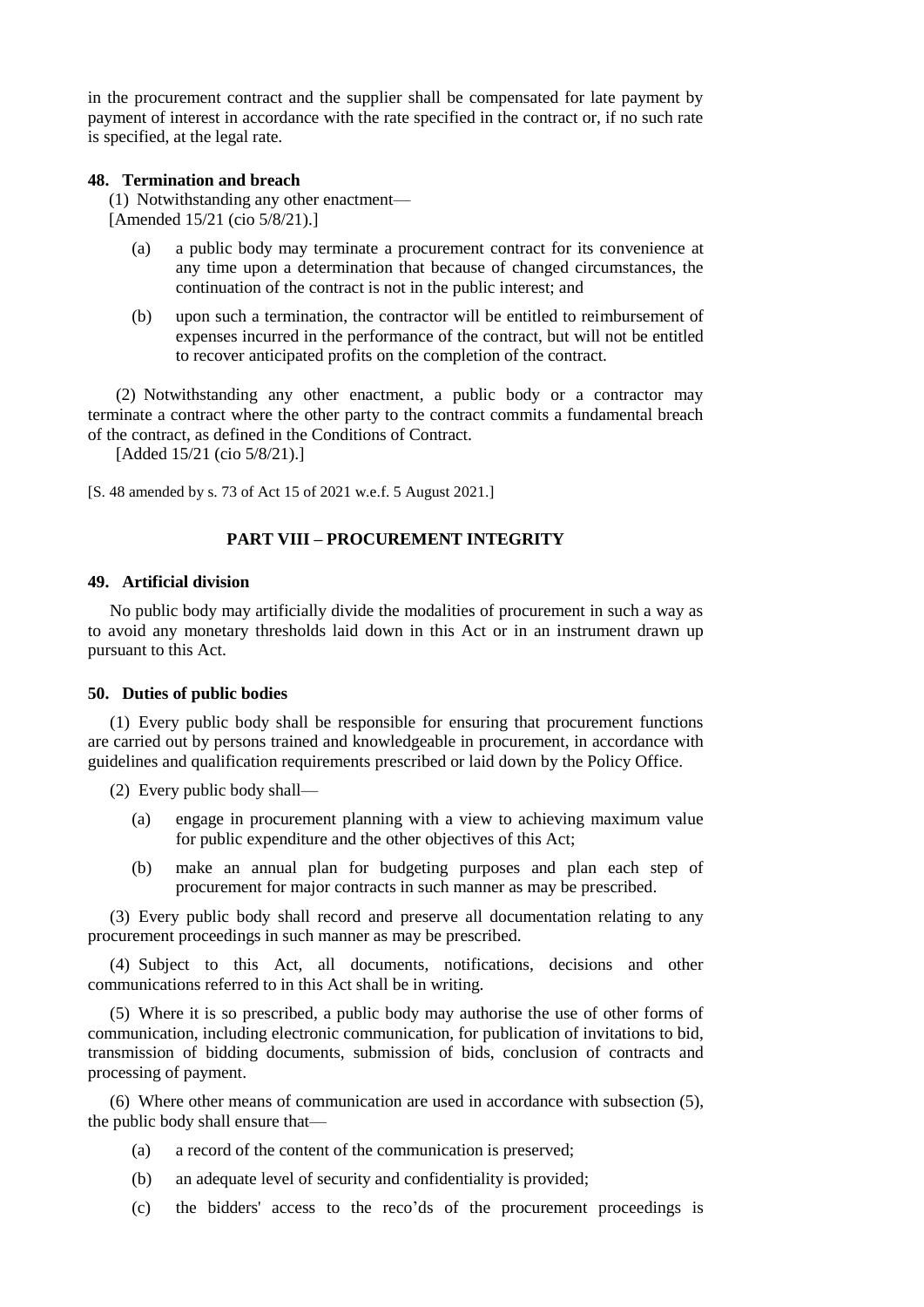preserved; and

(d) any other requirement of this Act is complied with.

## **51. Conduct of public officials**

(1) A public official involved in planning or conducting public procurement proceedings or contract administration shall—

- (a) discharge his duties impartially so as to ensure fair competitive access to procurement by suppliers;
- (b) act in the public interest and in accordance with the objectives and procedures set out in this Act;
- (c) avoid conflicts of interest, and the appearance of conflicts of interest, in carrying out his duties and conducting himself;
- (d) not commit or abet any corrupt or fraudulent practice, including the solicitation or acceptance of improper inducements;
- (e) keep confidential any information that comes into his possession relating to procurement proceedings and to bids, including bidders' proprietary information, except where disclosure is required by an investigatory body vested with powers of investigation, including the Independent Commission against Corruption, Competition Commission or Police;

[Amended 15/21 (cio 5/8/21).]

- (f) for a period of 2 years after leaving the public service, not accept a position of authority in any private concern with which he had official dealings; and
- (g) declare his assets in such manner as may be prescribed.

(2) (a) No public official, or public official's close relative, shall participate as a bidder in procurement proceedings of that public body and no award of a procurement contract shall be made directly to such official or to any body in which he or his close relative is employed in a management capacity or has a substantial financial interest.

(b) In this subsection, "close relative" includes spouse, child, grandchild or parent.

[S. 51 amended by s. 73 of Act 15 of 2021 w.e.f. 5 August 2021.]

## **52. Conduct of bidders and suppliers**

(1) A bidder or a supplier shall not engage in or abet any corrupt or fraudulent practice, including the offering or giving, directly or indirectly, of improper inducements, in order to influence a procurement process or the execution of a contract, including interference in the ability of competing bidders to participate in procurement proceedings.

(2) A bidder or a supplier shall not engage in any coercive practice threatening to harm, directly or indirectly, any person or his property to influence his participation in a procurement process, or affect the execution of a contract.

(3) A bidder shall not engage in collusion, before or after a bid submission, designed to allocate procurement contracts among bidders, establish bid prices at artificial noncompetitive levels or otherwise deprive a public body of the benefit of free and open competition.

(4) A public body shall reject a bid if the bidder offers, gives or agrees to give an inducement referred to in subsection (1) and promptly notify the rejection to the bidder concerned and to the Policy Office.

(5) (a) Subject to paragraph (b), a bidder or supplier who is responsible for preparing the specifications or bidding documents for, or supervising the execution of a procurement contract, or a related company of such a bidder or supplier, shall not participate in such bidding.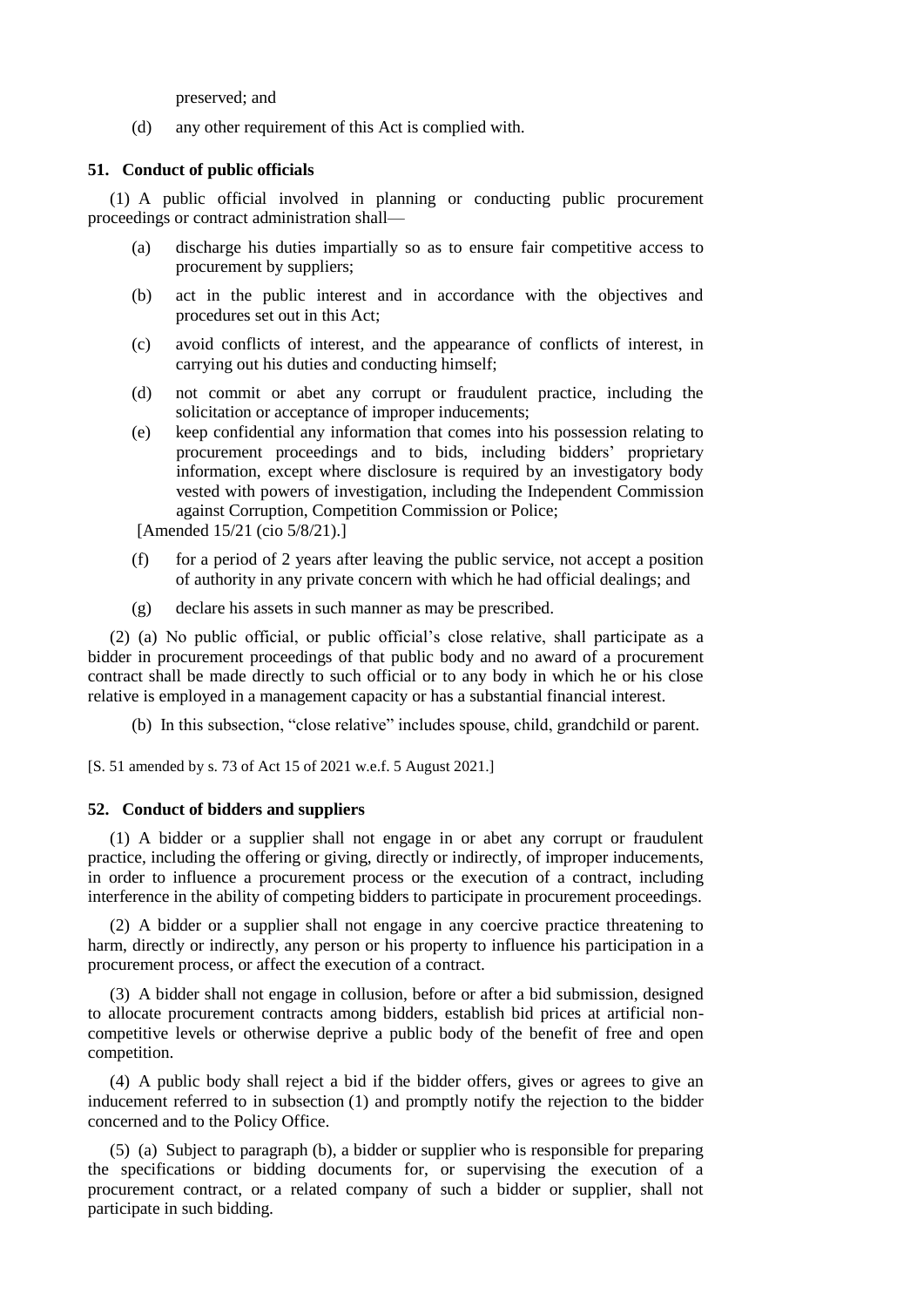(b) Paragraph (a) shall not apply to the several bodies (consultants, contractors or suppliers) that together may be performing the supplier's obligations under'a turnkey or design-build contract.

## **53. Suspension , debarment and disqualification of bidders and suppliers** [Amended 11/18 (cio 9/8/18).]

(1) Subject to subsection (2), the Director may, under such conditions as may be prescribed, suspend, debar or disqualify a potential bidder or supplier from participation in procurement on the following grounds—

[Amended 10/17 (cio 24/7/17); 11/18 (cio 9/8/18).]

- (a) supplying false information in the process of submitting a bid or prequalification application;
- (b) collusion between the bidders or a bidder and a public official concerning the formulation of any part of the bidding documents;
- (c) interference by a supplier with the participation of competing bidders;
- (d) misconduct relating to the submission of bids, including corruption, price fixing, a pattern of underpricing bids, breach of confidentiality, misconduct relating to execution of procurement contracts, or any other misconduct relating to the responsibilities of the bidder or supplier;
- (e) conviction of an offence relating to obtaining or attempting to obtain a procurement contract;

[Amended 10/17 (cio 24/7/17).]

(f) conviction of an offence related to dishonesty or fraud in his professional activity;

[Amended 10/17 (cio 24/7/17).]

(g) submitting a bid which contains inaccurate or inadequate information with a view to misleading a public body or the Board regarding the eligibility or responsiveness of its bid;

[Added 10/17 (cio 24/7/17).]

(h) refusing, where no bid security is required, to accept an award made to it and to enter into a contract with a public body, except in a situation of 'force majeure';

[Added 10/17 (cio 24/7/17).]

(i) repeated failure, in the performance of one or more contracts by the supplier, contractor or consultant, to comply with the terms and conditions of the contract or the specifications, as the case may be;

[Added 10/17 (cio 24/7/17).]

(j) committing a material breach of contract; or [Added 10/17 (cio 24/7/17).]

(k) without the prior written approval of the public body, unlawfully assigning or subcontracting any of its obligations under a contract. [Added 10/17 (cio 24/7/17).]

(2) A suspension, debarment or disqualification of a bidder or supplier under subsection (1) shall not be effected unless the Director –

[Amended 10/17 (cio 24/7/17); 11/18 (cio 9/8/18).]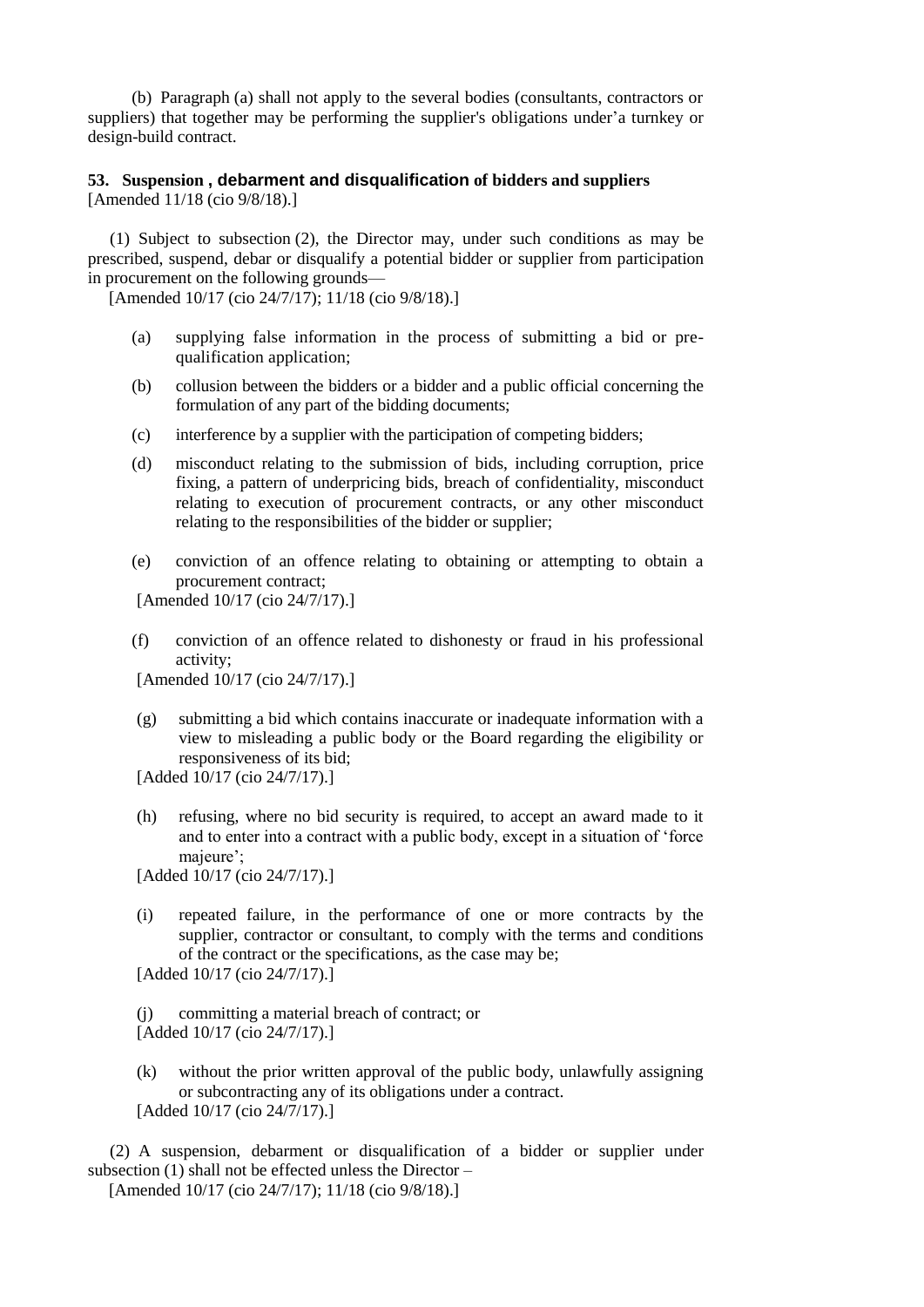- (a) reviews and considers the factual record developed by the public body that proposes the action;
- (b) gives reasonable notice to the bidder or supplier involved of the basis for the proposed action; and
- (c) gives reasonable opportunity to the bidder or supplier to respond to the proposed action.

(3) A period of suspension, debarment or disqualification under subsection (1) shall not exceed 5 years.

[Amended 11/18 (cio 9/8/18).]

[S. 53 amended by s. 44 of Act 10 of 2017 w.e.f. 24 July 2017; s. 59 of Act 11 of 2018 w.e.f. 9 August 2018.]

## **PART IX – MISCELLANEOUS**

### **54. Oath of office**

Every member and officer shall, on assumption of duty, take such oath as may be prescribed.

## **55. Disclosure of interest**

A member or officer having any direct or indirect interest in any matter brought before the Policy Office, the Board or the Review Panel—

- (a) shall immediately inform the Director or the Chairperson, as the case may be; and
- (b) shall not participate in the deliberations or any part of the decision-making process in relation to that matter.

### **56. Declaration of assets**

(1) Subject to subsection (2), every member and officer shall file with the Secretary to the Cabinet a declaration of his assets and liabilities in such form and manner as may be prescribed—

- (a) within 30 days of his appointment; and
- (b) on the termination of his appointment.

(2) Where, subsequent to a declaration made under subsection (1), the state of his assets or liabilities is so altered as to be reduced or increased in value by not less than 500,000 rupees, the member or officer shall make a fresh declaration.

(3) No declaration of assets filed under this section shall be disclosed to any person except with the express consent of the member or officer concerned or by order of a Judge on reasonable cause shown.

#### **57. Funds**

The Policy Office, the Board and the Review Panel shall derive their funds from the Consolidated Fund and from any fees and charges levied by the respective institutions.

## **58. Undue influence**

Any person who directly or indirectly, in any manner, influences, or attempts to influence, any member or public official or any member of the Policy Office, the Board, the Review Panel or a public body in the performance of his duties under this Act, shall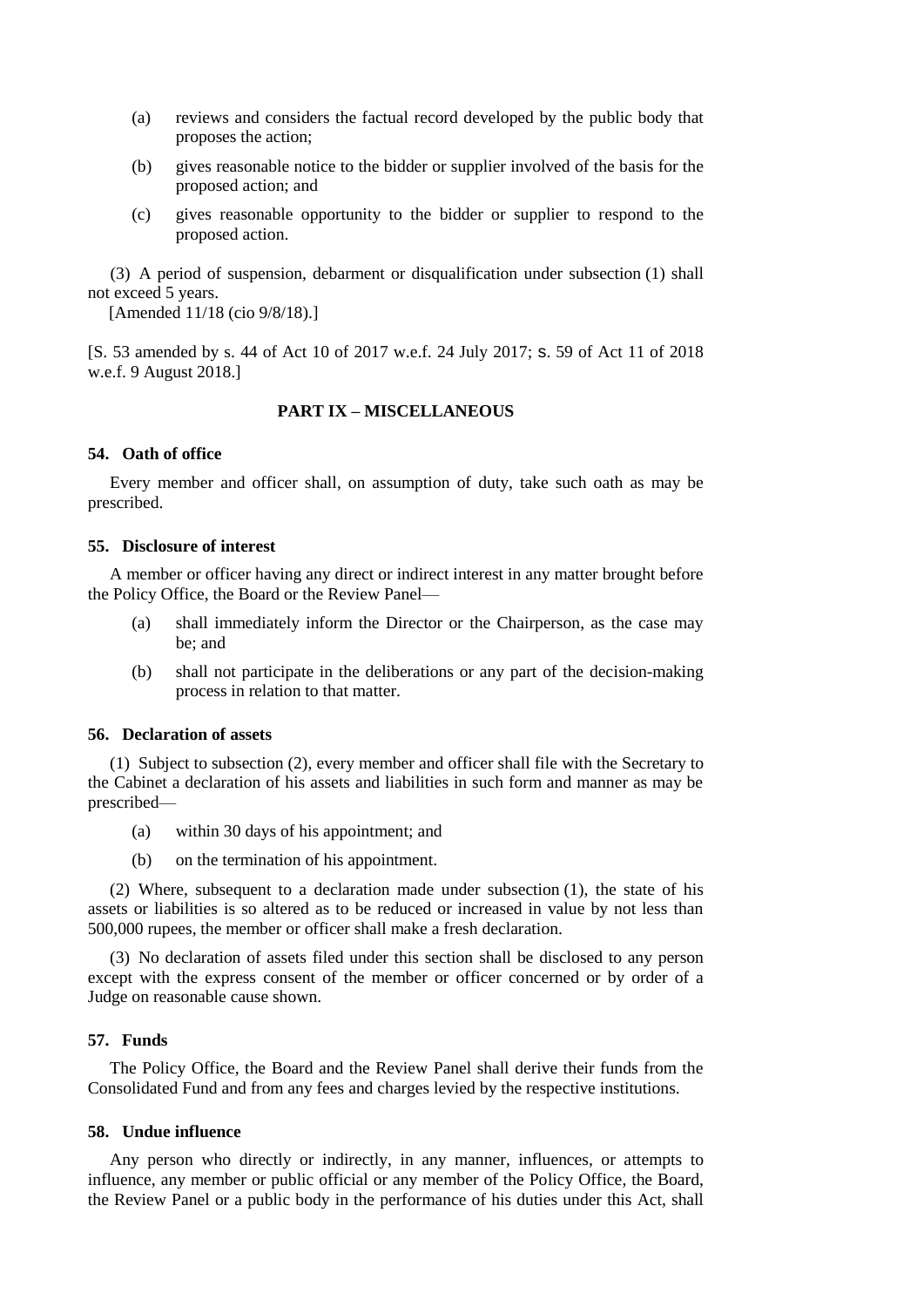commit an offence.

### **59. Protection from liability**

No action shall lie against the Policy Office, the Board or the Review Panel, or any member or officer, for any act or omission, except in so far as the act or omission complained of was done in bad faith.

## **60. Offences**

Any person who contravenes this Act shall commit an offence and shall, on conviction, be liable to a fine not exceeding 50,000 rupees and to penal servitude for a term not exceeding 8 years.

## **61. Regulations**

(1) The Minister may, on the recommendation of the Policy Office, make such regulations as it thinks fit for the purposes of this Act.

(2) Regulations made under subsection (1) may provide for—

- (a) detailed procedures;
- (b) competent authorities;
- (c) operational thresholds;
- (d) an alternative procurement method where any of the procurement methods referred to in section 15 (1) is not considered appropriate for any specific procurement;
- (e) time limits and other deadlines; and
- (f) the levying of fees or charges by the Policy Office, the Board or the Review Panel; and
- (g) the amendment of the Schedule.

(3) Regulations made under subsection (1) may provide that any person who contravenes them shall commit an offence and shall, on conviction, be liable to a fine not exceeding 10,000 rupees and to imprisonment for a term not exceeding 2 years.

[S. 61 amended by s. 29 (d) of Act 18 of 2008 w.e.f. 19 July 2008.]

## $62 - 63$ . —

## **64. Transitional provisions**

(1) Every act done by, or in relation to, the Central Tender Board established under the repealed Act shall be deemed to have been done, or commenced, as the case may be, under this Act.

(2) Any tender invited under the repealed Act shall be deemed to have been invited as required under this Act.

(3) Any tender or contract that was approved under the repealed Act shall be deemed to have been approved under this Act.

(4) In this section, "repealed Act" means the Act referred to in section 62.

**65.** —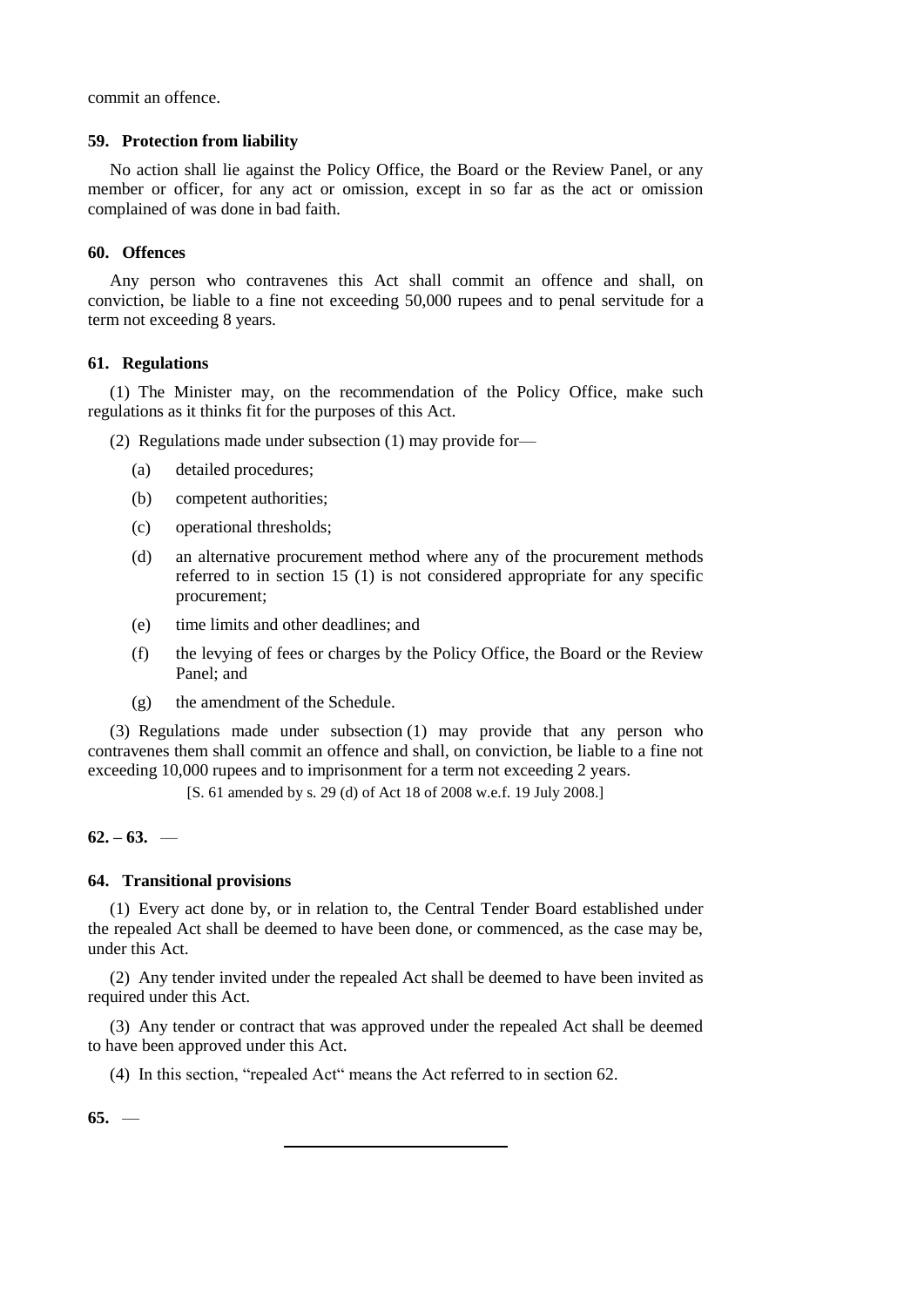### **FIRST SCHEDULE**

[Section 2]

**Column 1 Column 2 Column 3 Public body Type of contract Prescribed amount**

**(Rs)**

# **PART I**

| Local authorities                                                   | All contracts | 15 million       |
|---------------------------------------------------------------------|---------------|------------------|
| <b>Mauritius Qualifications Authority</b>                           | All contracts | 15 million       |
| Rodrigues Regional Assembly                                         | All contracts | 25 million       |
| Other parastatal bodies not specified in<br>Parts II, III, IV and V | All contracts | 15 million       |
|                                                                     |               | . <i>. . .</i> . |

[Amended 9/15 (cio 1/7/15).]

# **PART II**

All contracts 50 million

Ministries/Government Departments

Beach Authority

Economic Development Board {Amended GN 190/2020 (cio 22/8/2020).]

Financial Services Commission

Food and Agricultural Research and Extension Institute

[Inserted 21/13 (cio 14/2/14).]

Gambling Regulatory Authority

Higher Education Commission

[Inserted 23/17 (cio 15/11/18).] Irrigation Authority

[Inserted GN 241/13 (cio 20/5/13); R GN 163/17 (cio 2/3/17).]

Mahatma Gandhi Institute

–

Mauritius Educational Development Company Ltd

Mauritius Film Development Corporation

Mauritius Institute of Health

Mauritius Meat Authority

Mauritius Oceanography Institute

Mauritius Standards Bureau

Mauritius Tourism Promotion Authority

National Computer Board

Open University of Mauritius

(Inserted 2/10 – 12/7/12)

Polytechnics Mauritius Ltd

[Inserted GN 163/17 (cio 2/3/17).]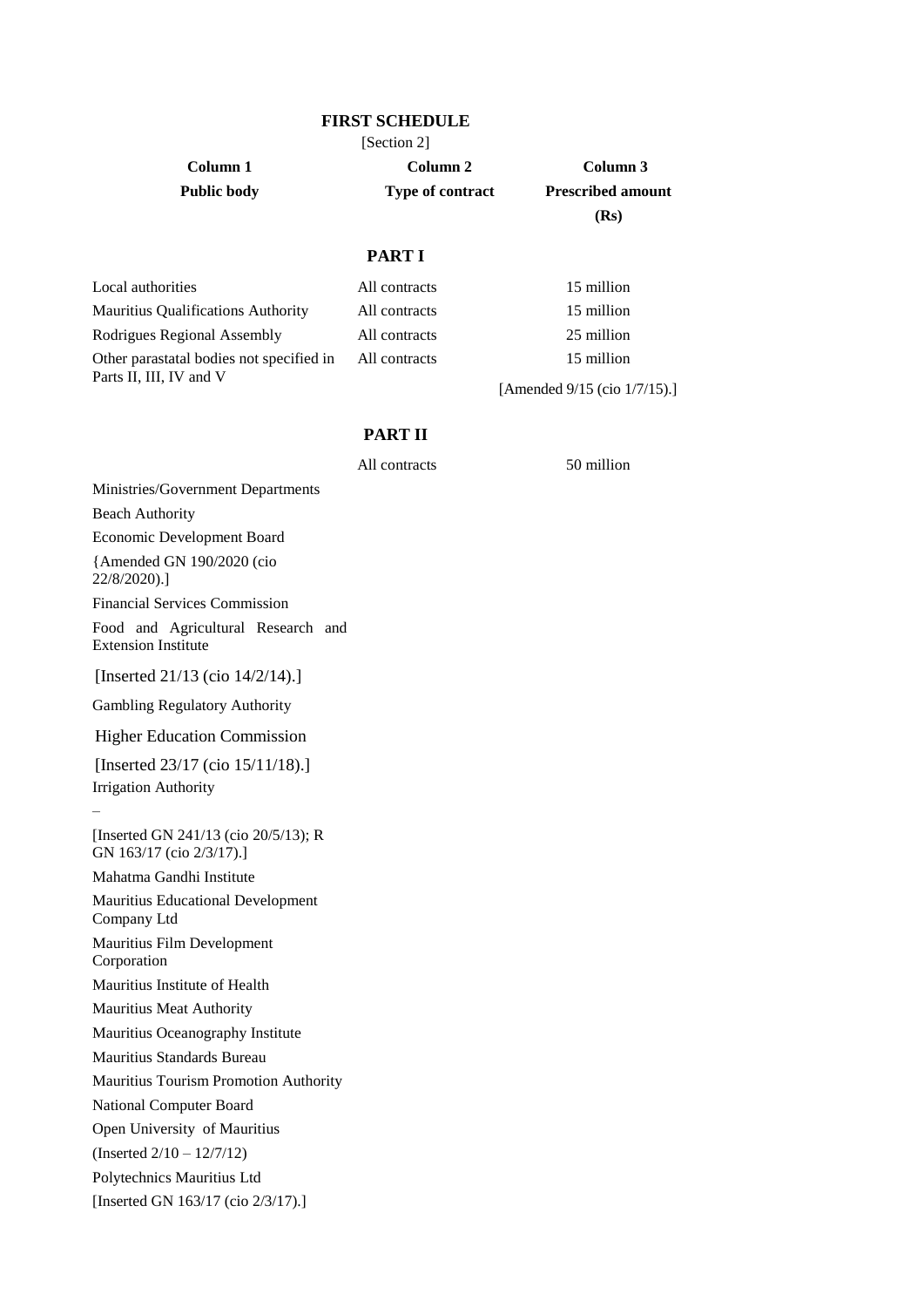Private Secondary Schools Authority Public Officers' Welfare Council Quality Assurance Authority [Inserted 23/17 (cio 15/11/18).] Rodrigues Educational Development Company Ltd Sir Seewoosagur Ramgoolam Botanical Garden Trust Sugar Industry Labour Welfare Fund Tourism Authority Université des Mascareignes [Inserted 4/12 (cio 6/9/12).] University of Mauritius University of Technology, Mauritius

## **PART III**

| 50 million |
|------------|
| 50 million |
| 50 million |
|            |

Agricultural Marketing Board Mauritius Examinations Syndicate Mauritius Institute of Training and Development Outer Islands Development Corporation Real Estate Agent Authority [Added 10/2020 (cio 1/11/2020).]

#### **PART IV**

Airports of Mauritius Ltd Cargo Handling Corporation Ltd Central Water Authority Development Bank of Mauritius Ltd Information and Communication Technologies Authority Mauritius Cane Industry Authority [Inserted 40/11 (cio 19/3/12).] Mauritius Housing Company Ltd Mauritius Ports Authority Mauritius Revenue Authority Mauritius Shipping Corporation Ltd National Housing Development Company Ltd National Transport Corporation Road Development Authority State Informatics Ltd

All Contracts 100 million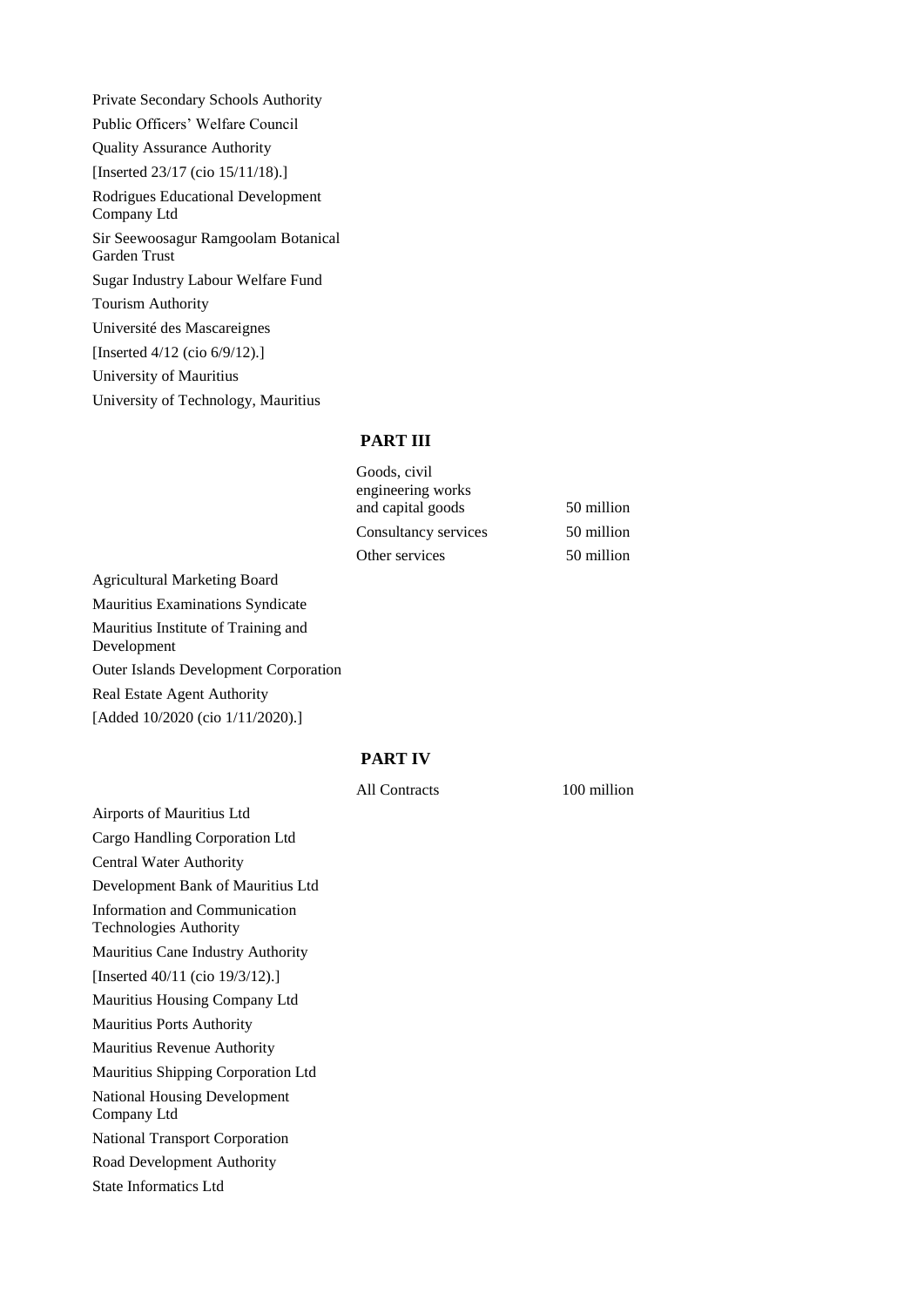State Investment Corporation Limited

State Property Development Company Limited

Waste Water Management Authority [Amended 11/17 (cio 15/1/18).]

#### **PART V**

Goods, civil engineering works & capital goods Rs 100 million Consultancy services 100 million Other services 100 million

Central Electricity Board

Mauritius Broadcasting Corporation

State Trading Corporation

[Sch. amended by GN 6 of 2008 w.e.f. 17 January 2008; GN 198 of 2008 w.e.f. 20 September 2008; amended by s. 27 (1) of Act 12 of 2009 w.e.f. 16 November 2009; repealed and replaced by s. 35 (h) of Act 14 of 2009 w.e.f. 16 November 2009; amended by s. 31 (1) of Act 17 of 2009; s. 35 (1) of Act 18 of 2009 w.e.f. 29 October 2010; GN 54 of 2010 w.e.f. 5 February 2010; s. 65(2) of Act 40 of 2011 w.e.f. 19 March 2012; Act 2 of 2012 w.e.f. 12 July 2012; s. 37(1) of Act 4 of 2012 w.e.f. 6 September 2012; GN 241 of 2013 w.e.f. 20 May 2013; s. 26(3) of Act 3 of 2013 w.e.f. 26 November 2013; s. 22(5) of Act 21 of 2013 w.e.f. 14 February 2014; s. 43 of Act 9 of 2015 w.e.f. 1 July 2015; GN 163 of 2017 w.e.f. 2 March 2017; s. 42 of Act 11 of 2017 w.e.f. 15 January 2018; s. 15(5) of Act 16 of 2017 w.e.f. 18 January 2018; s. 53(16) of Act 23 of 2017 w.e.f. 15 November 2018; s. 53(16) of Act 23 of 2017 w.e.f. 16 January 2020; reg. 3 of GN 190 of 2020 w.e.f. 22 August 2020; s. 45 of Act 10 of 2020 w.e.f. 1 November 2020.]